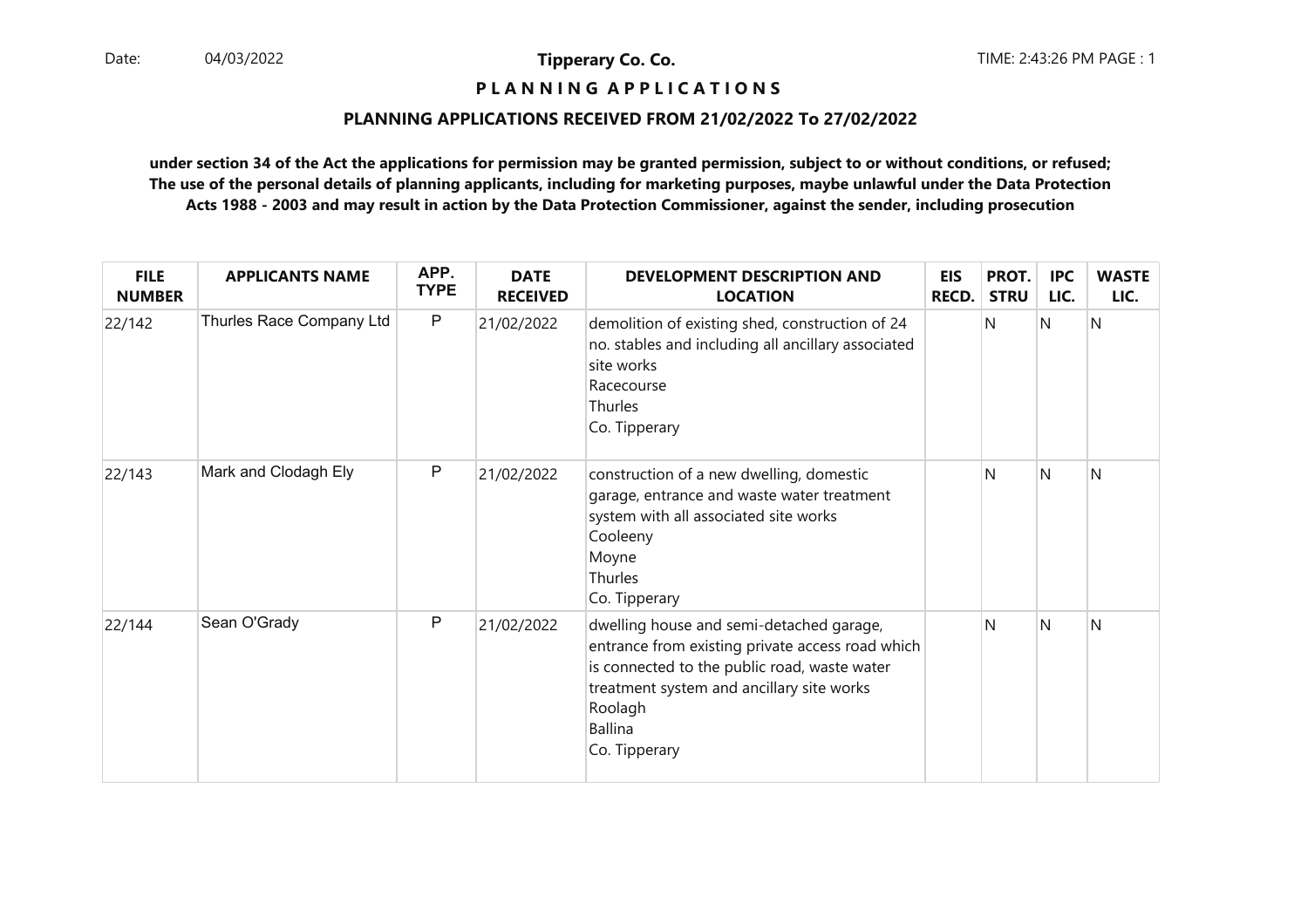## **P L A N N I N G A P P L I C A T I O N S**

#### **PLANNING APPLICATIONS RECEIVED FROM 21/02/2022 To 27/02/2022**

| 22/145 | Ajit Thakker                                  | R            | 21/02/2022 | conservatory to existing dwelling<br>Rose Cottage<br>Scriboge<br>Coolbawn<br>Nenagh                                                                                                                                                                                                                                                                                                                                                                                                                                                                                                                                                                                                                                                                                                                                                                                                                                                                                                                                                                                                                                                                                                                                                                                                 | N | N | N |
|--------|-----------------------------------------------|--------------|------------|-------------------------------------------------------------------------------------------------------------------------------------------------------------------------------------------------------------------------------------------------------------------------------------------------------------------------------------------------------------------------------------------------------------------------------------------------------------------------------------------------------------------------------------------------------------------------------------------------------------------------------------------------------------------------------------------------------------------------------------------------------------------------------------------------------------------------------------------------------------------------------------------------------------------------------------------------------------------------------------------------------------------------------------------------------------------------------------------------------------------------------------------------------------------------------------------------------------------------------------------------------------------------------------|---|---|---|
| 22/146 | <b>Bluemont Developments</b><br>(Nenagh) Ltd. | $\mathsf{P}$ | 21/02/2022 | a healthcare and medical related development<br>across 3 no. blocks, comprising the following: a)<br>a 3 storey HSE Primary Care Building consisting<br>of treatment rooms, offices, meeting rooms,<br>staff and ancillary rooms, GP doctor surgeries,<br>dental surgery, plant and refuse stores with a<br>plant area also at roof level, b) a single storey<br>ancillary medical/medicine dispensary unit<br>attached to the Primary Care Building, c) a 1-2<br>storey Tusla and HSE outpatient department<br>building consisting of treatment rooms, offices,<br>meeting rooms, staff and ancillary rooms,<br>ancillary outdoor children's play area to the<br>Tusla building, GP surgery, plant, refuse stores<br>with a plant room at roof level, d) the proposed<br>development will also comprise of 250 no.<br>surface level car parking spaces, 76 no. surface<br>level bicycle parking spaces, 26 no. surface level<br>motorcycle parking spaces with access control<br>barriers to parking areas, 1 no. ESB substation,<br>street lighting, landscaping, boundary treatment<br>provision of footpath and cycle paths, signage<br>and all associated site development, drainage<br>and engineering works necessary to facilitate<br>the development, the provision of new | N | N | N |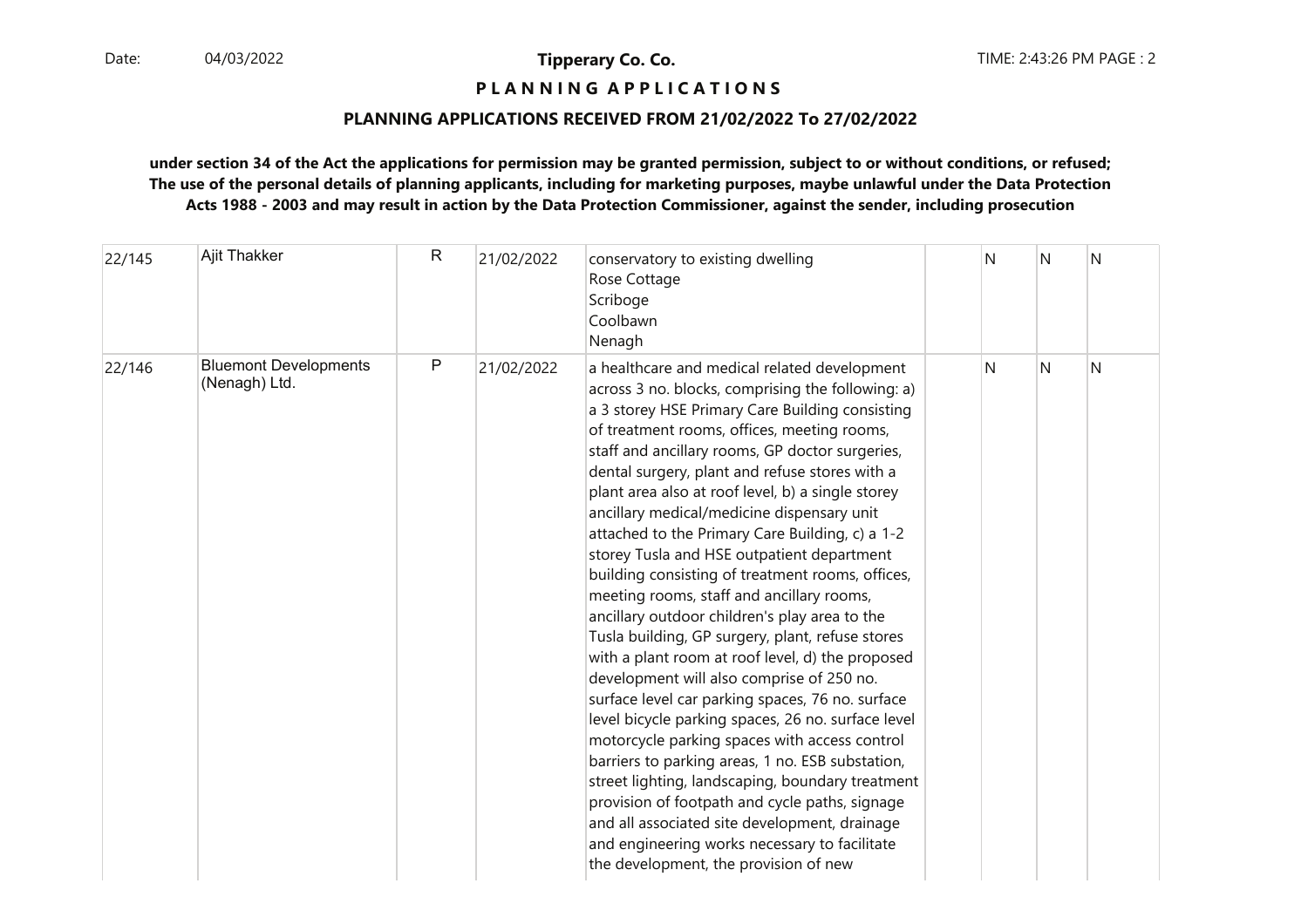## **P L A N N I N G A P P L I C A T I O N S**

#### **PLANNING APPLICATIONS RECEIVED FROM 21/02/2022 To 27/02/2022**

|        |                               |              |            | vehicular, pedestrian and cycle access from the<br>R498 Tyone road and the demolition of the<br>existing detached ESB building and rugby club<br>changing rooms along with all associated<br>structures that are located on the site<br>Nenagh Rugby Club grounds<br>Tyone Road, (R498)<br>Nenagh South, Nenagh, Co. Tipperary |    |   |   |
|--------|-------------------------------|--------------|------------|--------------------------------------------------------------------------------------------------------------------------------------------------------------------------------------------------------------------------------------------------------------------------------------------------------------------------------|----|---|---|
| 22/147 | <b>Schist Property Ltd</b>    | $\mathsf{R}$ | 22/02/2022 | a stone farm access roadway and all associated<br>site works<br>Johnstown<br>Puckane<br>Nenagh<br>Co. Tipperary                                                                                                                                                                                                                | N. | N | N |
| 22/148 | <b>Gary Costelloe</b>         | P            | 22/02/2022 | The development will consist of a house<br>extension to the rear of the property, energy<br>efficiency upgrade and associated site works.<br>15 St Patricks Terrace<br>Abraham's Lane<br>Clonmel                                                                                                                               | N  | N | N |
| 22/149 | Bob Noonan & Eleanor<br>Hogan | $\mathsf{P}$ | 23/02/2022 | To alter and extend their dwelling house<br>Clonpet<br><b>Tipperary Town</b><br>Co. Tipperary                                                                                                                                                                                                                                  | N  | N | N |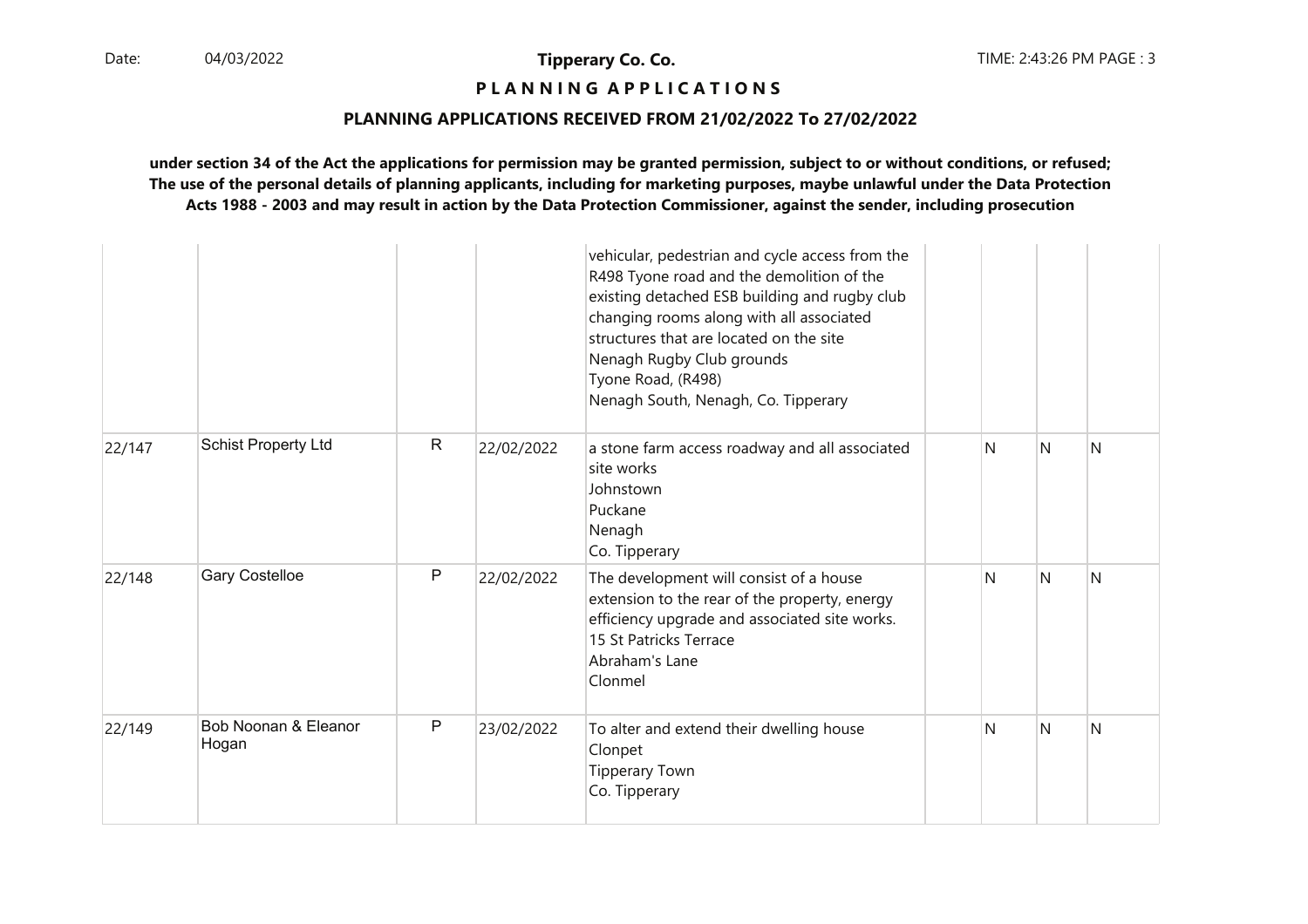## **P L A N N I N G A P P L I C A T I O N S**

#### **PLANNING APPLICATIONS RECEIVED FROM 21/02/2022 To 27/02/2022**

| <b>FILE</b><br><b>NUMBER</b> | <b>APPLICANTS NAME</b>                | APP.<br><b>TYPE</b> | <b>DATE</b><br><b>RECEIVED</b> | <b>DEVELOPMENT DESCRIPTION AND</b><br><b>LOCATION</b>                                                                                                                                                                                                                                                                                                               | EIS<br><b>RECD.</b> | PROT.<br><b>STRU</b> | <b>IPC</b><br>LIC. | <b>WASTE</b><br>LIC. |
|------------------------------|---------------------------------------|---------------------|--------------------------------|---------------------------------------------------------------------------------------------------------------------------------------------------------------------------------------------------------------------------------------------------------------------------------------------------------------------------------------------------------------------|---------------------|----------------------|--------------------|----------------------|
| 22/150                       | Doon farm enterprises Ltd             | $\mathsf{R}$        | 23/02/2022                     | Retention (i) Second stage house extension (ii)<br>Loose dry sow house extension and all<br>associated site works<br>Doon<br>Araglin                                                                                                                                                                                                                                |                     | N                    | N                  | N                    |
| 22/151                       | Splitstone Ltd., T/A The<br>Lunch Bag | P                   | 23/02/2022                     | construction of a proposed extension with a<br>floor area of 2,786 Sq. meters to N/E of the<br>existing industrial unit, inclusive of car parking,<br>disabled car parking, covered bicycle parking,<br>proposed new entrance, including services and<br>all other associated site works<br>Unit 21, Lisbunny Industrial Estate<br>Lisbunny, Nenagh<br>Co Tipperary |                     | N                    | N                  | N                    |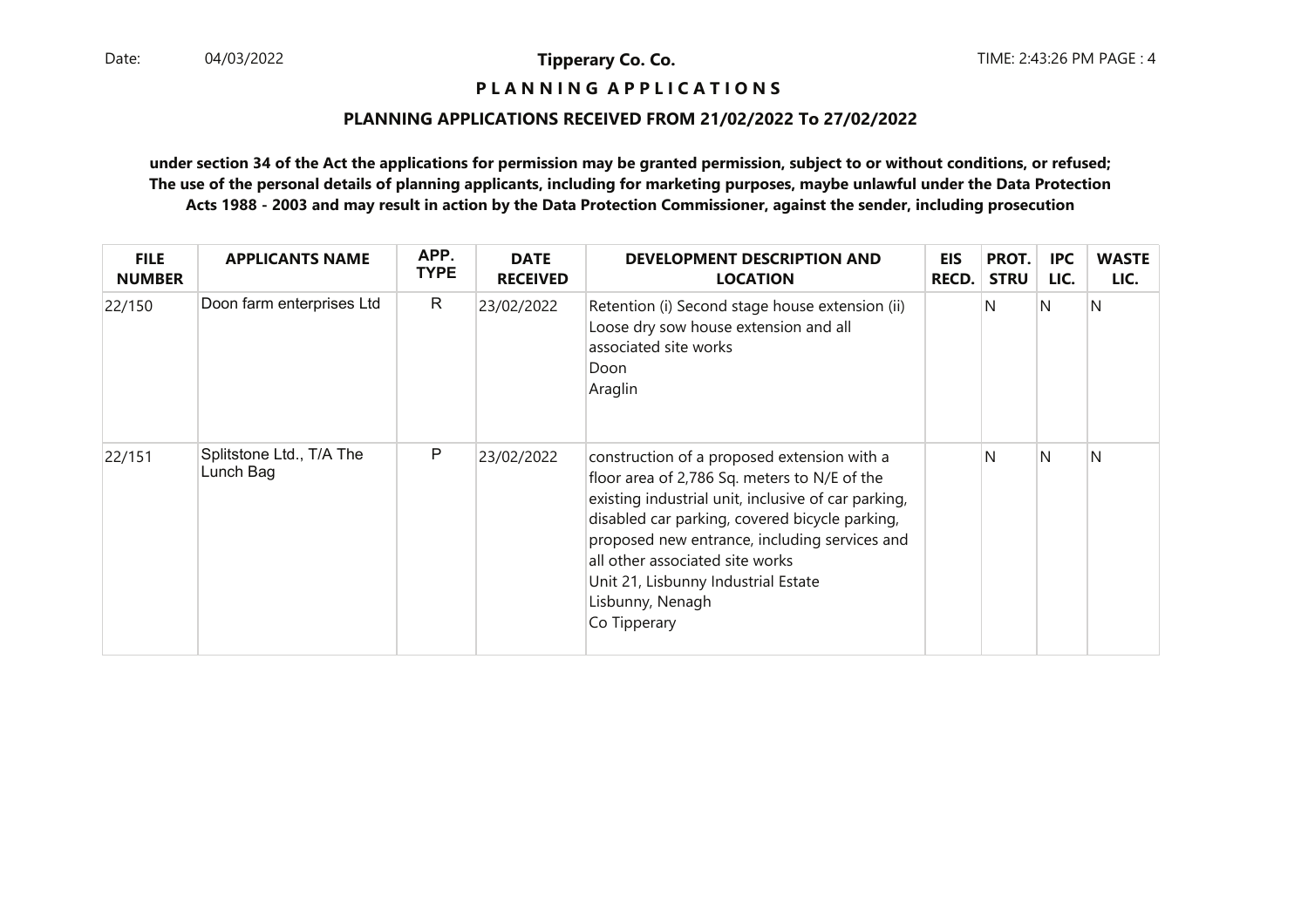**P L A N N I N G A P P L I C A T I O N S** 

#### **PLANNING APPLICATIONS RECEIVED FROM 21/02/2022 To 27/02/2022**

| <b>FILE</b><br><b>NUMBER</b> | <b>APPLICANTS NAME</b>  | APP.<br><b>TYPE</b> | <b>DATE</b><br><b>RECEIVED</b> | <b>DEVELOPMENT DESCRIPTION AND</b><br><b>LOCATION</b>                                                                                                                                                                                                                                                                                                                                                                                                                                                                                                                                                              | EIS<br>RECD. | PROT.<br><b>STRU</b> | <b>IPC</b><br>LIC. | <b>WASTE</b><br>LIC. |
|------------------------------|-------------------------|---------------------|--------------------------------|--------------------------------------------------------------------------------------------------------------------------------------------------------------------------------------------------------------------------------------------------------------------------------------------------------------------------------------------------------------------------------------------------------------------------------------------------------------------------------------------------------------------------------------------------------------------------------------------------------------------|--------------|----------------------|--------------------|----------------------|
| 22/152                       | Monaraha Solar Farm Ltd | $\mathsf{P}$        | 23/02/2022                     | To amend the solar farm permitted on the site<br>under Tipperary County Council Reg. Ref. 20/46<br>and consists of a revised solar PV panel<br>arrangement resulting in an increase in the<br>overall panel footprint extent; a reconfigured<br>internal - access route network resulting in a<br>decrease to the overall network length; the<br>reduction in the number of transformer stations<br>from 16 No. to 5 No. and the provision of string<br>inverters to the rear of panel arrays. It is also<br>proposed to reduce the previously permitted<br>maximum export capacity to 19 MW.<br>Monaraha<br>Cahir |              | N                    | $\mathsf{N}$       | N                    |
| 22/153                       | Edmond & Marie O'Dwyer  | $\mathsf{P}$        | 23/02/2022                     | to (i) extend an existing dwelling, (ii) change the<br>use of part of the existing dwelling to a<br>domestic garage and install a garage door to<br>same, (iii) construct a new entrance, (iv)<br>construct a new waste water treatment system<br>and all associated site development works<br>Nodstown<br>Boherlahan<br>Cashel                                                                                                                                                                                                                                                                                    |              | N                    | $\mathsf{N}$       | N                    |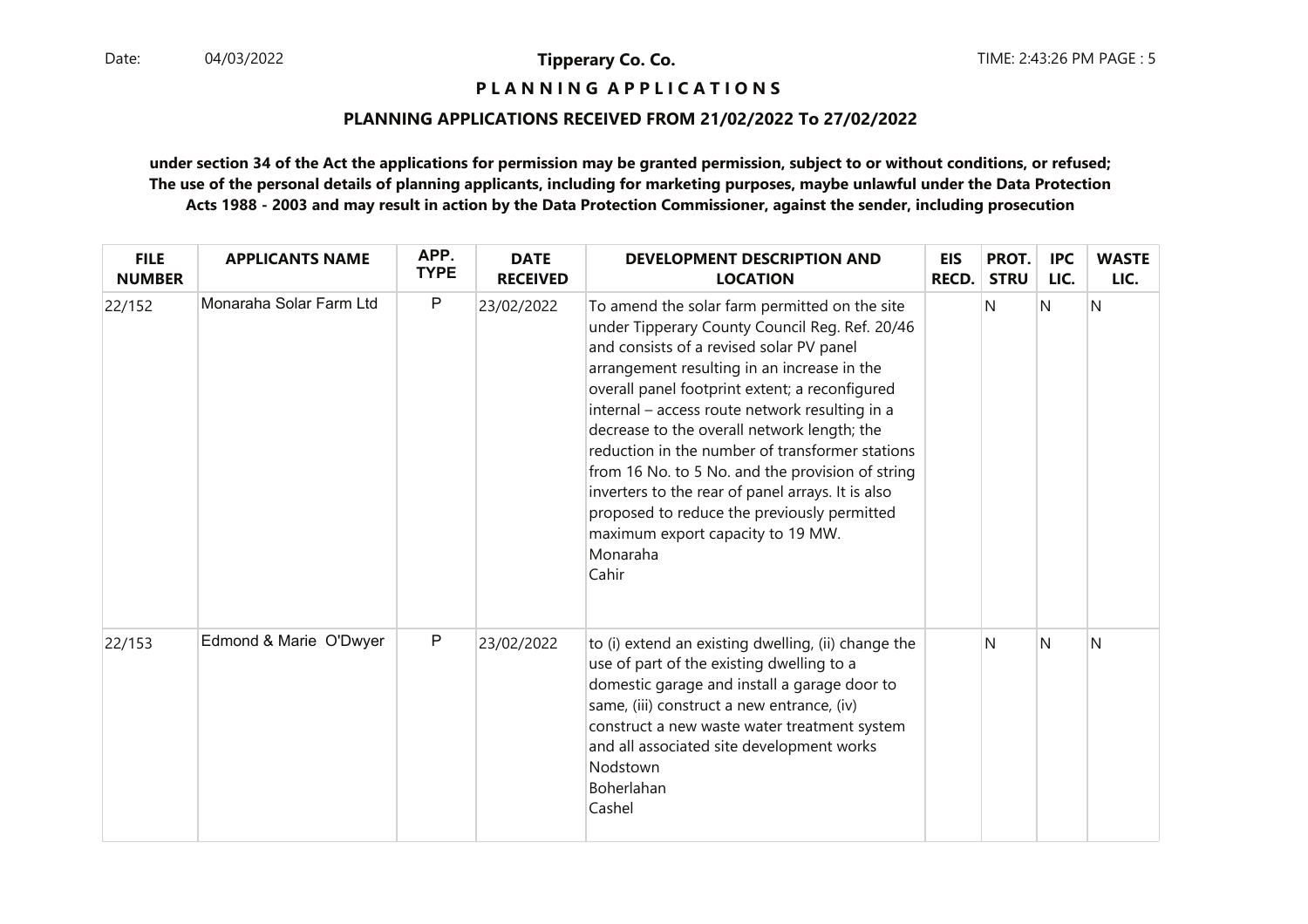## **P L A N N I N G A P P L I C A T I O N S**

#### **PLANNING APPLICATIONS RECEIVED FROM 21/02/2022 To 27/02/2022**

| <b>FILE</b>   | <b>APPLICANTS NAME</b> | APP.        | <b>DATE</b>     | <b>DEVELOPMENT DESCRIPTION AND</b>                                                                                                                                                                                                                                                                                                                                                                                                                                                              | <b>EIS</b>   | PROT.       | <b>IPC</b> | <b>WASTE</b> |
|---------------|------------------------|-------------|-----------------|-------------------------------------------------------------------------------------------------------------------------------------------------------------------------------------------------------------------------------------------------------------------------------------------------------------------------------------------------------------------------------------------------------------------------------------------------------------------------------------------------|--------------|-------------|------------|--------------|
| <b>NUMBER</b> |                        | <b>TYPE</b> | <b>RECEIVED</b> | <b>LOCATION</b>                                                                                                                                                                                                                                                                                                                                                                                                                                                                                 | <b>RECD.</b> | <b>STRU</b> | LIC.       | LIC.         |
| 22/154        | Tesco Ireland Ltd      | P           | 23/02/2022      | The development will consist of the construction<br>of an entrance lobby under the existing canopy<br>at the main entrance of the Tesco store (c. 70<br>sq.m) with new glazed screening, 2 no.<br>automatic doors to provide new entrances at<br>either side of the lobby, the relocation of an<br>existing trolley bay north of its current position<br>and all ancillary site services and site<br>development works<br><b>Powerstown Centre</b><br>Frank Drohan Road<br>Carrigeen<br>Clonmel |              | N           | N          | N            |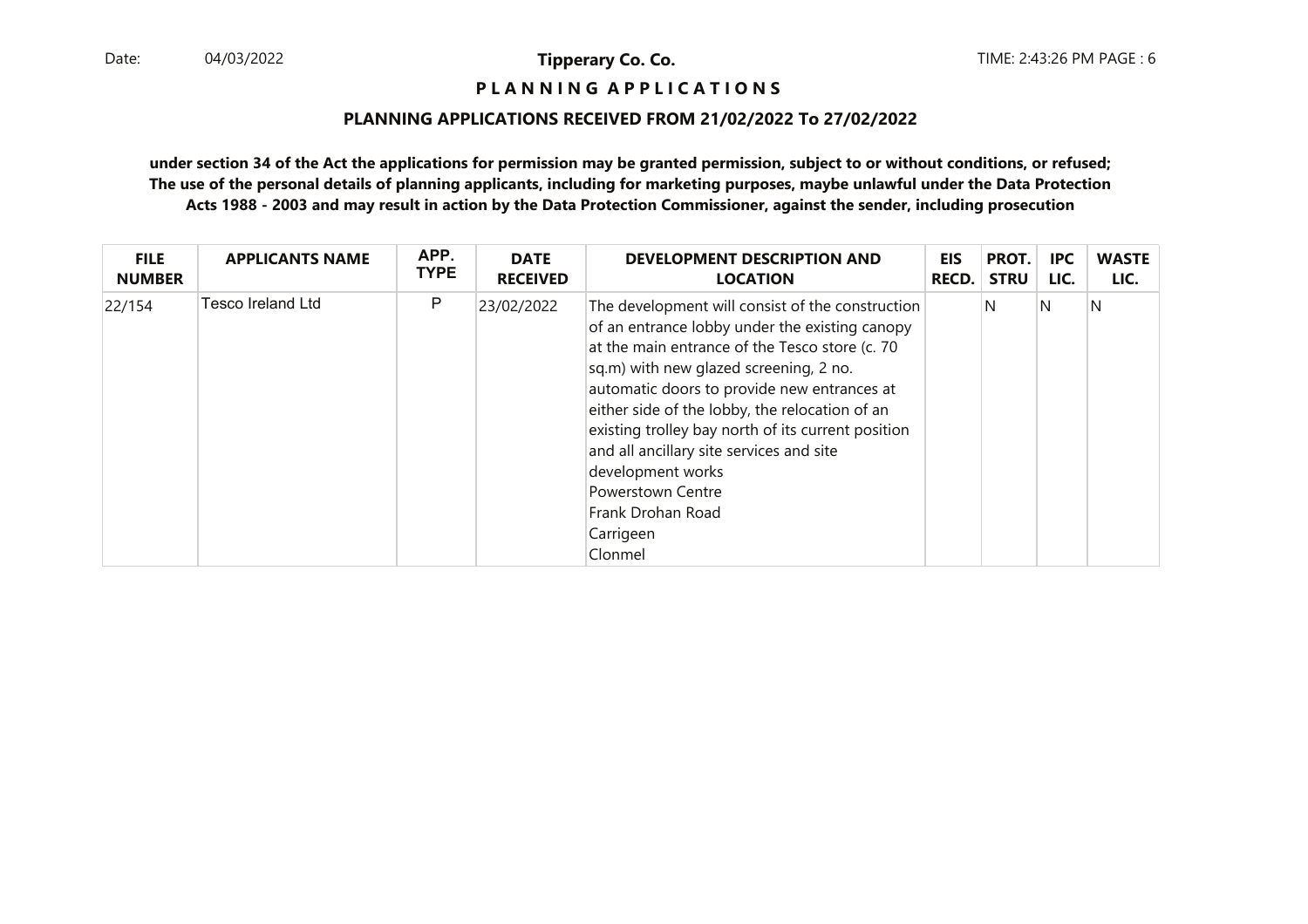**P L A N N I N G A P P L I C A T I O N S** 

#### **PLANNING APPLICATIONS RECEIVED FROM 21/02/2022 To 27/02/2022**

| <b>FILE</b><br><b>NUMBER</b> | <b>APPLICANTS NAME</b>            | APP.<br><b>TYPE</b> | <b>DATE</b><br><b>RECEIVED</b> | DEVELOPMENT DESCRIPTION AND<br><b>LOCATION</b>                                                                                                                                                                                                                                                                                                                                                                                                                                                                                                                                               | <b>EIS</b><br><b>RECD.</b> | PROT.<br><b>STRU</b> | <b>IPC</b><br>LIC. | <b>WASTE</b><br>LIC. |
|------------------------------|-----------------------------------|---------------------|--------------------------------|----------------------------------------------------------------------------------------------------------------------------------------------------------------------------------------------------------------------------------------------------------------------------------------------------------------------------------------------------------------------------------------------------------------------------------------------------------------------------------------------------------------------------------------------------------------------------------------------|----------------------------|----------------------|--------------------|----------------------|
| 22/155                       | Mr. Robert & Ms. Caira<br>Tierney | P                   | 23/02/2022                     | To construct a new domestic dwelling house<br>and garage. Permission is further sought to<br>relocate the existing site entrance and to alter<br>part of existing southern boundary. Permission<br>is further sought to construct new vehicular<br>access gates, walls and pillars, a new access road<br>serving the development; the installation of a<br>new wastewater treatment system consisting of<br>a septic tank and percolation area; and all<br>associated ancillary site developments including<br>landscaping and boundary treatment.<br>Brickendown<br>Cashel<br>Co. Tipperary |                            | N                    | N                  | N                    |
| 22/156                       | Lough Derg Marina Ltd             | $\circ$             | 24/02/2022                     | (i) provision of 8 no. detached dwelling units, (ii)<br>a substantial area of public parkland and (iii) all<br>associated site works<br>Lakeview<br>Cullenagh<br>Ballina, Co. Tipperary                                                                                                                                                                                                                                                                                                                                                                                                      |                            | N                    | N                  | N                    |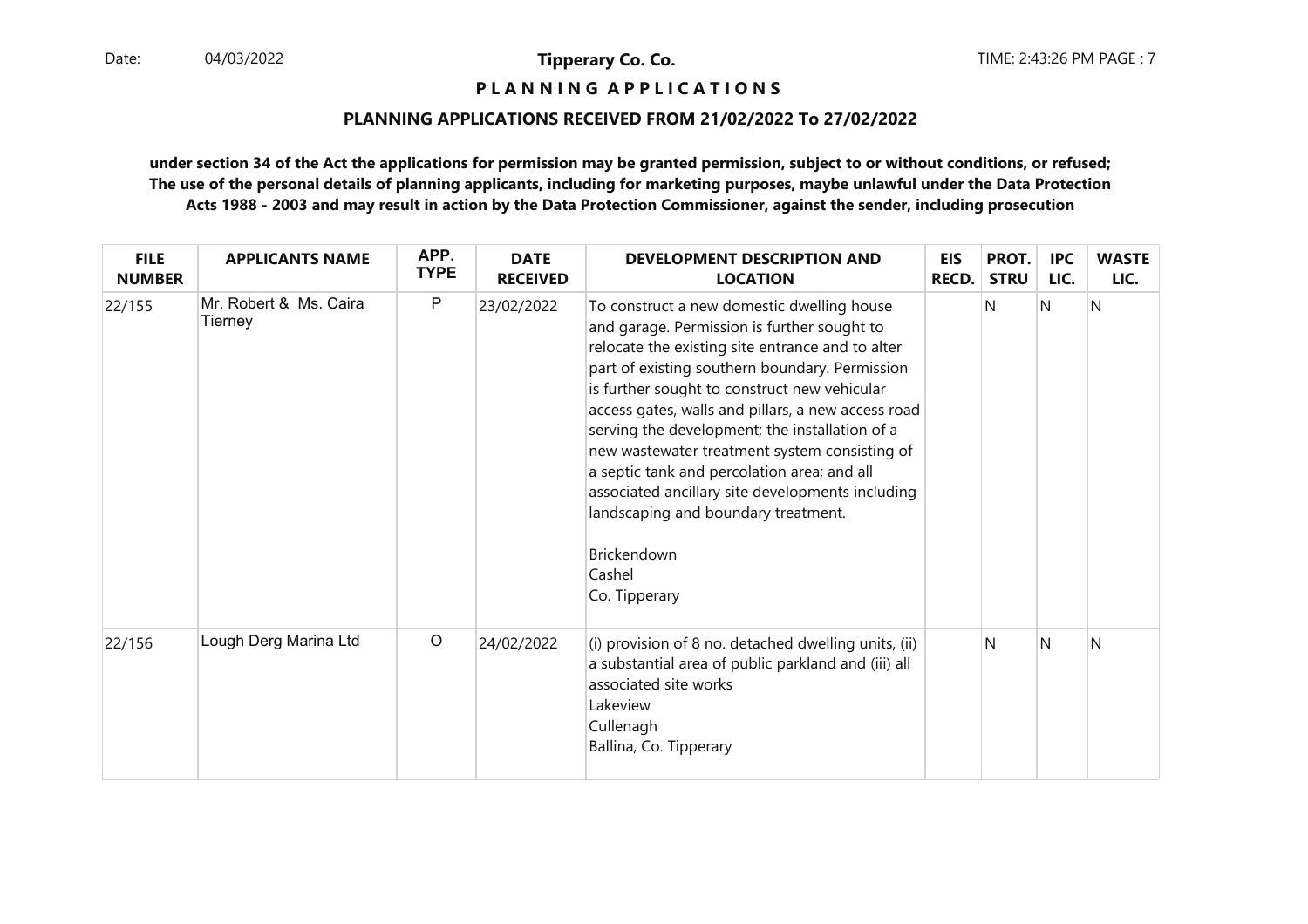## **P L A N N I N G A P P L I C A T I O N S**

#### **PLANNING APPLICATIONS RECEIVED FROM 21/02/2022 To 27/02/2022**

| <b>FILE</b><br><b>NUMBER</b> | <b>APPLICANTS NAME</b>  | APP.<br><b>TYPE</b> | <b>DATE</b><br><b>RECEIVED</b> | <b>DEVELOPMENT DESCRIPTION AND</b><br><b>LOCATION</b>                                                                                                                                                                                                                     | <b>EIS</b><br><b>RECD.</b> | PROT.<br><b>STRU</b> | <b>IPC</b><br>LIC. | <b>WASTE</b><br>LIC. |
|------------------------------|-------------------------|---------------------|--------------------------------|---------------------------------------------------------------------------------------------------------------------------------------------------------------------------------------------------------------------------------------------------------------------------|----------------------------|----------------------|--------------------|----------------------|
| 22/157                       | Paraic and Laura Caplis | $\mathsf P$         | 24/02/2022                     | demolition of existing substandard house and<br>erection of a replacement dwelling house using<br>existing entrance, installation of an effluent<br>treatment system and percolation area and carry<br>out associated site works<br>Lackamore<br>Newport<br>Co. Tipperary |                            | N                    | N                  | N                    |
| 22/158                       | <b>Martin Nolan</b>     | P                   | 24/02/2022                     | build a house, the proposed development<br>includes re-opening the access and<br>reconnecting the water and waste water services<br>to that of the former house<br>Kilsheelan<br>Co. Tipperary                                                                            |                            | N                    | $\mathsf{N}$       | N                    |
| 22/159                       | William Butler          | $\mathsf{R}$        | 24/02/2022                     | To retain indefinitely the domestic garage,<br>attached store and separate stable block<br>constructed to the north and west of dwelling<br>Ballaghboy<br><b>Ballinure</b><br>Thurles                                                                                     |                            | N                    | N                  | N                    |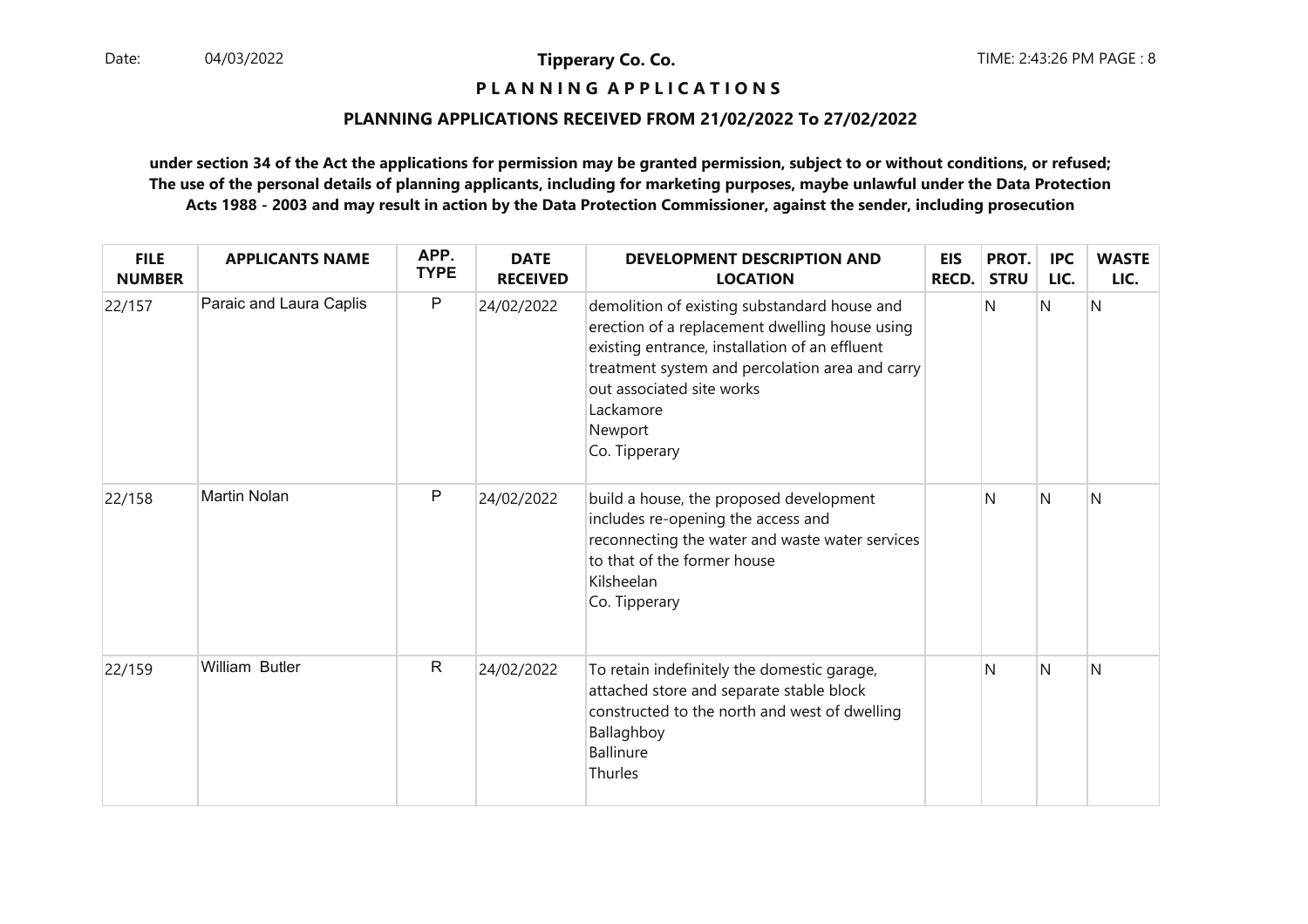## **P L A N N I N G A P P L I C A T I O N S**

#### **PLANNING APPLICATIONS RECEIVED FROM 21/02/2022 To 27/02/2022**

| <b>FILE</b><br><b>NUMBER</b> | <b>APPLICANTS NAME</b> | APP.<br><b>TYPE</b> | <b>DATE</b><br><b>RECEIVED</b> | <b>DEVELOPMENT DESCRIPTION AND</b><br><b>LOCATION</b>                                                                                                                                                                                                               | <b>EIS</b><br><b>RECD.</b> | PROT.<br><b>STRU</b> | <b>IPC</b><br>LIC. | <b>WASTE</b><br>LIC. |
|------------------------------|------------------------|---------------------|--------------------------------|---------------------------------------------------------------------------------------------------------------------------------------------------------------------------------------------------------------------------------------------------------------------|----------------------------|----------------------|--------------------|----------------------|
| 22/160                       | Tony and Maeve Ryan    | E                   | 24/02/2022                     | demolish existing cottage onsite and replace<br>with new dwelling house & garage, construct<br>new vehicular entrance to the site and install a<br>new waste water treatment system along with<br>ancillary site works<br>Ballymackeogh<br>Newport<br>Co. Tipperary |                            | N                    | $\mathsf{N}$       | N                    |
| 22/161                       | Natasha McGuire        | P                   | 24/02/2022                     | To erect a two storey dwelling house with,<br>garage, entrance, waste water treatment system,<br>a stable with 4 loose boxes, dung stead, septic<br>tank, percolation areas, and all associated site<br>works and services<br>Ballinvir<br>Carrick on Suir          |                            | N                    | N                  | N                    |
| 22/162                       | John Ryan              | P                   | 25/02/2022                     | an extension to farmyard consisting of a cattle<br>shed with underground slurry storage tank<br>Gortshane Middle<br>Newport<br>Co Tipperary                                                                                                                         |                            | N                    | N                  | N                    |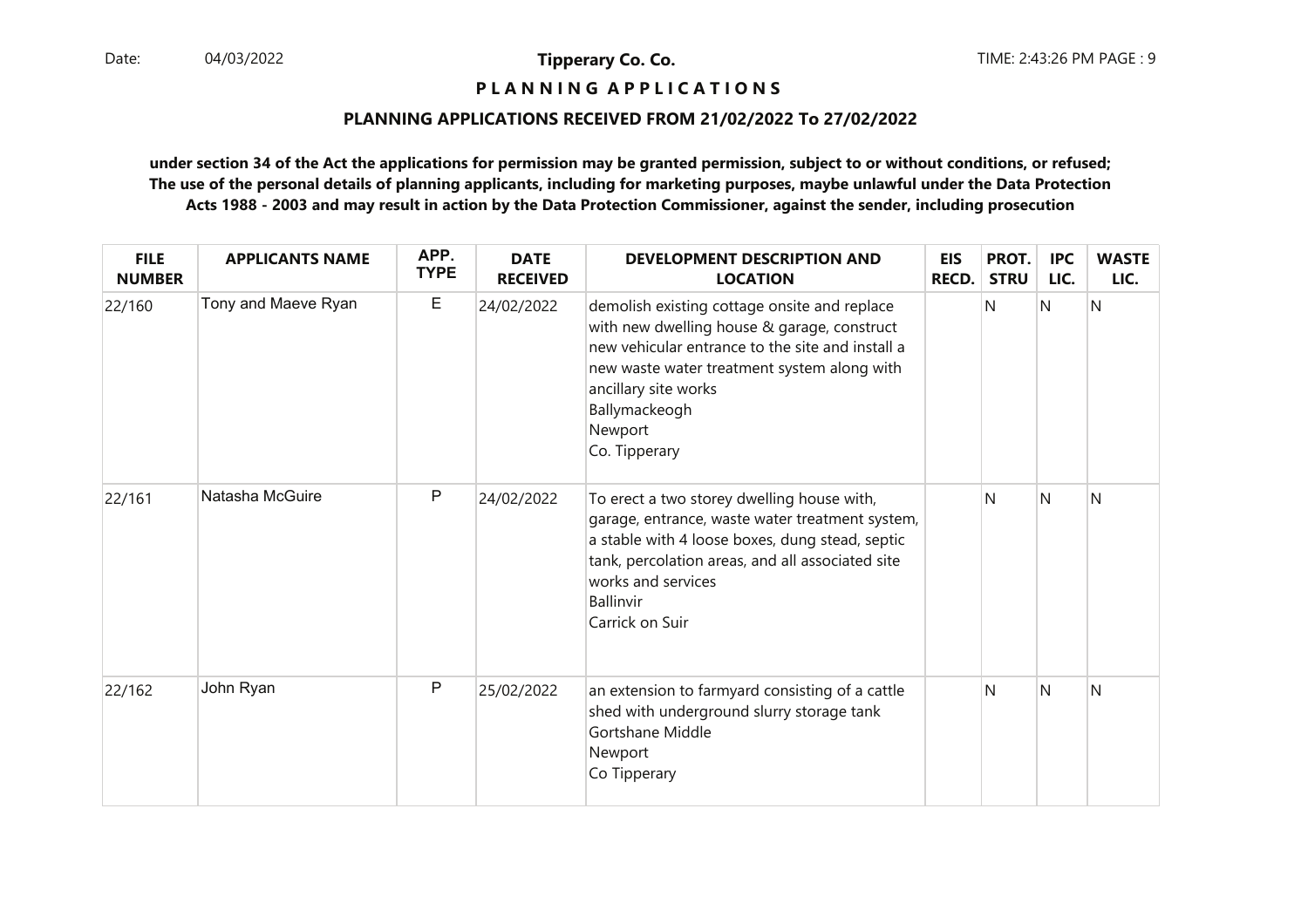**P L A N N I N G A P P L I C A T I O N S** 

#### **PLANNING APPLICATIONS RECEIVED FROM 21/02/2022 To 27/02/2022**

| <b>FILE</b><br><b>NUMBER</b> | <b>APPLICANTS NAME</b> | APP.<br><b>TYPE</b> | <b>DATE</b><br><b>RECEIVED</b> | <b>DEVELOPMENT DESCRIPTION AND</b><br><b>LOCATION</b>                                                                                                                                                                                                                                                                   | <b>EIS</b><br><b>RECD.</b> | PROT.<br><b>STRU</b> | <b>IPC</b><br>LIC. | <b>WASTE</b><br>LIC. |
|------------------------------|------------------------|---------------------|--------------------------------|-------------------------------------------------------------------------------------------------------------------------------------------------------------------------------------------------------------------------------------------------------------------------------------------------------------------------|----------------------------|----------------------|--------------------|----------------------|
| 22/163                       | Sean Gaynor            | $\mathsf{R}$        | 25/02/2022                     | dungstead/compound and extensions to<br>existing livestock sheds, as constructed and<br>PERMISSION for construction of a general farm<br>store and extension to existing livestock shed,<br>including underground effluent storage tank<br>and associated site works<br>Ballinamurragh South<br>Nenagh<br>Co. Tipperary |                            | N                    | N                  | N                    |
| 22/164                       | Gary & Mary Morrison   | P                   | 25/02/2022                     | Single level extension to rear and side,<br>reconstruct existing roof to allow for attic<br>conversion including dormer windows;<br>alterations to elevations; reconstruction of<br>driveway and entrance; site fencing and all<br>necessary services and site-works<br>No. 12 Townspark<br>Cahir                       |                            | N                    | N                  | N                    |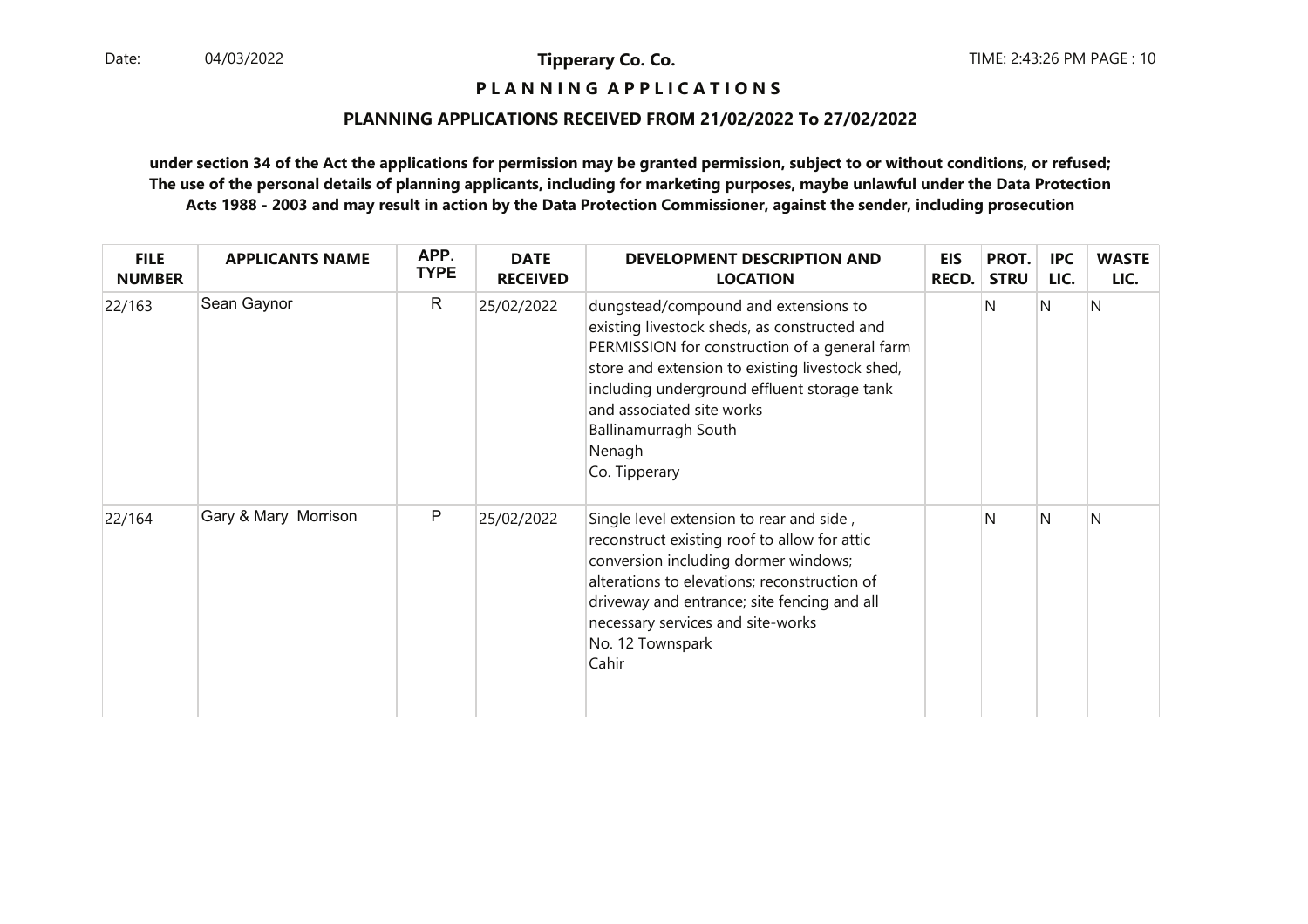**P L A N N I N G A P P L I C A T I O N S** 

#### **PLANNING APPLICATIONS RECEIVED FROM 21/02/2022 To 27/02/2022**

| <b>FILE</b>   | <b>APPLICANTS NAME</b> | APP.        | <b>DATE</b>     | <b>DEVELOPMENT DESCRIPTION AND</b>                                                                                                                                                                                                                                                                                                                                                                                                                                                                                                                                                                                                                                                                                                                                                                                                                                                                                           | <b>EIS</b> | PROT.       | <b>IPC</b> | <b>WASTE</b> |
|---------------|------------------------|-------------|-----------------|------------------------------------------------------------------------------------------------------------------------------------------------------------------------------------------------------------------------------------------------------------------------------------------------------------------------------------------------------------------------------------------------------------------------------------------------------------------------------------------------------------------------------------------------------------------------------------------------------------------------------------------------------------------------------------------------------------------------------------------------------------------------------------------------------------------------------------------------------------------------------------------------------------------------------|------------|-------------|------------|--------------|
| <b>NUMBER</b> |                        | <b>TYPE</b> | <b>RECEIVED</b> | <b>LOCATION</b>                                                                                                                                                                                                                                                                                                                                                                                                                                                                                                                                                                                                                                                                                                                                                                                                                                                                                                              | RECD.      | <b>STRU</b> | LIC.       | LIC.         |
| 22/165        | Summit Solar Ltd       | P           | 25/02/2022      | The development will consist of the construction Y<br>of Solar PV development comprising<br>photovoltaic panels laid out in arrays over a<br>total development site area of ca. 54.5 ha, the<br>construction of a 38KV substation (ca. 114.4m2 x<br>4.75m tall), a transformer unit (ca. 18m2 x 4m<br>tall) and associated bund (ca. 55m2) along with<br>ancillary development including: 17 no. Power<br>Hubs (ca. 15.25m2 x 2.4) which incorporate at<br>inverter and a transformer, 1. No. single storey<br>communications building (11.1m2 x 2.5m), 1 no.<br>single storey client side sub-station building<br>$(15.25m2 x 2.9)$ 1. No. single storey equipment<br>storage building (7.5m2 x 2.7m), 7 no. CCTV<br>cameras mounted on 4m high poles, perimeter<br>security fencing and all ancillary works. NIS will<br>be submitted with the planning application<br>Kyleagarry, Ballyryan East and Gortdrum<br>Donohill |            | IN.         | N          | N            |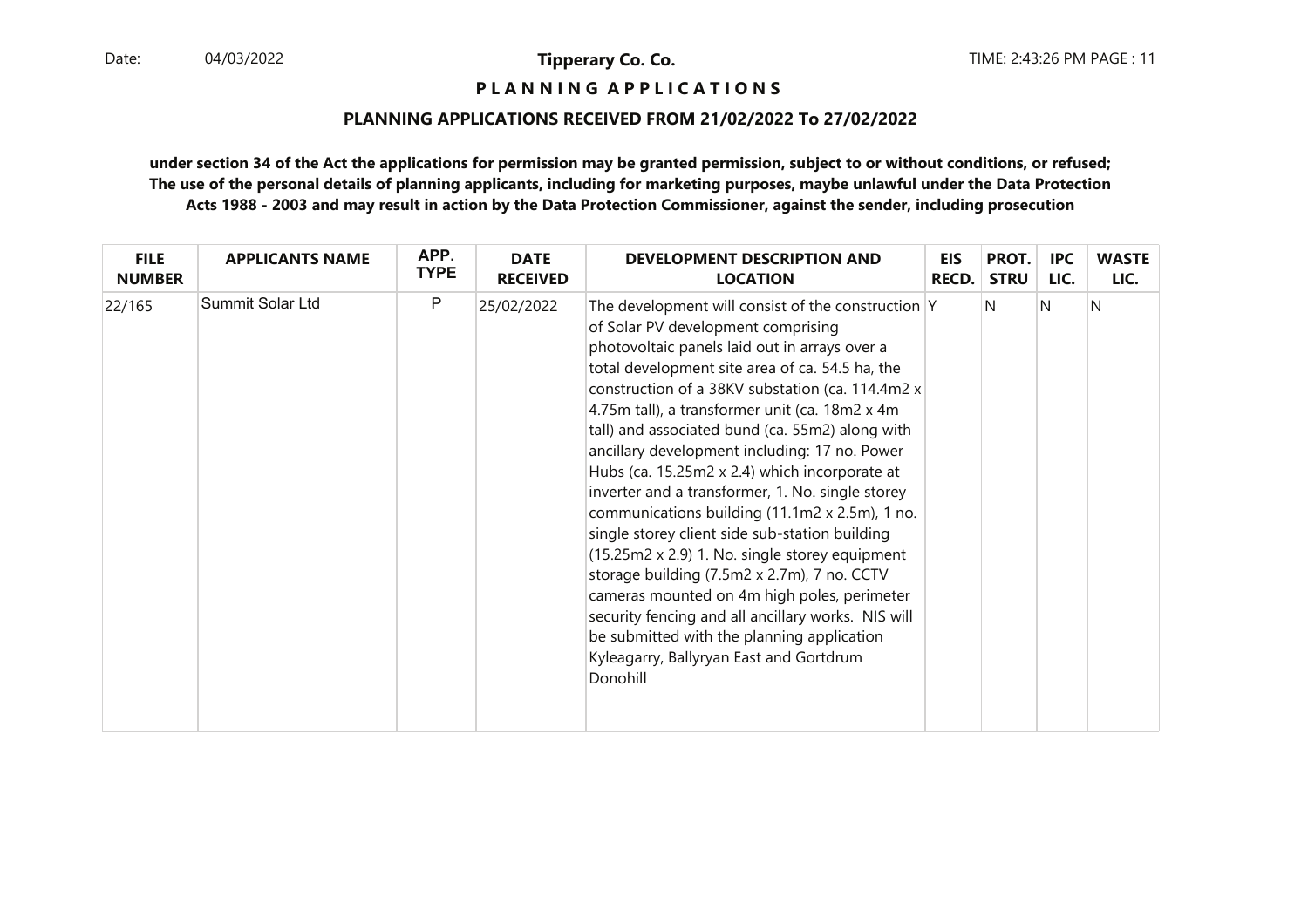## **P L A N N I N G A P P L I C A T I O N S**

#### **PLANNING APPLICATIONS RECEIVED FROM 21/02/2022 To 27/02/2022**

| <b>FILE</b><br><b>NUMBER</b> | <b>APPLICANTS NAME</b> | APP.<br><b>TYPE</b> | <b>DATE</b><br><b>RECEIVED</b> | <b>DEVELOPMENT DESCRIPTION AND</b><br><b>LOCATION</b>                                                                                                                                                                                                                                           | <b>EIS</b><br><b>RECD.</b> | PROT.<br><b>STRU</b> | <b>IPC</b><br>LIC. | <b>WASTE</b><br>LIC. |
|------------------------------|------------------------|---------------------|--------------------------------|-------------------------------------------------------------------------------------------------------------------------------------------------------------------------------------------------------------------------------------------------------------------------------------------------|----------------------------|----------------------|--------------------|----------------------|
| 22/166                       | Fiona Nolan            | P                   | 25/02/2022                     | 1) an extension to dwelling consisting of<br>kitchen, dining, living and utility spaces, 2)<br>alterations to existing elevations, 3) provision of<br>a new detached garden room home office<br>ancillary to the exsiting dwelling<br>Templemore Road<br>Cloughjordan<br>Co Tipperary           |                            | N                    | N                  | IN.                  |
| 22/167                       | Evergreen Fields Ltd   | P                   | 25/02/2022                     | To construct (i) effluent tank (ii) wall concrete<br>yard. Change of use of existing storage shed<br>granted under Planning ref. 21/730 to<br>agricultural storage shed for storage for organic<br>compost and biosolids material, and all<br>associated site works<br>Carrigawillin<br>clonmel |                            | N                    | N                  | N                    |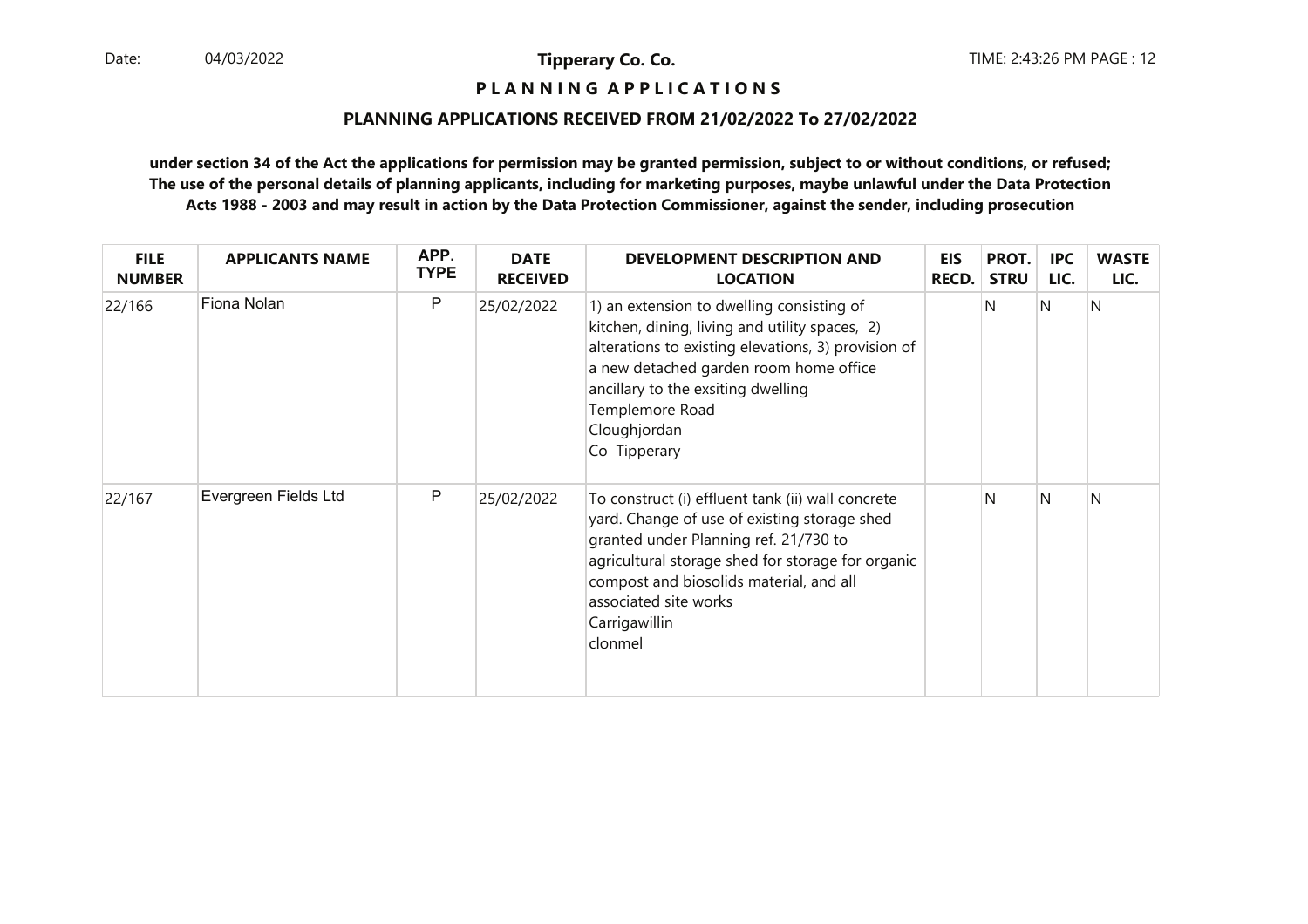## **P L A N N I N G A P P L I C A T I O N S**

#### **PLANNING APPLICATIONS RECEIVED FROM 21/02/2022 To 27/02/2022**

| <b>FILE</b><br><b>NUMBER</b> | <b>APPLICANTS NAME</b>        | APP.<br><b>TYPE</b> | <b>DATE</b><br><b>RECEIVED</b> | <b>DEVELOPMENT DESCRIPTION AND</b><br><b>LOCATION</b>                                                                                                                                                                                                                                                                                                                                       | <b>EIS</b><br><b>RECD.</b> | PROT.<br><b>STRU</b> | <b>IPC</b><br>LIC. | <b>WASTE</b><br>LIC. |
|------------------------------|-------------------------------|---------------------|--------------------------------|---------------------------------------------------------------------------------------------------------------------------------------------------------------------------------------------------------------------------------------------------------------------------------------------------------------------------------------------------------------------------------------------|----------------------------|----------------------|--------------------|----------------------|
| 22/168                       | Karol Bagunski                | $\mathsf{R}$        | 25/02/2022                     | The development consists of; 1) Retention of<br>polytunnel, 2) retention of the open storage of<br>motor vehicles or other objects or substances 3)<br>Retention of a metal storage unit 4) permission<br>to relocate and to extend the metal storage unit<br>The Orchards<br>Main Street<br>Ballyporeen                                                                                    |                            | N                    | N                  | N                    |
| 22/60074                     | Tom & Nicola Quinn &<br>Carey | $\mathsf{P}$        | 21/02/2022                     | The relocation of existing vehicular entrance,<br>new 2 storey 4 bedroom detached dwelling<br>house, car port, waste water treatment system,<br>soil polishing filter and associated site works<br>including renovation of walled garden<br>previously part of Bloomfield House which is a<br>protected structure<br>lands adjacent to Bloomfield House<br>Foxhall<br>Newport, Co.Tipperary |                            | γ                    | Ν                  | N                    |
| 22/60075                     | Mary O'Malley                 | P                   | 21/02/2022                     | a dwellinghouse and garage, install a septic<br>tank and percolation area and carry out<br>associated site works<br>Fanit<br>Newport<br>Co. Tipperary                                                                                                                                                                                                                                       |                            | N                    | N                  | N                    |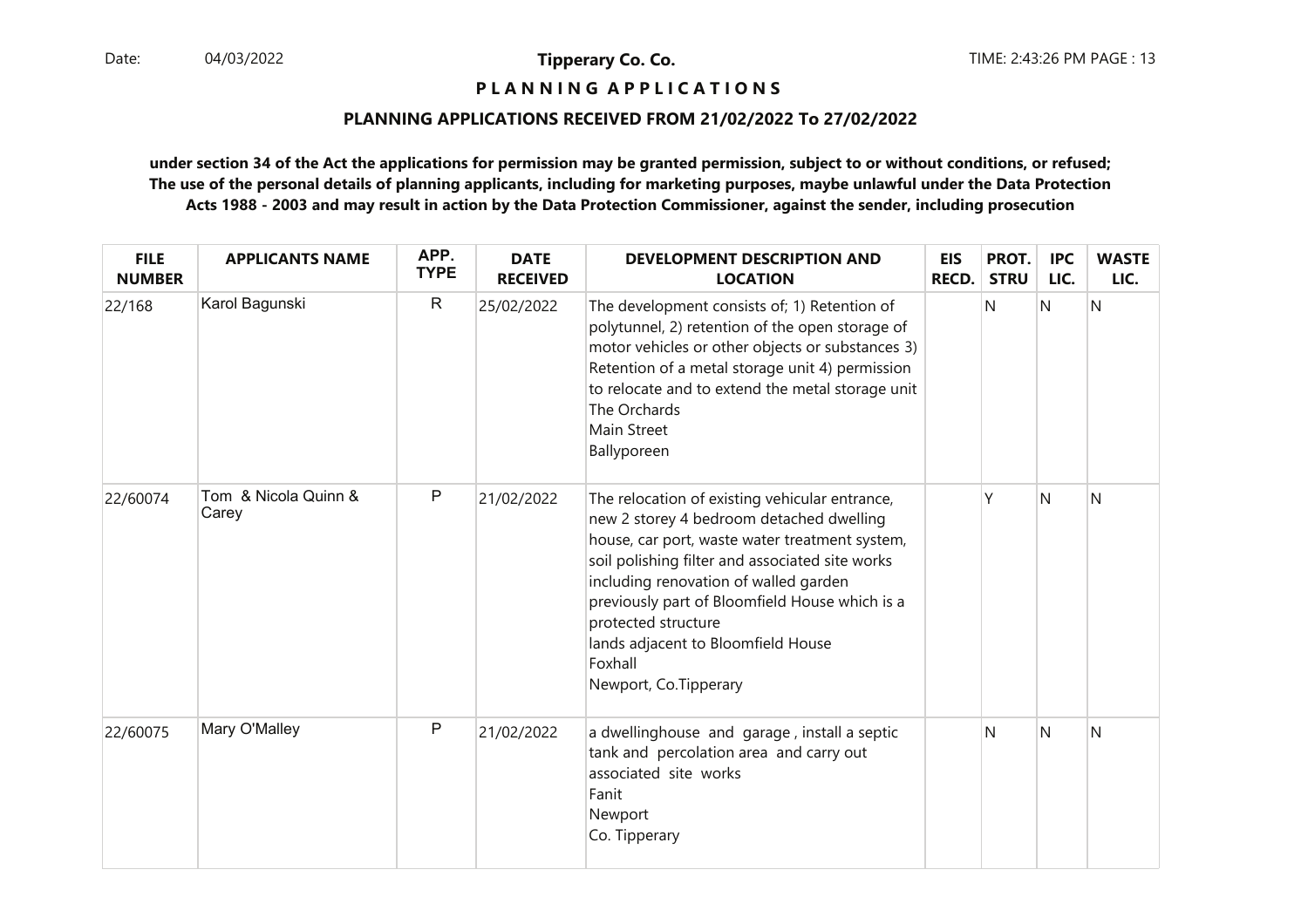## **P L A N N I N G A P P L I C A T I O N S**

#### **PLANNING APPLICATIONS RECEIVED FROM 21/02/2022 To 27/02/2022**

| <b>FILE</b><br><b>NUMBER</b> | <b>APPLICANTS NAME</b>               | APP.<br><b>TYPE</b> | <b>DATE</b><br><b>RECEIVED</b> | <b>DEVELOPMENT DESCRIPTION AND</b><br><b>LOCATION</b>                                                                                                                                                                      | <b>EIS</b><br><b>RECD.</b> | PROT.<br><b>STRU</b> | <b>IPC</b><br>LIC. | <b>WASTE</b><br>LIC. |
|------------------------------|--------------------------------------|---------------------|--------------------------------|----------------------------------------------------------------------------------------------------------------------------------------------------------------------------------------------------------------------------|----------------------------|----------------------|--------------------|----------------------|
| 22/60076                     | Michael Treacy                       | P                   | 22/02/2022                     | Single storey dwelling house, domestic garage,<br>septic tank, percolation area, entrance and<br>ancillary site works<br>Moankeenane<br>Borrisoleigh<br>Thurles                                                            |                            | N                    | N                  | N                    |
| 22/60077                     | Ciara Slattery                       | P                   | 22/02/2022                     | to erect a dwellinghouse and garage, entrance,<br>install an effluent treatment system and<br>percolation area and carry out associated site<br>works at above address<br>Ballyea South<br><b>Ballina</b><br>Co. Tipperary |                            | N                    | <sup>N</sup>       | N                    |
| 22/60078                     | Denise O'Donovan &<br>Maurice Noonan | P                   | 23/02/2022                     | permission to construct a single storey dwelling<br>house, entrance, effluent treatment system<br>together with all associated site works<br>Barnahown<br>Araglin<br>Fermoy, Co. Tipperary                                 |                            | N                    | $\mathsf{N}$       | N                    |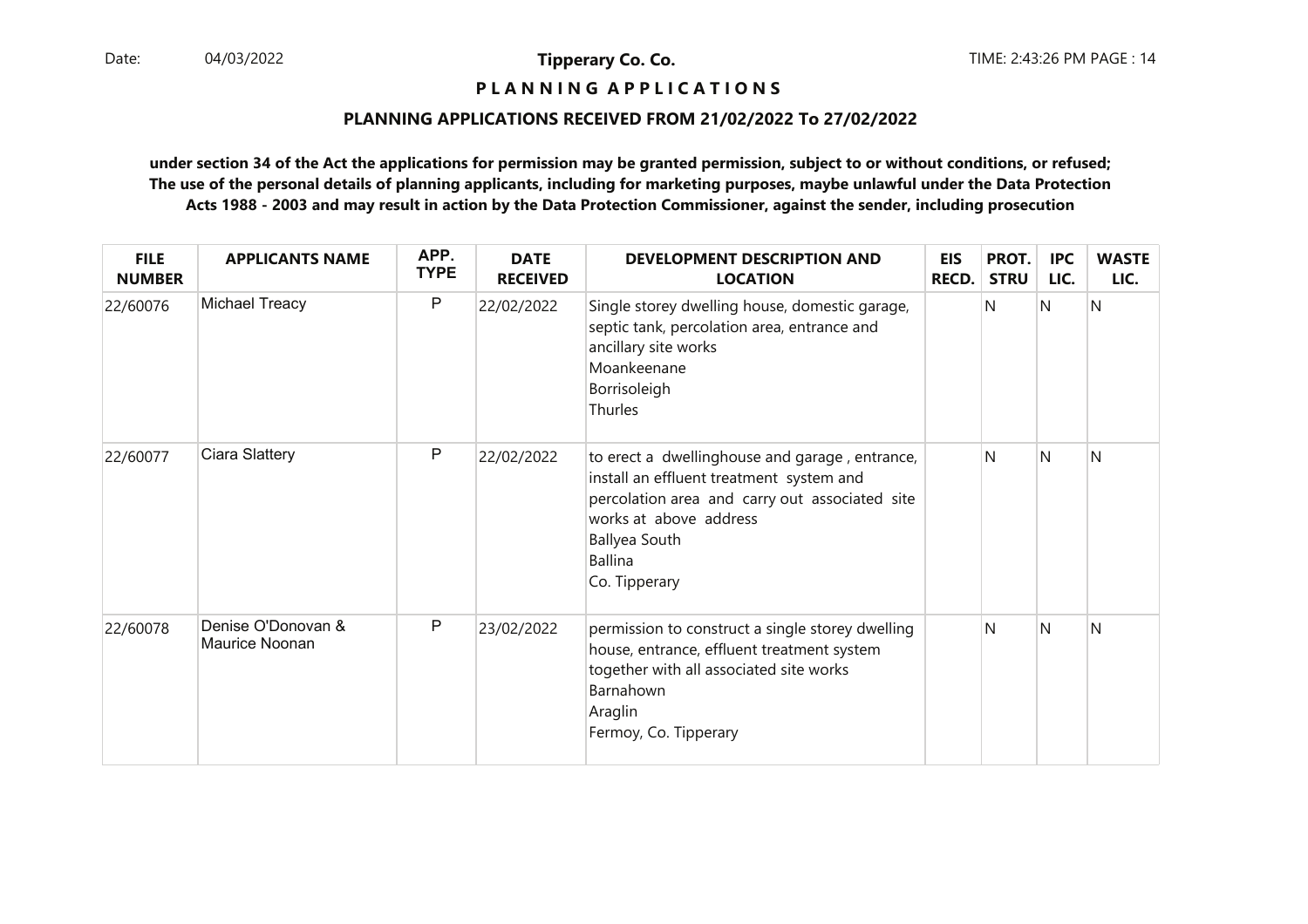## **P L A N N I N G A P P L I C A T I O N S**

#### **PLANNING APPLICATIONS RECEIVED FROM 21/02/2022 To 27/02/2022**

| <b>FILE</b><br><b>NUMBER</b> | <b>APPLICANTS NAME</b>   | APP.<br><b>TYPE</b> | <b>DATE</b><br><b>RECEIVED</b> | DEVELOPMENT DESCRIPTION AND<br><b>LOCATION</b>                                                                                                                                                                                                                                                                                                                                              | <b>EIS</b><br>RECD. | PROT.<br><b>STRU</b> | <b>IPC</b><br>LIC. | <b>WASTE</b><br>LIC. |
|------------------------------|--------------------------|---------------------|--------------------------------|---------------------------------------------------------------------------------------------------------------------------------------------------------------------------------------------------------------------------------------------------------------------------------------------------------------------------------------------------------------------------------------------|---------------------|----------------------|--------------------|----------------------|
| 22/60079                     | Gavin O'Dwyer            | $\mathsf{R}$        | 24/02/2022                     | as constructed front porch, the conversion of<br>the first floor into living accommodation, the<br>addition of fenestration at both gable ends and<br>the as constructed domestic garage including all<br>associated site development works<br>Ballyclerihan<br>Clonmel<br>Co. Tipperary<br>E91YD82                                                                                         |                     | N                    | Ν                  | N                    |
| 22/60080                     | Jamie Lawlor             | $\mathsf{R}$        | 24/02/2022                     | as constructed front porch and the extension to<br>the rear including all associated site<br>development works<br>Kilahone<br>Killenaule<br>Thurles, Co. Tipperary<br>E41ET63                                                                                                                                                                                                               |                     | N                    | N                  | N                    |
| 22/60081                     | Tom Quinn & Nicola Carey | $\mathsf{P}$        | 24/02/2022                     | the relocation of existing vehicular entrance,<br>new 2 storey 4 bedroom detached dwelling<br>house, car port, waste water treatment system,<br>soil polishing filter and associated site works<br>including renovation of walled garden<br>previously part of Bloomfield House which is a<br>protected structure<br>lands adjacent to Bloomfield House<br>Foxhall<br>Newport, Co.Tipperary |                     | γ                    | N                  | N                    |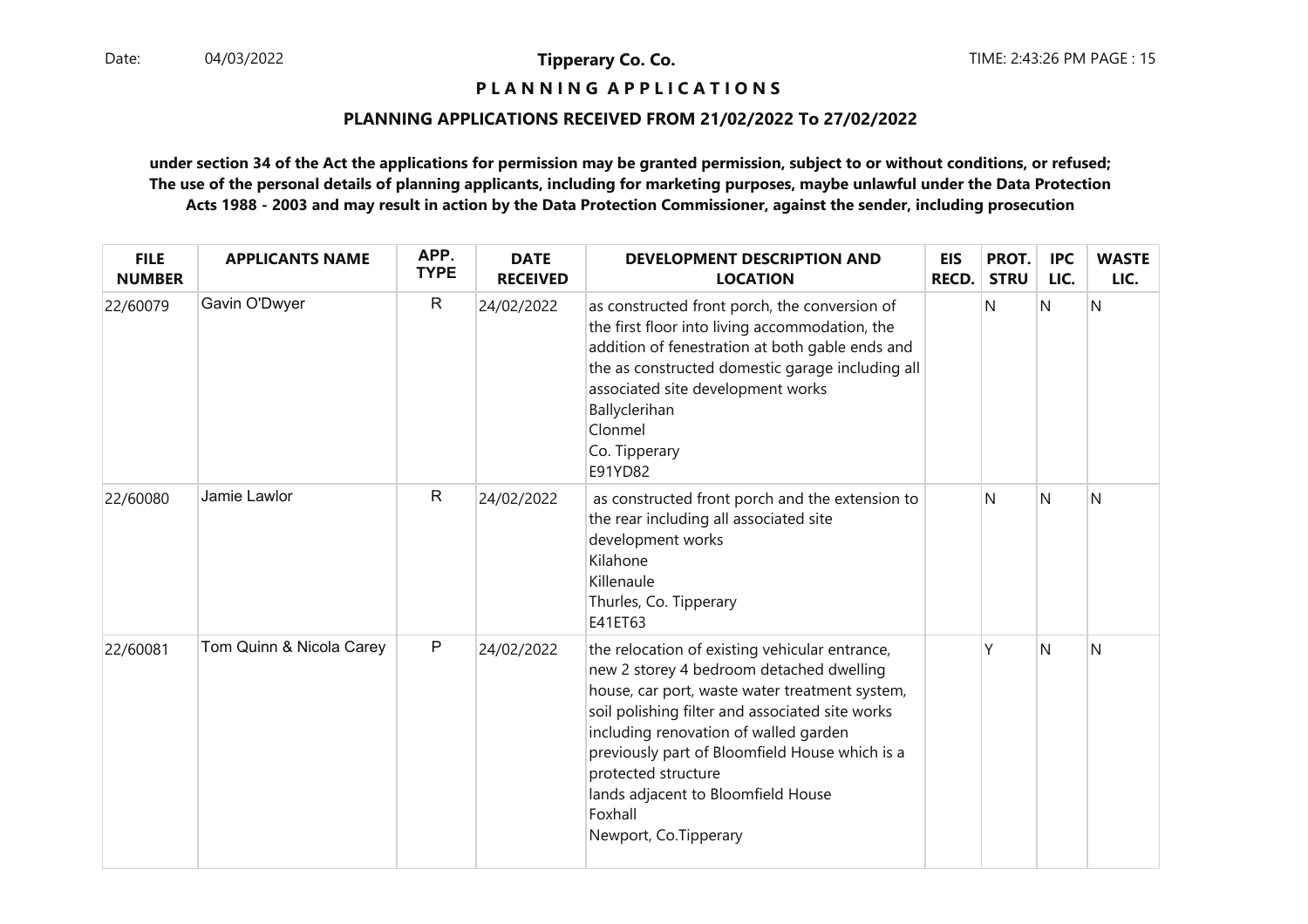## **P L A N N I N G A P P L I C A T I O N S**

#### **PLANNING APPLICATIONS RECEIVED FROM 21/02/2022 To 27/02/2022**

| <b>FILE</b><br><b>NUMBER</b> | <b>APPLICANTS NAME</b> | APP.<br><b>TYPE</b> | <b>DATE</b><br><b>RECEIVED</b> | <b>DEVELOPMENT DESCRIPTION AND</b><br><b>LOCATION</b>                                                                                                                                                                                                                                             | <b>EIS</b><br><b>RECD.</b> | PROT.<br><b>STRU</b> | <b>IPC</b><br>LIC. | <b>WASTE</b><br>LIC. |
|------------------------------|------------------------|---------------------|--------------------------------|---------------------------------------------------------------------------------------------------------------------------------------------------------------------------------------------------------------------------------------------------------------------------------------------------|----------------------------|----------------------|--------------------|----------------------|
| 22/60082                     | Pat & Frances White    | $\mathsf{P}$        | 24/02/2022                     | a) New single storey detached dwelling, (b) All<br>associated site works and connections to<br>services (c) Modification to existing vehicular<br>access and provision of new pedestrian access<br>to Saint Flannan St to serve proposed dwelling.<br>Saint Flannan St<br>Nenagh<br>Co. Tipperary |                            | N                    | N                  | N                    |
| 22/60083                     | Thomas & Mary Mullins  | $\mathsf{R}$        | 24/02/2022                     | a domestic garage to the north side of my<br>dwelling and an extension to the southern side<br>of our dwelling house incorporating a utility<br>room and storeroom with all associated<br>siteworks<br>Grallagh<br>Ballinure,<br>Thurles, Co. Tipperary<br>E41W897                                |                            | N                    | $\mathsf{N}$       | N                    |
| 22/60084                     | <b>Thomas Carbery</b>  | $\mathsf R$         | 24/02/2022                     | to Retain Indefinitely my existing Single Storey<br>Log Cabin Dwelling Unit and for Planning<br>Permission for the installation of a new On-Site<br>Septic Tank and Percolation Area and all<br><b>Associated Site Works</b><br>Figlash<br>Carrick On Suir<br>Co.Tipperary<br>E32CF76             |                            | N                    | $\mathsf{N}$       | N                    |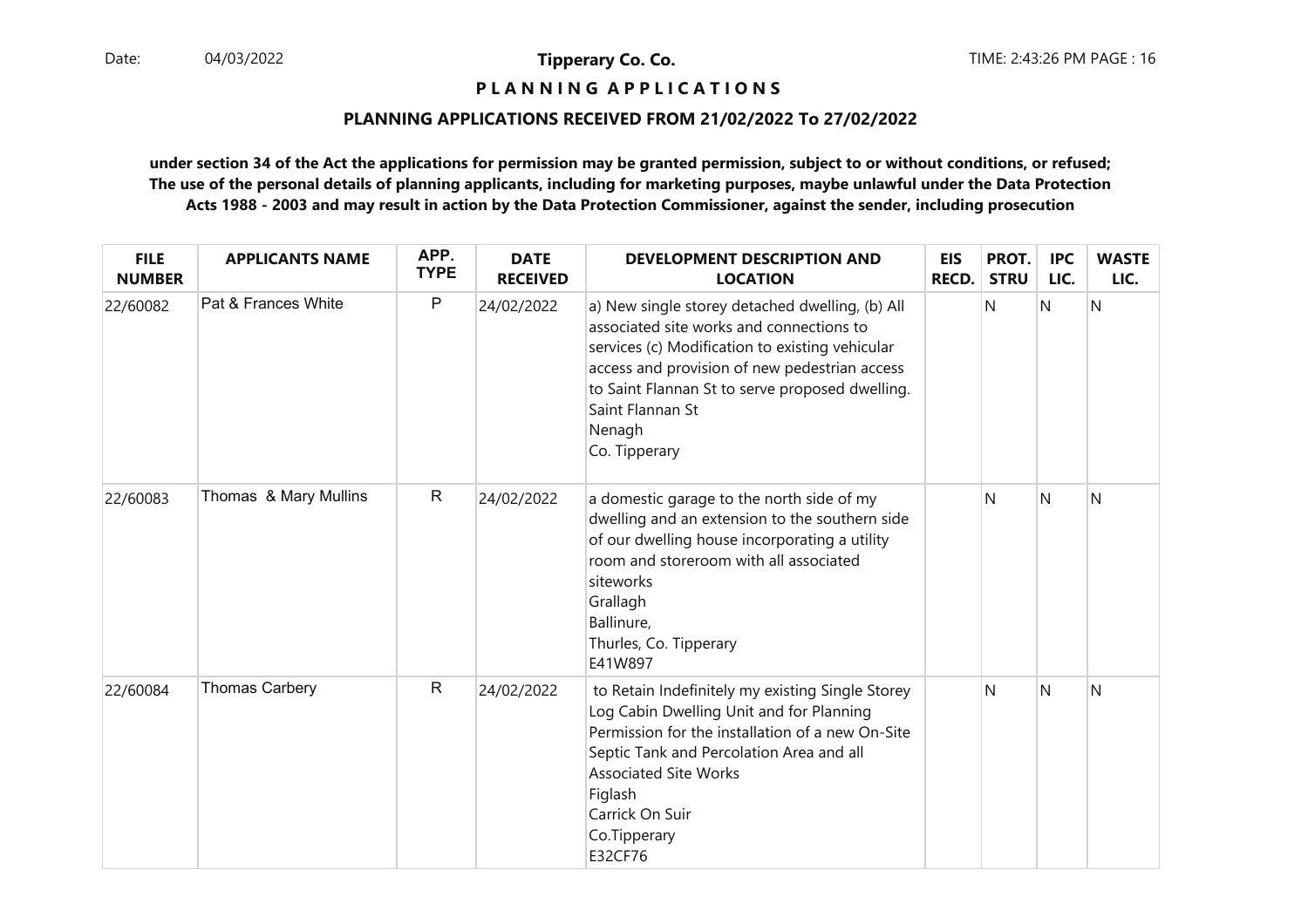## **P L A N N I N G A P P L I C A T I O N S**

#### **PLANNING APPLICATIONS RECEIVED FROM 21/02/2022 To 27/02/2022**

| <b>FILE</b><br><b>NUMBER</b> | <b>APPLICANTS NAME</b>          | APP.<br><b>TYPE</b> | <b>DATE</b><br><b>RECEIVED</b> | <b>DEVELOPMENT DESCRIPTION AND</b><br><b>LOCATION</b>                                                                                                                                                                                                                                                                                                                                        | <b>EIS</b><br>RECD. | PROT.<br><b>STRU</b> | <b>IPC</b><br>LIC. | <b>WASTE</b><br>LIC. |
|------------------------------|---------------------------------|---------------------|--------------------------------|----------------------------------------------------------------------------------------------------------------------------------------------------------------------------------------------------------------------------------------------------------------------------------------------------------------------------------------------------------------------------------------------|---------------------|----------------------|--------------------|----------------------|
| 22/60085                     | Diarmaid McKeogh                | $\mathsf{R}$        | 24/02/2022                     | Retention Permission is sought for a 1-bed<br>apartment. Permission was originally granted as<br>a 2-bedroom apartment under reference<br>04/51/1903 and subsequently approved for<br>conversion to 2 commercial units under<br>reference 10/51/0472, of which only one unit<br>was developed, at 47 Ballina Quay, Ballina.<br>47 Ballina Quay<br><b>Ballina</b><br>Co Tipperary<br>V94 3V24 |                     | N                    | N                  | N                    |
| 22/60086                     | <b>Marian Clarke</b>            | $\mathsf{P}$        | 25/02/2022                     | for a change of use from garage to dwelling and<br>construction of domestic extension, services<br>connections and all associated works<br>15 Aherlow Meadows<br>Knockanrawley, Tipperary<br>Co. Tipperary.<br>E34 C983                                                                                                                                                                      |                     | N                    | N                  | N                    |
| 22/60087                     | Ciara Mockler & Callum<br>Morss | P                   | 27/02/2022                     | a new dwelling and garage, with a new entrance<br>and new septic tank and percolation area and a<br>new well and all associated site works<br>Coldfields<br>Thurles<br>Co. Tipperary<br>E41C8C9                                                                                                                                                                                              |                     | N                    | N                  | N                    |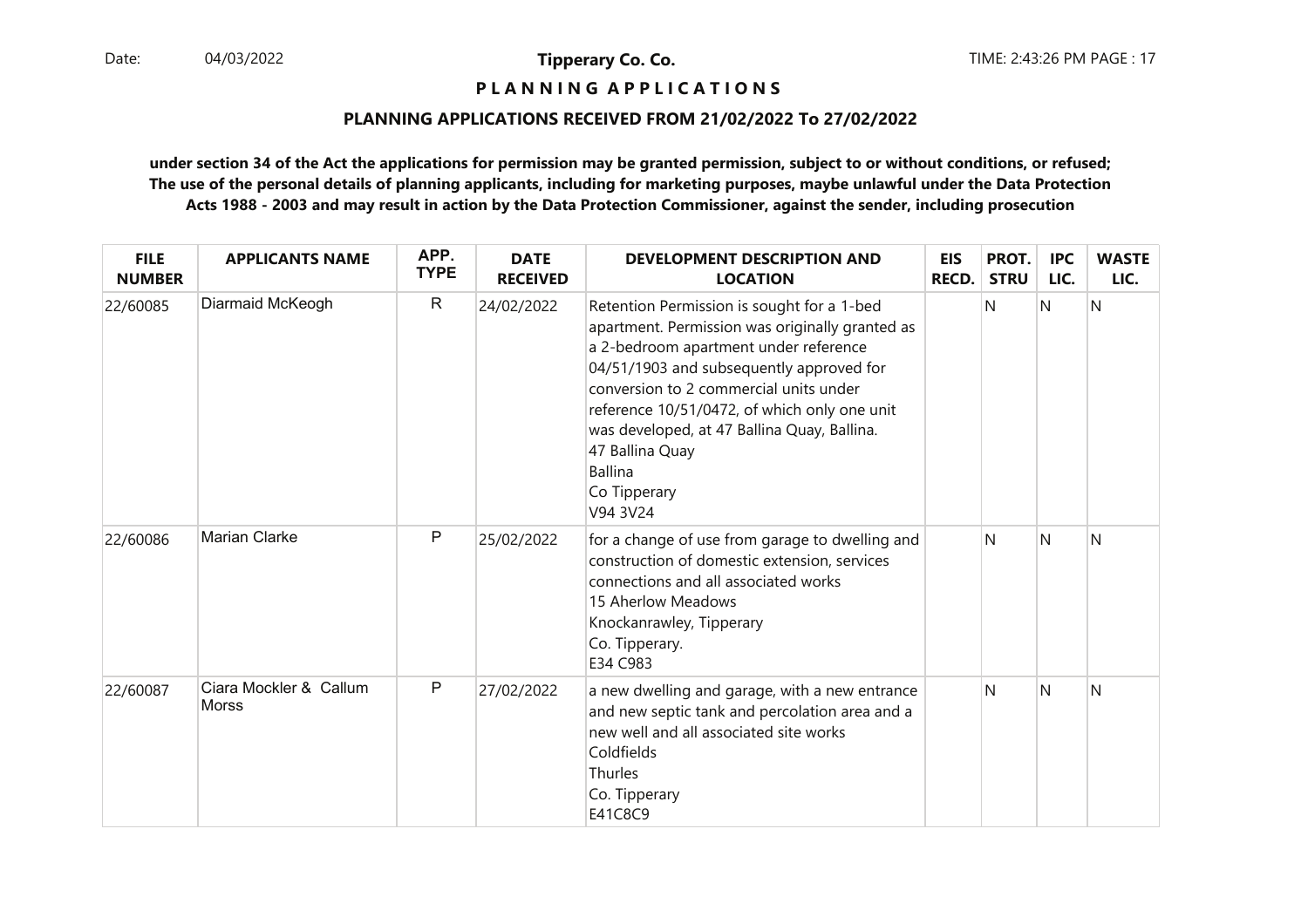#### **P L A N N I N G A P P L I C A T I O N S**

#### **PLANNING APPLICATIONS RECEIVED FROM 21/02/2022 To 27/02/2022**

**under section 34 of the Act the applications for permission may be granted permission, subject to or without conditions, or refused; The use of the personal details of planning applicants, including for marketing purposes, maybe unlawful under the Data ProtectionActs 1988 - 2003 and may result in action by the Data Protection Commissioner, against the sender, including prosecution**

| <b>FILE</b>   | <b>APPLICANTS NAME</b> | APP.        | <b>DATE</b>     | <b>DEVELOPMENT DESCRIPTION AND</b>                                                                                                                                       | <b>EIS</b>   | PROT.       | <b>IPC</b> | <b>WASTE</b> |
|---------------|------------------------|-------------|-----------------|--------------------------------------------------------------------------------------------------------------------------------------------------------------------------|--------------|-------------|------------|--------------|
| <b>NUMBER</b> |                        | <b>TYPE</b> | <b>RECEIVED</b> | <b>LOCATION</b>                                                                                                                                                          | <b>RECD.</b> | <b>STRU</b> | LIC.       | LIC.         |
| 22/60088      | Andrew McCloskey       | $\circ$     | 27/02/2022      | To construct dwelling house, garage, waste<br>water treatment system & entrance along with<br>all ancillary site works<br>Cloneybrien<br>Portroe<br>Nenagh, Co Tipperary |              | N           | N          | N            |

**42Total:**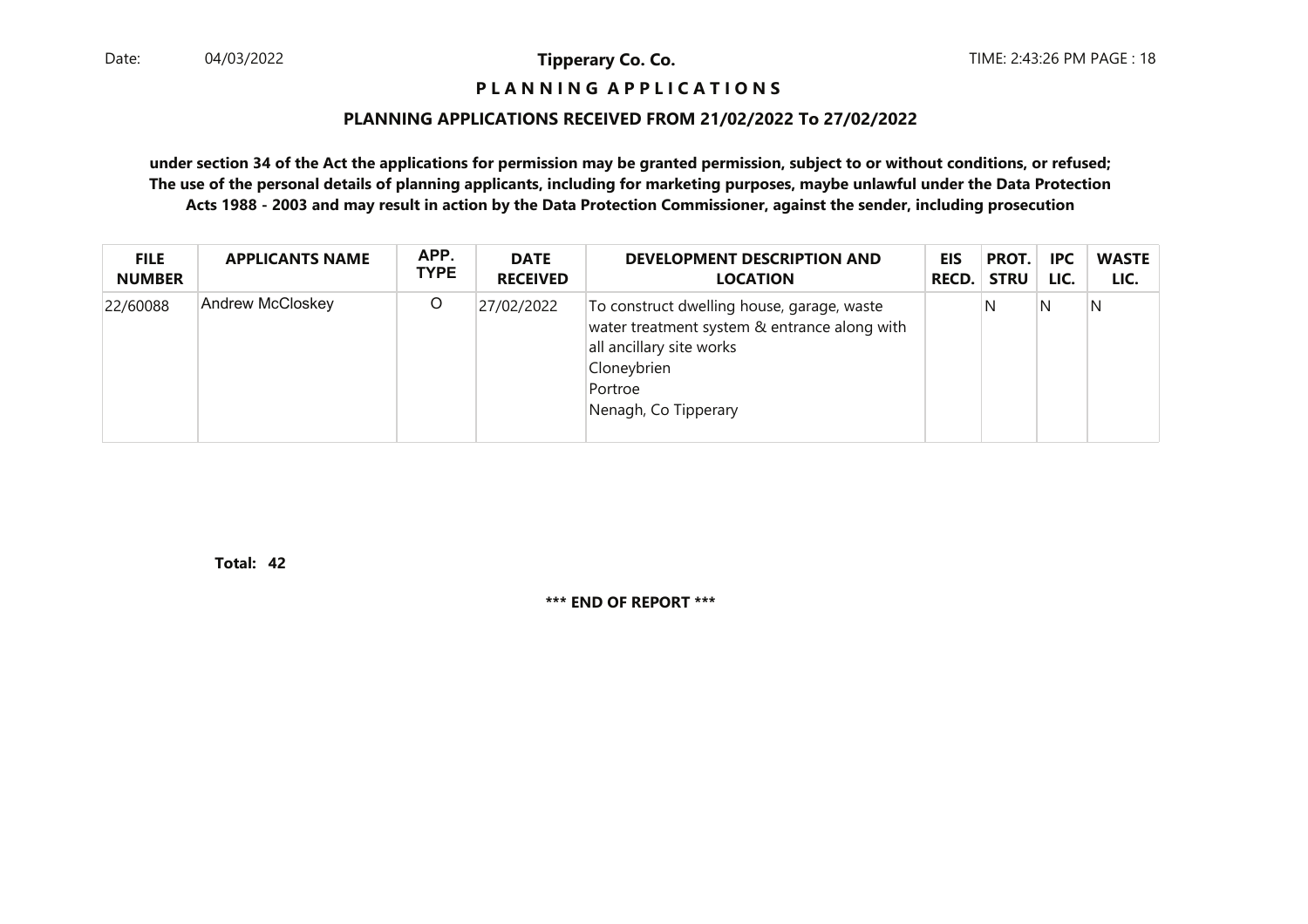#### **P L A N N I N G A P P L I C A T I O N S**

#### **PLANNING APPLICATIONS GRANTED FROM 21/02/2022 To 27/02/2022**

**in deciding a planning application the planning authority, in accordance with section 34(3) of the Act, has had regard to submissionsor observations recieved in accordance with these Regulations;**

| <b>FILE</b><br><b>NUMBER</b> | <b>APPLICANTS NAME</b> | APP.<br><b>TYPE</b> | <b>DATE</b><br><b>RECEIVED</b> | <b>DEVELOPMENT DESCRIPTION</b><br><b>AND LOCATION</b>                                                                                                                                                                                                                                                                                                                                                                                                                                              | <b>M.O.</b><br><b>DATE</b> | <b>M.O.</b><br><b>NUMBER</b> |
|------------------------------|------------------------|---------------------|--------------------------------|----------------------------------------------------------------------------------------------------------------------------------------------------------------------------------------------------------------------------------------------------------------------------------------------------------------------------------------------------------------------------------------------------------------------------------------------------------------------------------------------------|----------------------------|------------------------------|
| 21/473                       | Reeve Wave Ltd         | $\mathsf{P}$        | 09/04/2021                     | the extension of a permitted solar<br>photovoltaic panel array (PI Ref. 16/600642).<br>The proposed development comprises the<br>provision of up to 30,000 m2 of solar panels<br>on ground mounted steel frames, a 20kv<br>substation (55sq.m), inverter and transformer<br>units, underground cable ducts, boundary<br>fencing, CCTV and all associated site services<br>and works<br>Knockroe, Monroe East<br>Lacken, Kilballygorman<br>Gortnalower and Maherareagh, Ardfinnan,<br>Co. Tipperary | 21/02/2022                 |                              |
| 21/725                       | <b>Austin Buckley</b>  | $\mathsf{P}$        | 20/05/2021                     | four serviced residential sites, vehicular<br>entrance and all associated site boundary<br>and site development works<br>Parkroe<br>Cappawhite<br>Co. Tipperary                                                                                                                                                                                                                                                                                                                                    | 21/02/2022                 |                              |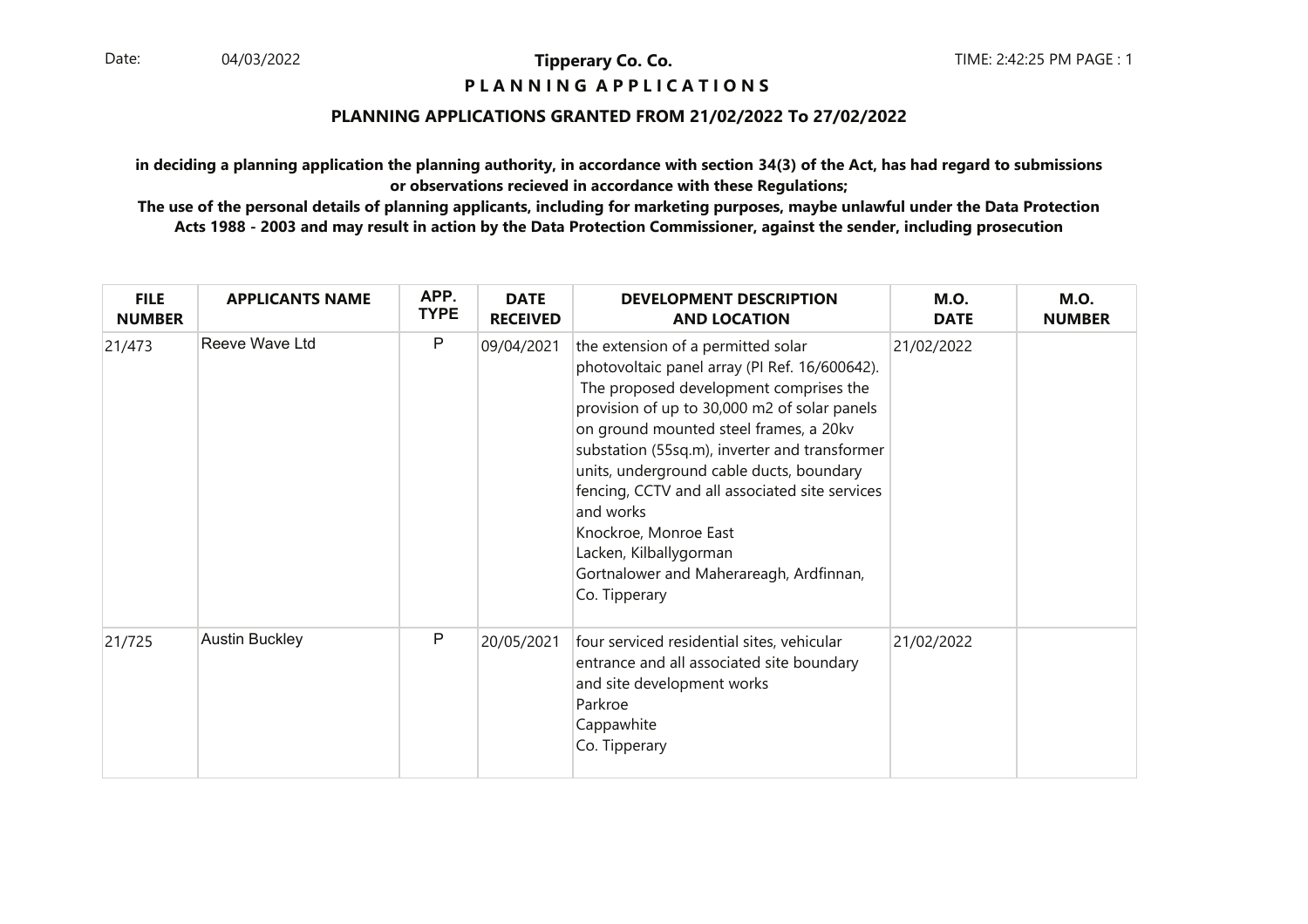#### **P L A N N I N G A P P L I C A T I O N S**

#### **PLANNING APPLICATIONS GRANTED FROM 21/02/2022 To 27/02/2022**

**in deciding a planning application the planning authority, in accordance with section 34(3) of the Act, has had regard to submissionsor observations recieved in accordance with these Regulations;**

| <b>FILE</b><br><b>NUMBER</b> | <b>APPLICANTS NAME</b>       | APP.<br><b>TYPE</b> | <b>DATE</b><br><b>RECEIVED</b> | <b>DEVELOPMENT DESCRIPTION</b><br><b>AND LOCATION</b>                                                                                                                                                                                                                                                        | <b>M.O.</b><br><b>DATE</b> | <b>M.O.</b><br><b>NUMBER</b> |
|------------------------------|------------------------------|---------------------|--------------------------------|--------------------------------------------------------------------------------------------------------------------------------------------------------------------------------------------------------------------------------------------------------------------------------------------------------------|----------------------------|------------------------------|
| 21/768                       | Thomas and Brenda<br>Hackett | P                   | 27/05/2021                     | (1) construction of a greenhouse over<br>existing courtyard/patio area including<br>modifications to stepped entrance and front<br>garden wall, (2) All site works associated with<br>the above (Protected Structure RPS no. S272)<br>Caherabbey House<br>Abbey Street, Caherabbey<br>Cahir<br>Co. Tipperary | 21/02/2022                 |                              |
| 21/796                       | <b>Emma Quealy</b>           | P                   | 02/06/2021                     | new dwelling house, new entrance, septic<br>tank with standard percolation area and all<br>associated site works<br>Corville<br>Roscrea<br>Co. Tipperary                                                                                                                                                     | 24/02/2022                 |                              |
| 21/957                       | Jim McGrath                  | P                   | 01/07/2021                     | construction of a private dwelling house and<br>detached garage, entrance from the public<br>road, connection to the public services and<br>ancillary site development works<br>10 Sli Rohan<br>Cullenagh<br>Ballina, Co. Tipperary                                                                          | 24/02/2022                 |                              |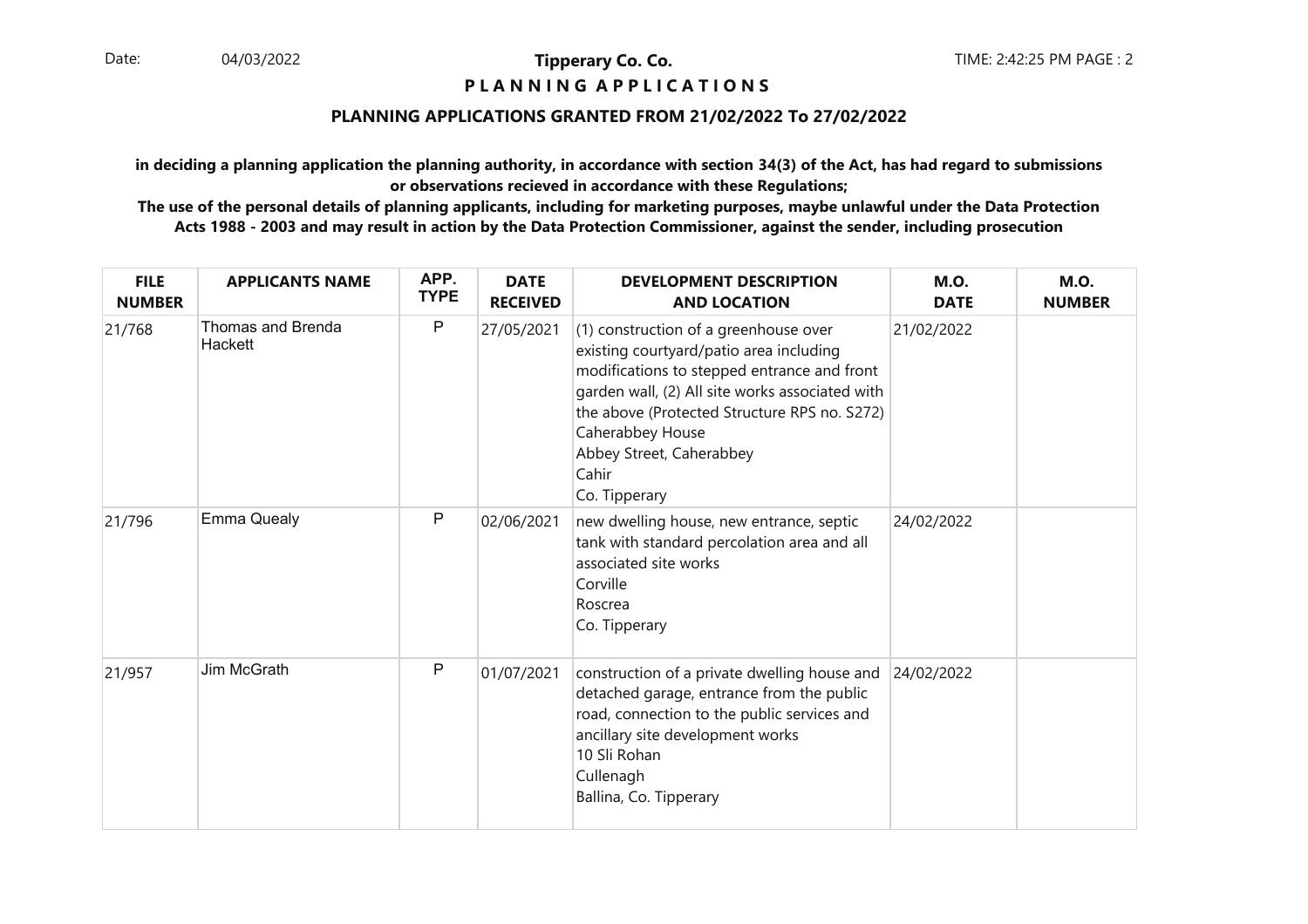#### **P L A N N I N G A P P L I C A T I O N S**

#### **PLANNING APPLICATIONS GRANTED FROM 21/02/2022 To 27/02/2022**

**in deciding a planning application the planning authority, in accordance with section 34(3) of the Act, has had regard to submissionsor observations recieved in accordance with these Regulations;**

| <b>FILE</b><br><b>NUMBER</b> | <b>APPLICANTS NAME</b> | APP.<br><b>TYPE</b> | <b>DATE</b><br><b>RECEIVED</b> | <b>DEVELOPMENT DESCRIPTION</b><br><b>AND LOCATION</b>                                                                                                                                                                                                                                                                         | <b>M.O.</b><br><b>DATE</b> | <b>M.O.</b><br><b>NUMBER</b> |
|------------------------------|------------------------|---------------------|--------------------------------|-------------------------------------------------------------------------------------------------------------------------------------------------------------------------------------------------------------------------------------------------------------------------------------------------------------------------------|----------------------------|------------------------------|
| 21/1046                      | Mary Corcoran          | P                   | 20/07/2021                     | extension to the side and rear of dwelling,<br>new garage and replacement septic tank and<br>percolation area, decommissioning of<br>existing septic tank, some minor front<br>elevation changes, demolition of existing<br>shed at rear of dwelling and all associated<br>site works<br>The Heath<br>Thurles<br>Co Tipperary | 22/02/2022                 |                              |
| 21/1069                      | Yvonne Meade           | $\circ$             | 22/07/2021                     | to construct a dwelling house, garage, waste<br>water treatment system, entrance and<br>driveway along with all ancillary site works<br>Roardstown Lower<br>Drom<br>Templemore<br>Co Tipperary                                                                                                                                | 23/02/2022                 |                              |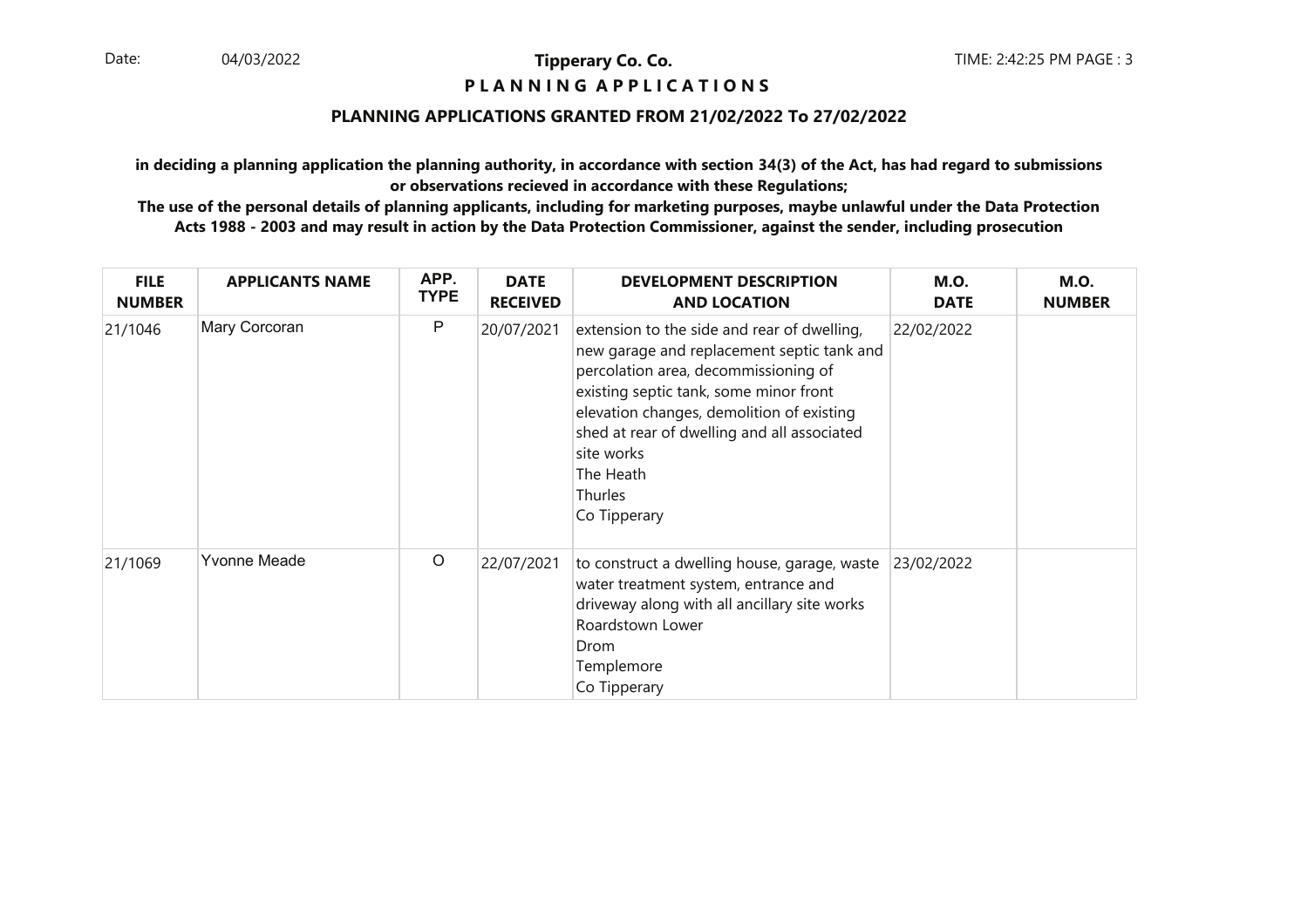#### **P L A N N I N G A P P L I C A T I O N S**

#### **PLANNING APPLICATIONS GRANTED FROM 21/02/2022 To 27/02/2022**

**in deciding a planning application the planning authority, in accordance with section 34(3) of the Act, has had regard to submissionsor observations recieved in accordance with these Regulations;**

| <b>FILE</b>   | <b>APPLICANTS NAME</b>     | APP.        | <b>DATE</b>     | <b>DEVELOPMENT DESCRIPTION</b>                                                                                                                                                                                                                                                                                                                                                                                                                                                                                                                                                                                                                                                                                                                                        | <b>M.O.</b> | <b>M.O.</b>   |
|---------------|----------------------------|-------------|-----------------|-----------------------------------------------------------------------------------------------------------------------------------------------------------------------------------------------------------------------------------------------------------------------------------------------------------------------------------------------------------------------------------------------------------------------------------------------------------------------------------------------------------------------------------------------------------------------------------------------------------------------------------------------------------------------------------------------------------------------------------------------------------------------|-------------|---------------|
| <b>NUMBER</b> |                            | <b>TYPE</b> | <b>RECEIVED</b> | <b>AND LOCATION</b>                                                                                                                                                                                                                                                                                                                                                                                                                                                                                                                                                                                                                                                                                                                                                   | <b>DATE</b> | <b>NUMBER</b> |
| 21/1128       | Soleirtricity Lisheen Ltd. | P           | 30/07/2021      | construction of a Solar PV development with<br>a maximum export capacity (MEC) of up to<br>122MW comprising of ca. 214,800 no.<br>photovoltaic panels laid out in arrays, the<br>construction of a 38kV substation,<br>(ca.57.31m2 x 4.45m tall) along with<br>associated ancillary development including<br>30 no. Transformer Stations (ca. 7.27m2 x<br>2.6m) with an integrated bund, 716 string<br>Inverters, 1 no. DNO Substation Building<br>(16.28m2 x 5.42m), 1 No. Storage and<br>maintenance building (ca. 57.31m2 x 4.45m<br>tall), 38 no. CCTV cameras mounted on ca.<br>3.8m high poles, perimeter security fenching<br>and all ancillary works, the total development<br>area will be ca. 77ha.<br>Cooleeny<br>Derryfadda and Killoran<br>Co. Tipperary | 23/02/2022  |               |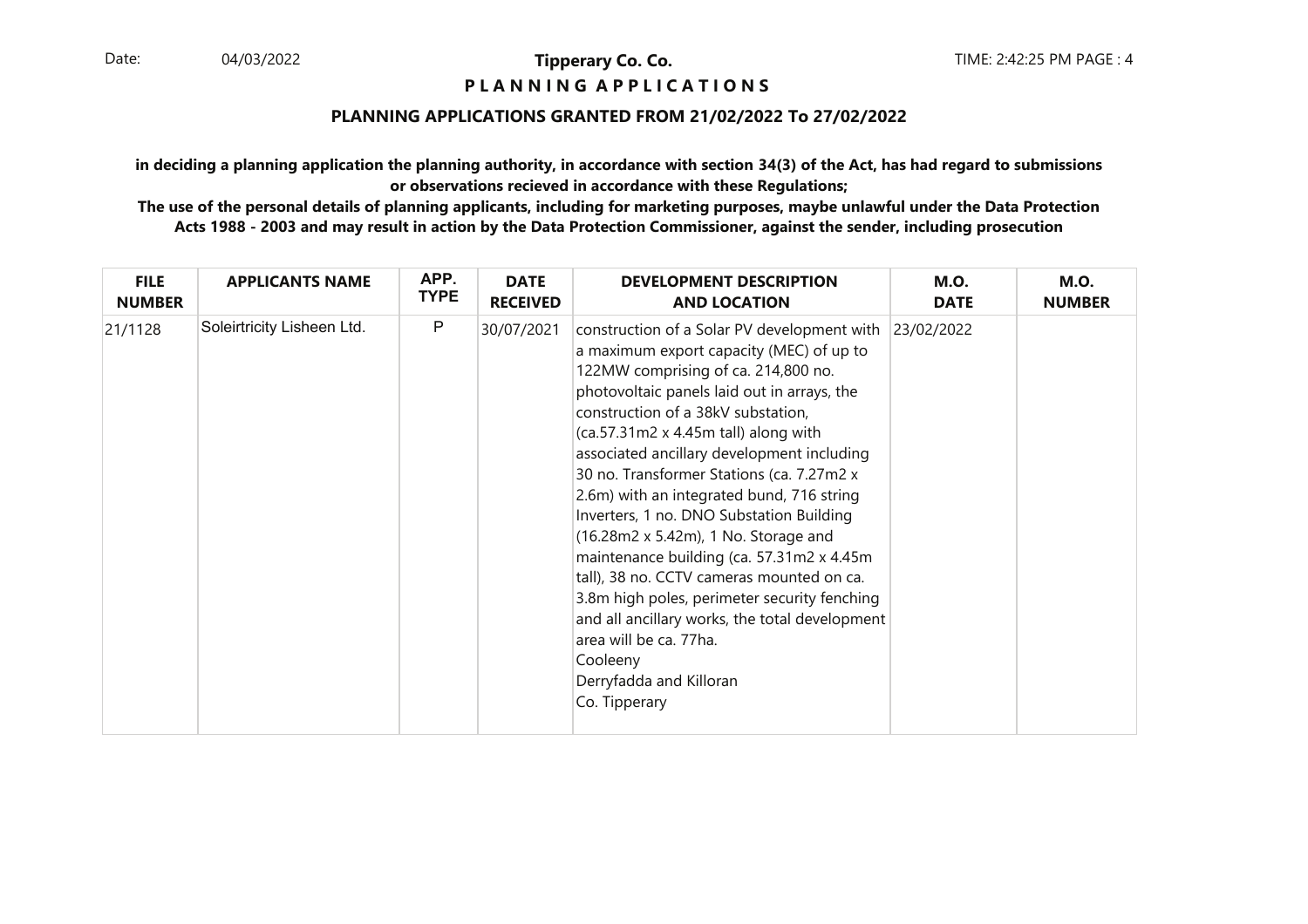#### **P L A N N I N G A P P L I C A T I O N S**

#### **PLANNING APPLICATIONS GRANTED FROM 21/02/2022 To 27/02/2022**

**in deciding a planning application the planning authority, in accordance with section 34(3) of the Act, has had regard to submissionsor observations recieved in accordance with these Regulations;**

| <b>FILE</b><br><b>NUMBER</b> | <b>APPLICANTS NAME</b>  | APP.<br><b>TYPE</b> | <b>DATE</b><br><b>RECEIVED</b> | <b>DEVELOPMENT DESCRIPTION</b><br><b>AND LOCATION</b>                                                                                                                                                                                                                                                                                                                                                                                                | <b>M.O.</b><br><b>DATE</b> | <b>M.O.</b><br><b>NUMBER</b> |
|------------------------------|-------------------------|---------------------|--------------------------------|------------------------------------------------------------------------------------------------------------------------------------------------------------------------------------------------------------------------------------------------------------------------------------------------------------------------------------------------------------------------------------------------------------------------------------------------------|----------------------------|------------------------------|
| 21/1403                      | Derek O'Connor          | P                   | 22/09/2021                     | erect a storey and a half type dwelling,<br>domestic garage, effluent treatment tank and<br>percolation system, entrance and all<br>associated ancillary works<br>Kilmore<br>Clonoulty<br>Cashel<br>Co. Tipperary                                                                                                                                                                                                                                    | 25/02/2022                 |                              |
| 21/1446                      | Eamon and Maread Anglim | $\mathsf{P}$        | 29/09/2021                     | (a) Remove existing roadside boundary wall,<br>one span of existing storage builidng,<br>derelict toilet building and pedestrian<br>entrance (b) Build new boundary wall, vehicle<br>entrance and gable to storage building (c)<br>Break ope in existing boundary wall, fit<br>pedestrian entrance door including<br>associated site works, which is a protected<br>structure ref S483<br>Killinardish House<br>Knockroe<br>Drangan<br>Co. Tipperary | 25/02/2022                 |                              |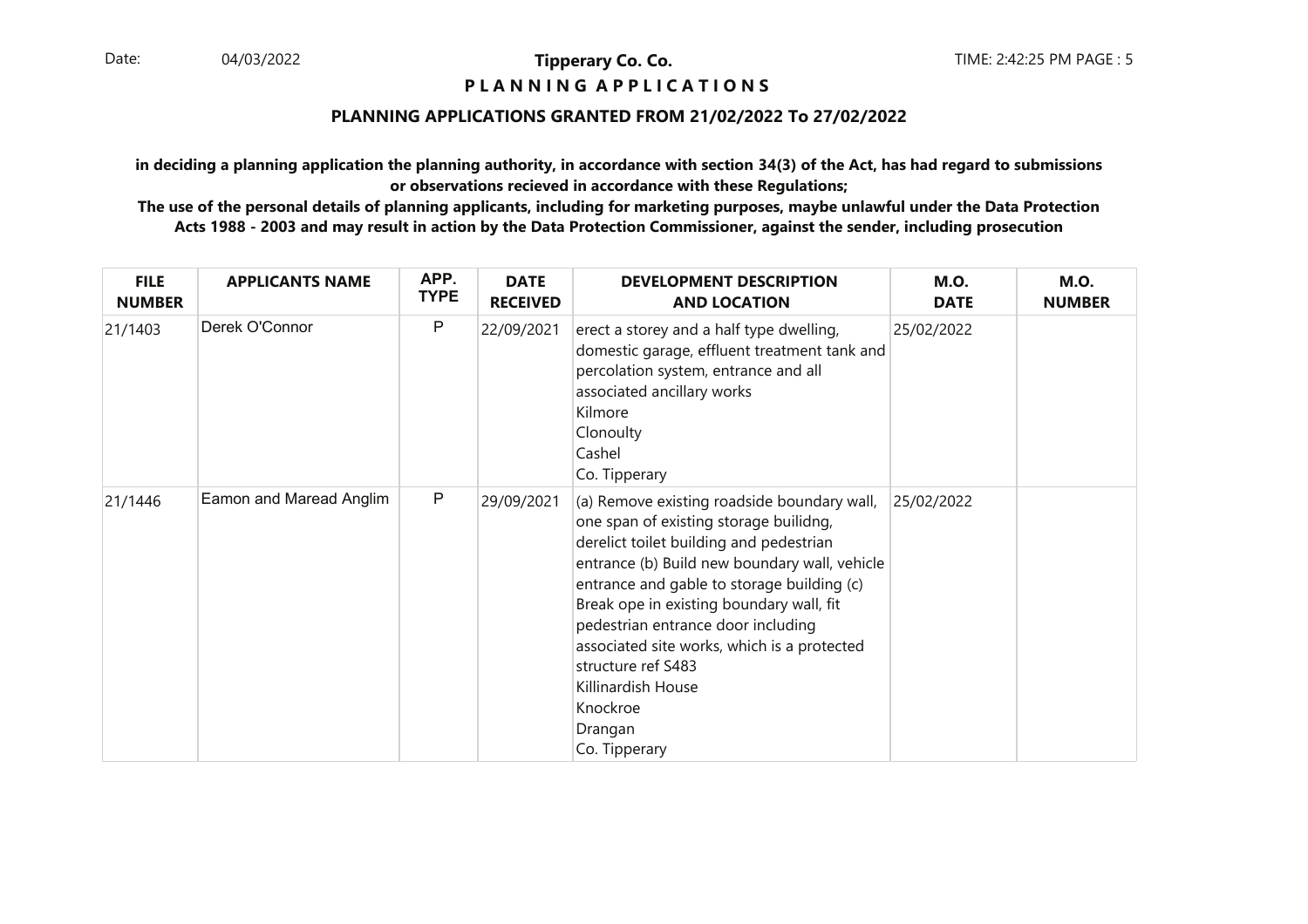#### **P L A N N I N G A P P L I C A T I O N S**

#### **PLANNING APPLICATIONS GRANTED FROM 21/02/2022 To 27/02/2022**

**in deciding a planning application the planning authority, in accordance with section 34(3) of the Act, has had regard to submissionsor observations recieved in accordance with these Regulations;**

| <b>FILE</b><br><b>NUMBER</b> | <b>APPLICANTS NAME</b> | APP.<br><b>TYPE</b> | <b>DATE</b><br><b>RECEIVED</b> | <b>DEVELOPMENT DESCRIPTION</b><br><b>AND LOCATION</b>                                                                                                                                                                                                | <b>M.O.</b><br><b>DATE</b> | <b>M.O.</b><br><b>NUMBER</b> |
|------------------------------|------------------------|---------------------|--------------------------------|------------------------------------------------------------------------------------------------------------------------------------------------------------------------------------------------------------------------------------------------------|----------------------------|------------------------------|
| 21/1460                      | Enda Fogarty           | P                   | 01/10/2021                     | two storey residential dwelling, detached<br>domestic garage, septic tank and percolation<br>area, bored well, new vehicular entrance and<br>all associated site works<br>Grangemockler<br>Nine Mile House<br>Carrick-on-Suir<br>Co. Tipperary       | 25/02/2022                 |                              |
| 21/1488                      | Sarah Ryan             | P                   | 08/10/2021                     | alterations to existing dwelling and out<br>building, extension to existing house and<br>conversion of the existing outbuilding, septic<br>tank, percolation area and all associated site<br>works<br>Cormackstown<br><b>Thurles</b><br>Co Tipperary | 23/02/2022                 |                              |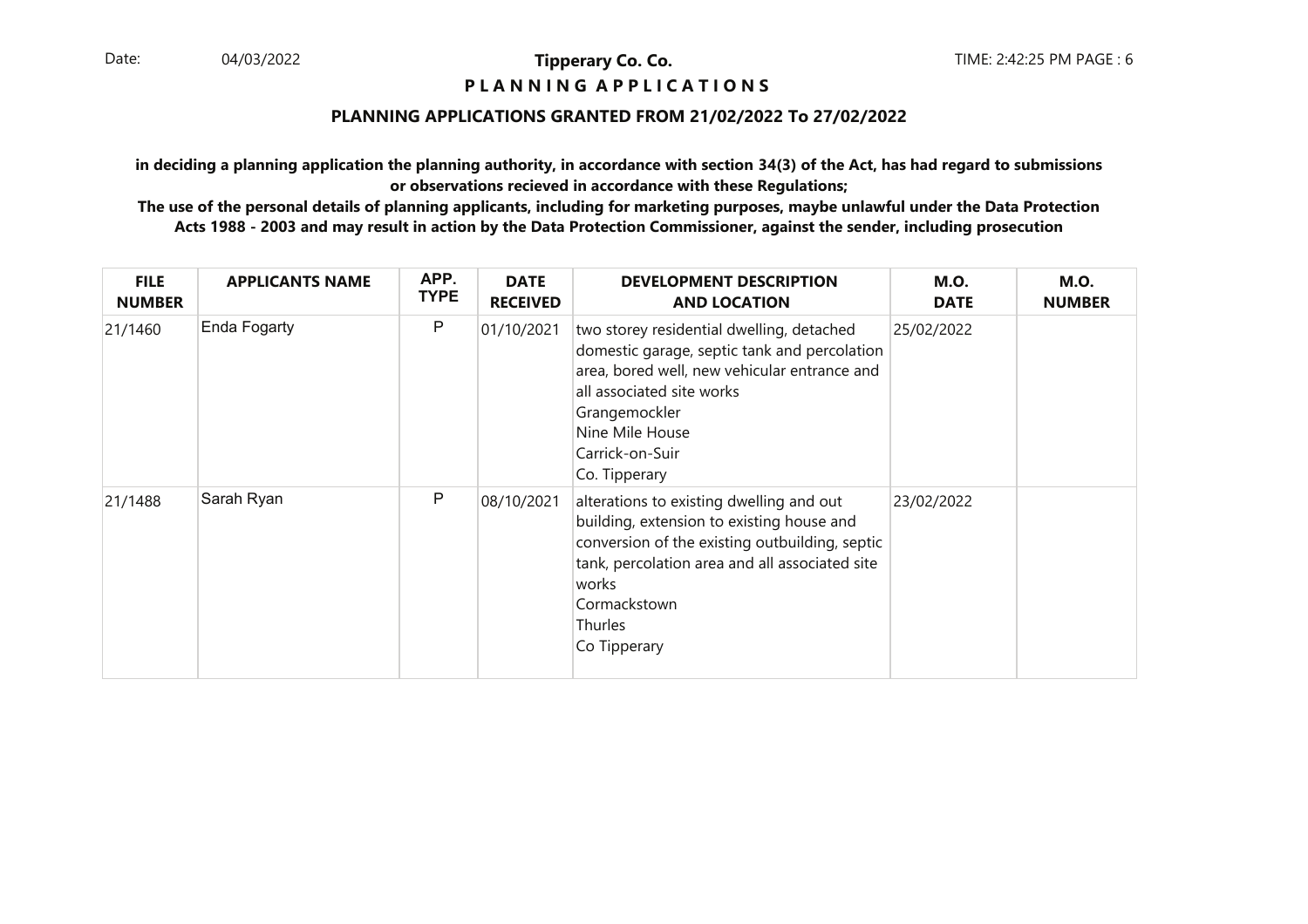#### **P L A N N I N G A P P L I C A T I O N S**

#### **PLANNING APPLICATIONS GRANTED FROM 21/02/2022 To 27/02/2022**

**in deciding a planning application the planning authority, in accordance with section 34(3) of the Act, has had regard to submissionsor observations recieved in accordance with these Regulations;**

| <b>FILE</b><br><b>NUMBER</b> | <b>APPLICANTS NAME</b>  | APP.<br><b>TYPE</b> | <b>DATE</b><br><b>RECEIVED</b> | <b>DEVELOPMENT DESCRIPTION</b><br><b>AND LOCATION</b>                                                                                                                                                                                                                                                                                                                                                                                              | <b>M.O.</b><br><b>DATE</b> | <b>M.O.</b><br><b>NUMBER</b> |
|------------------------------|-------------------------|---------------------|--------------------------------|----------------------------------------------------------------------------------------------------------------------------------------------------------------------------------------------------------------------------------------------------------------------------------------------------------------------------------------------------------------------------------------------------------------------------------------------------|----------------------------|------------------------------|
| 21/1586                      | Eamon Hunter            | P                   | 29/10/2021                     | to construct 6no. dwellings together with<br>individual waste water treatment systems,<br>public roadways, lighting, footpaths, main<br>site entrance and all associated works. This<br>development will be constructed on a<br>phased basis, construction and completing<br>one or more number of units at a time<br>together with the services necessary for<br>those houses.<br>Burgess & Knockannapisha<br>Ballylooby<br>Cahir<br>Co Tipperary | 25/02/2022                 |                              |
| 21/1622                      | Jill Ryan and Shay Ryan | P                   | 05/11/2021                     | demolish an existing derelict dwelling,<br>construct a new bungalow, septic tank with<br>percolation area, new entrance and all<br>associated site works<br>Moyglass<br>Fethard<br>Co. Tipperary                                                                                                                                                                                                                                                   | 24/02/2022                 |                              |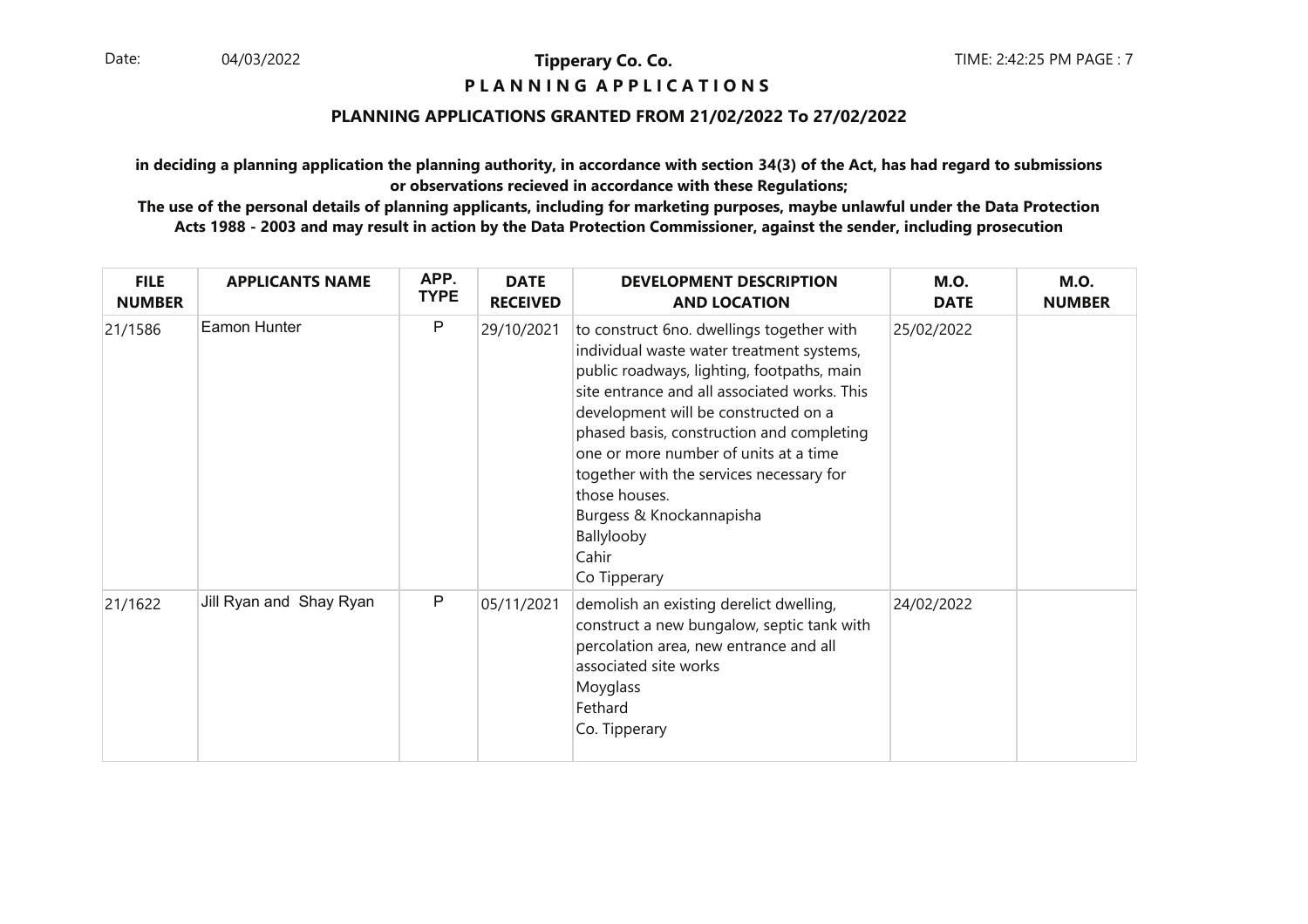#### **P L A N N I N G A P P L I C A T I O N S**

#### **PLANNING APPLICATIONS GRANTED FROM 21/02/2022 To 27/02/2022**

**in deciding a planning application the planning authority, in accordance with section 34(3) of the Act, has had regard to submissionsor observations recieved in accordance with these Regulations;**

| <b>FILE</b><br><b>NUMBER</b> | <b>APPLICANTS NAME</b>            | APP.<br><b>TYPE</b> | <b>DATE</b><br><b>RECEIVED</b> | <b>DEVELOPMENT DESCRIPTION</b><br><b>AND LOCATION</b>                                                                                                                                                                         | <b>M.O.</b><br><b>DATE</b> | <b>M.O.</b><br><b>NUMBER</b> |
|------------------------------|-----------------------------------|---------------------|--------------------------------|-------------------------------------------------------------------------------------------------------------------------------------------------------------------------------------------------------------------------------|----------------------------|------------------------------|
| 21/1646                      | Frank and Maria McGrath           | $\mathsf{R}$        | 12/11/2021                     | 1) bedroom, en-suite and walk-in wardrobe<br>on ground floor 2) domestic garage to the<br>rear of dwelling house<br>Ballynaclough<br>Nenagh<br>Co. Tipperary                                                                  | 25/02/2022                 |                              |
| 21/1650                      | Aine Fahey and Steven<br>Farrell  | $\mathsf{P}$        | 15/11/2021                     | bungalow style dwelling, detached garage,<br>on site effluent treatment system, new<br>entrance and all associated site development<br>works<br>Graigaheesha<br>Urlingford<br>Co. Tipperary                                   | 24/02/2022                 |                              |
| 21/1855                      | Siobhan Power and P J<br>Shanahan | P                   | 20/12/2021                     | new part two storey and part single storey<br>dwelling, domestic garage, alterations to<br>existing site entrance, new septic tank and<br>percolation area and all associated site works<br>Furze<br>Thurles<br>Co. Tipperary | 21/02/2022                 |                              |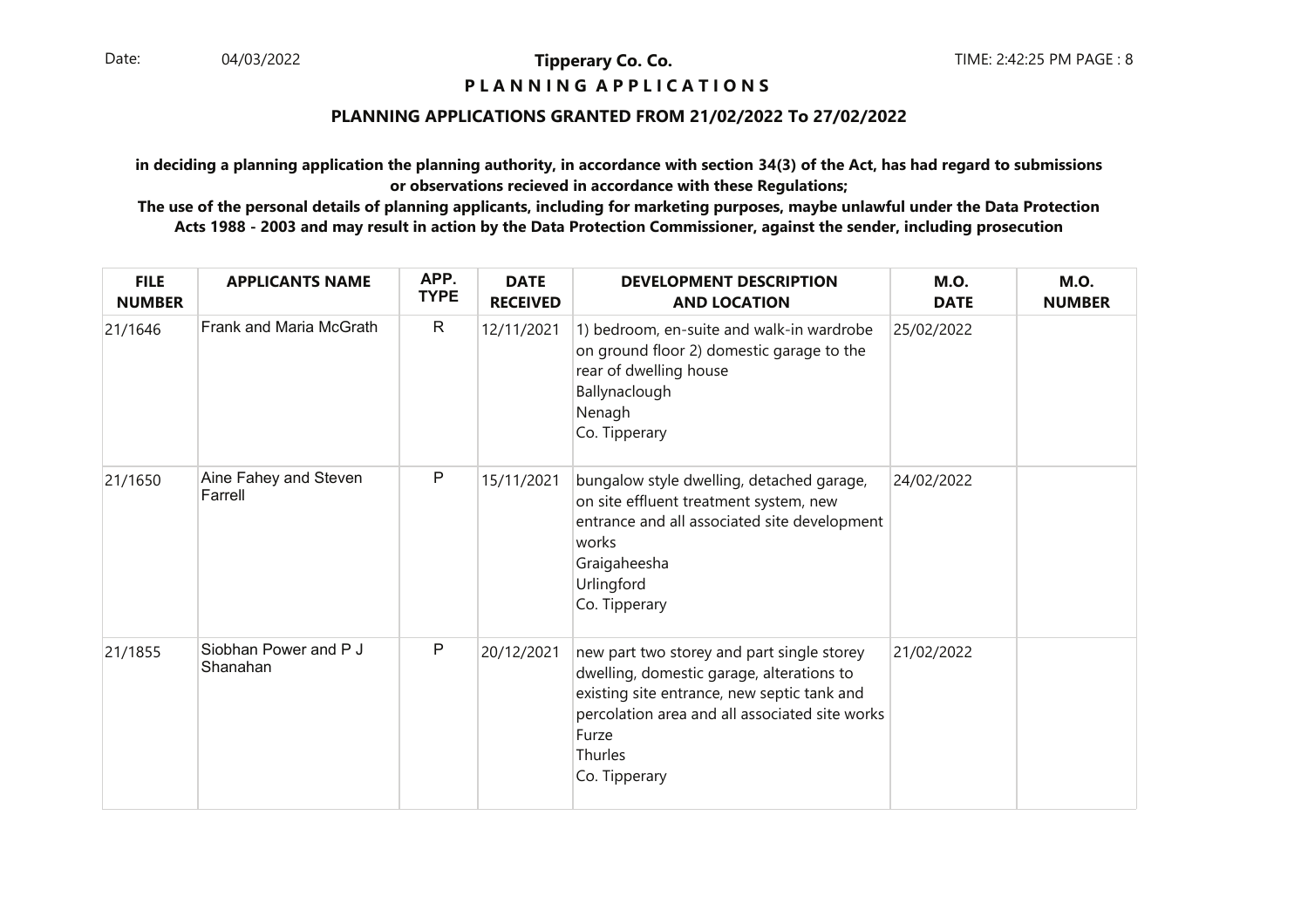#### **P L A N N I N G A P P L I C A T I O N S**

#### **PLANNING APPLICATIONS GRANTED FROM 21/02/2022 To 27/02/2022**

**in deciding a planning application the planning authority, in accordance with section 34(3) of the Act, has had regard to submissionsor observations recieved in accordance with these Regulations;**

| <b>FILE</b><br><b>NUMBER</b> | <b>APPLICANTS NAME</b>    | APP.<br><b>TYPE</b> | <b>DATE</b><br><b>RECEIVED</b> | <b>DEVELOPMENT DESCRIPTION</b><br><b>AND LOCATION</b>                                                                                                                                                                                                               | <b>M.O.</b><br><b>DATE</b> | <b>M.O.</b><br><b>NUMBER</b> |
|------------------------------|---------------------------|---------------------|--------------------------------|---------------------------------------------------------------------------------------------------------------------------------------------------------------------------------------------------------------------------------------------------------------------|----------------------------|------------------------------|
| 21/1856                      | Olivia Madden             | P                   | 20/12/2021                     | extension to existing dwelling and<br>construction of new window on existing<br>gable<br>1b Coill Fuinseoige<br>Conlons Road<br>Nenagh, Co. Tipperary                                                                                                               | 21/02/2022                 |                              |
| 21/1864                      | Morrissey Construction    | Е                   | 21/12/2021                     | for 7 no. detached dwellings together with all 21/02/2022<br>associated site development works including<br>roads, footpaths, underground services,<br>connection to an existing sewer system and<br>boundary treatments<br>Moangarriff<br>Clonmel<br>Co. Tipperary |                            |                              |
| 21/1867                      | Freddie and Bridget Sykes | $\mathsf{R}$        | 21/12/2021                     | extensions (to side and rear) of dwelling<br>Barnlough<br>Bansha<br>Co. Tipperary                                                                                                                                                                                   | 21/02/2022                 |                              |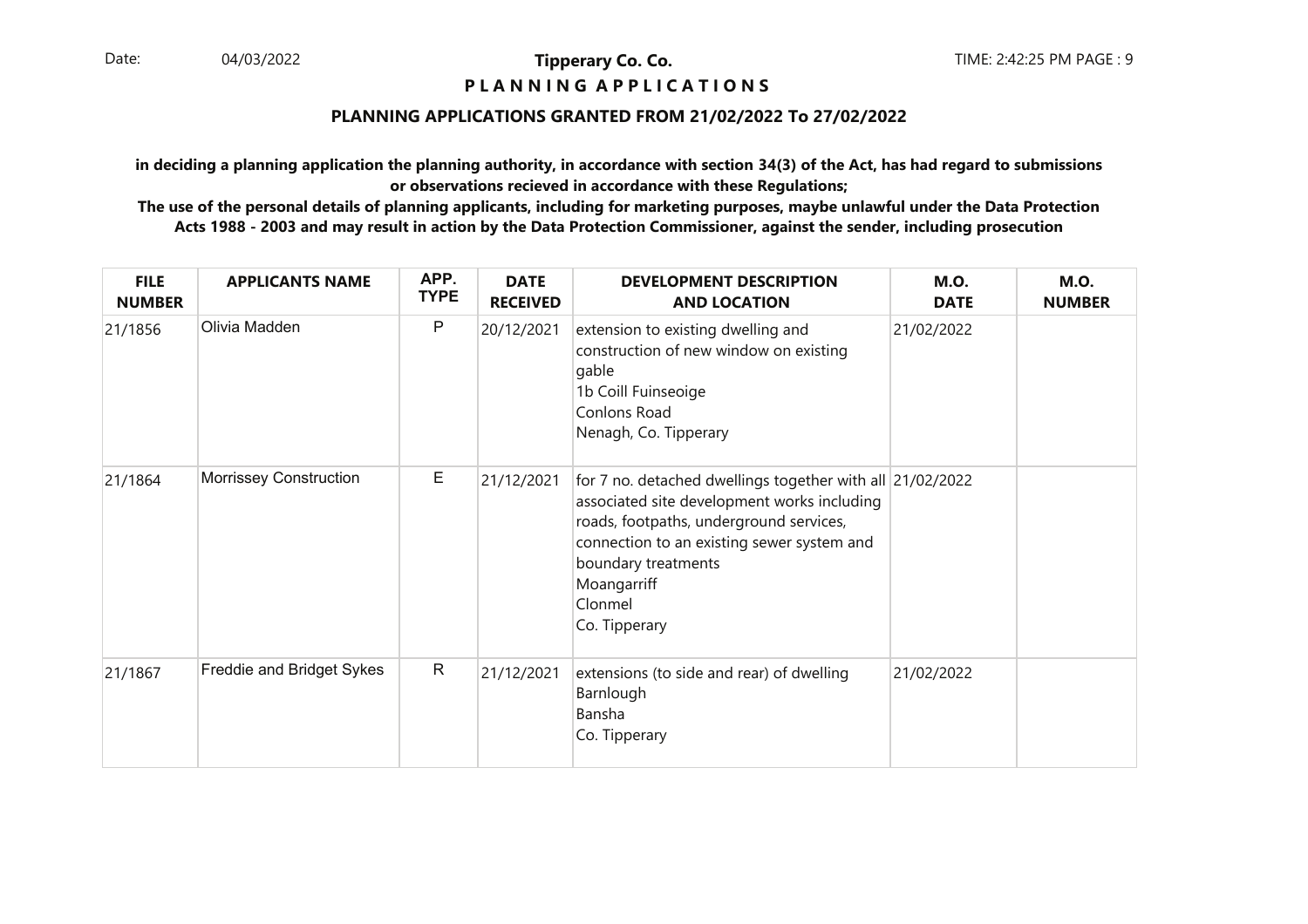#### **P L A N N I N G A P P L I C A T I O N S**

#### **PLANNING APPLICATIONS GRANTED FROM 21/02/2022 To 27/02/2022**

**in deciding a planning application the planning authority, in accordance with section 34(3) of the Act, has had regard to submissionsor observations recieved in accordance with these Regulations;**

| <b>FILE</b><br><b>NUMBER</b> | <b>APPLICANTS NAME</b> | APP.<br><b>TYPE</b> | <b>DATE</b><br><b>RECEIVED</b> | <b>DEVELOPMENT DESCRIPTION</b><br><b>AND LOCATION</b>                                                                                                                                                   | <b>M.O.</b><br><b>DATE</b> | <b>M.O.</b><br><b>NUMBER</b> |
|------------------------------|------------------------|---------------------|--------------------------------|---------------------------------------------------------------------------------------------------------------------------------------------------------------------------------------------------------|----------------------------|------------------------------|
| 21/1868                      | Orla Hennessy          | $\mathsf{P}$        | 21/12/2021                     | construct entrance, dwelling house, waste<br>water treatment system and soil polishing<br>filter<br>Coolboy<br>Emly<br>Co. Tipperary                                                                    | 21/02/2022                 |                              |
| 21/1870                      | Andrian Morozan        | $\mathsf{R}$        | 22/12/2021                     | to retain indefinitely the as constructed new<br>front wall, widened entrance, driveway,<br>dished footpath and all associated site<br>development works<br>14 Auburn Close<br>Clonmel<br>Co. Tipperary | 21/02/2022                 |                              |
| 21/1871                      | James O'Connor         | $\mathsf{R}$        | 22/12/2021                     | to retain the front porch to the left hand side 22/02/2022<br>of existing dwelling<br>Ballywire<br>Kilross<br>Co. Tipperary                                                                             |                            |                              |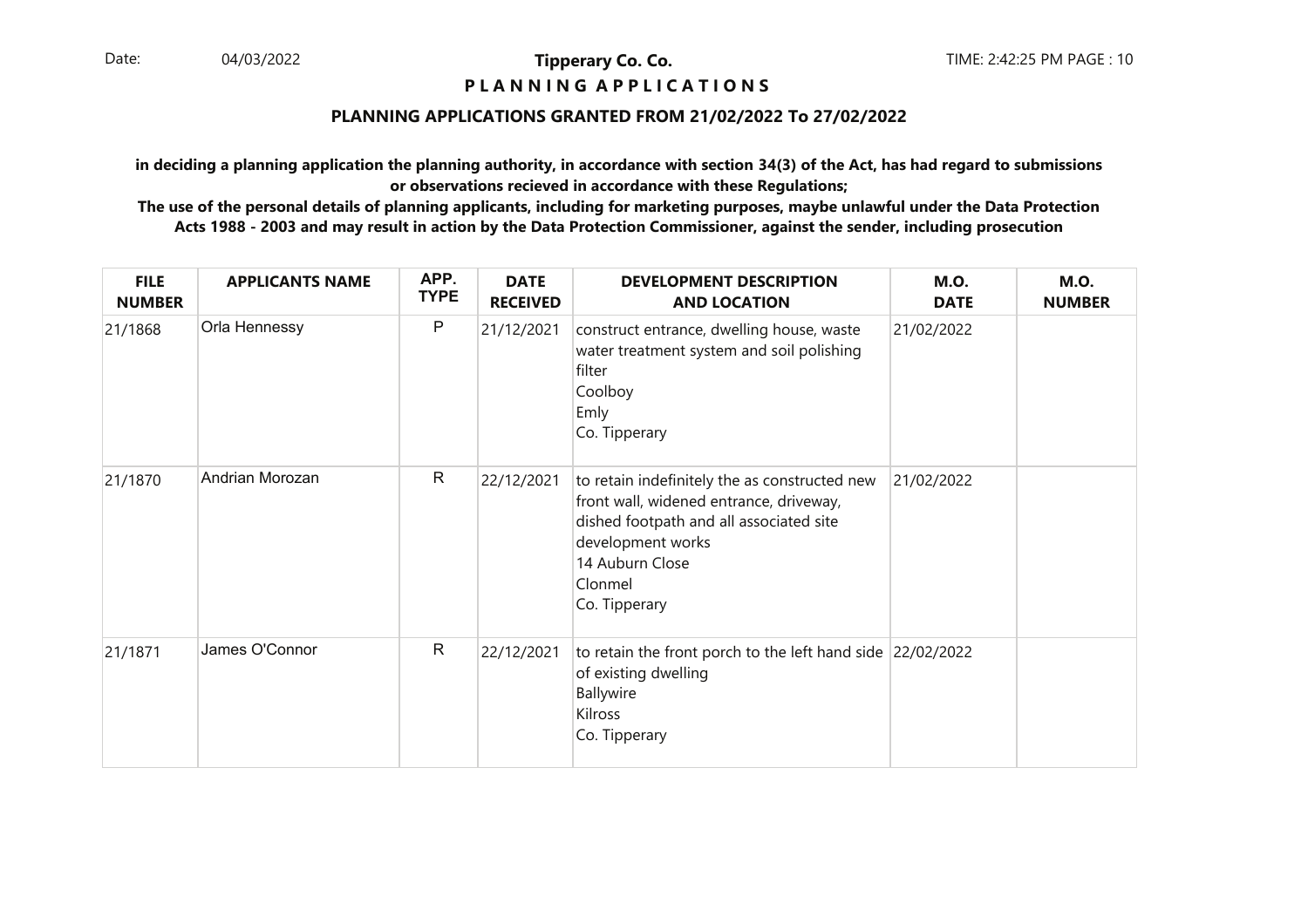#### **P L A N N I N G A P P L I C A T I O N S**

#### **PLANNING APPLICATIONS GRANTED FROM 21/02/2022 To 27/02/2022**

**in deciding a planning application the planning authority, in accordance with section 34(3) of the Act, has had regard to submissionsor observations recieved in accordance with these Regulations;**

| <b>FILE</b><br><b>NUMBER</b> | <b>APPLICANTS NAME</b>         | APP.<br><b>TYPE</b> | <b>DATE</b><br><b>RECEIVED</b> | <b>DEVELOPMENT DESCRIPTION</b><br><b>AND LOCATION</b>                                                                                                                                                                                                                                                               | <b>M.O.</b><br><b>DATE</b> | <b>M.O.</b><br><b>NUMBER</b> |
|------------------------------|--------------------------------|---------------------|--------------------------------|---------------------------------------------------------------------------------------------------------------------------------------------------------------------------------------------------------------------------------------------------------------------------------------------------------------------|----------------------------|------------------------------|
| 21/1874                      | Helena Ryan & Bob Duff         | P                   | 22/12/2021                     | construct a two-storey dwelling house,<br>garage, entrance, wastewater treatment<br>system and percolation area, and ancillary<br>works, along with 2 no. Agricultural<br>entrances to allow access to the family lands<br>and neighbours land and ancillary works<br>Carrow<br>Capparoe<br>Nenagh<br>Co. Tipperary | 21/02/2022                 |                              |
| 21/1875                      | Gina Treacy and Wayne<br>Scott | P                   | 22/12/2021                     | construct a new dormer type dwelling to<br>replace existing derelict dwelling, for<br>secondary wastewater treatment unit and<br>polishing filter, new entrance and all<br>associated site works<br>Gragaugh<br>Mullinahone<br>Co. Tipperary                                                                        | 22/02/2022                 |                              |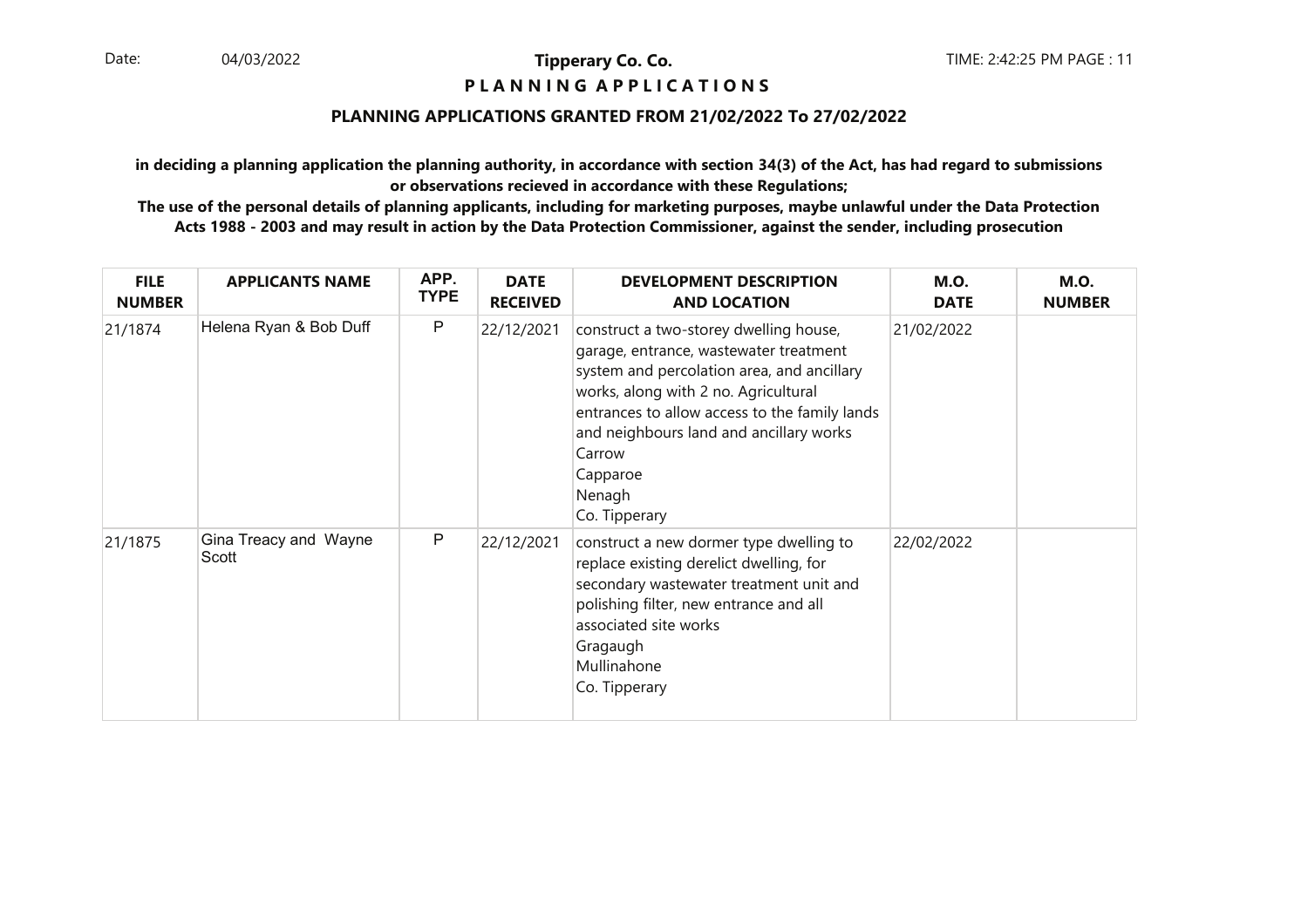#### **P L A N N I N G A P P L I C A T I O N S**

#### **PLANNING APPLICATIONS GRANTED FROM 21/02/2022 To 27/02/2022**

**in deciding a planning application the planning authority, in accordance with section 34(3) of the Act, has had regard to submissionsor observations recieved in accordance with these Regulations;**

| <b>FILE</b><br><b>NUMBER</b> | <b>APPLICANTS NAME</b>          | APP.<br><b>TYPE</b> | <b>DATE</b><br><b>RECEIVED</b> | <b>DEVELOPMENT DESCRIPTION</b><br><b>AND LOCATION</b>                                                                                                                                                                                                                                                 | <b>M.O.</b><br><b>DATE</b> | <b>M.O.</b><br><b>NUMBER</b> |
|------------------------------|---------------------------------|---------------------|--------------------------------|-------------------------------------------------------------------------------------------------------------------------------------------------------------------------------------------------------------------------------------------------------------------------------------------------------|----------------------------|------------------------------|
| 21/1877                      | Steven O'Donnell                | $\mathsf{R}$        | 22/12/2021                     | to retain indefinitely the widening of my<br>existing vehicular entrance and Permisison to<br>construct a two-storey extension to the side<br>of my dwelling, modifications to my existing<br>dwelling and all associated site development<br>works<br>1 Honeyview Estate<br>Clonmel<br>Co. Tipperary | 22/02/2022                 |                              |
| 21/1878                      | John McGrath                    | P                   | 22/12/2021                     | alterations to existing dwelling to include,<br>changes to elevations, extension to the rear,<br>demolition of conservatory, alterations to<br>porch, provision of new entrance and closing<br>of existing entrance and all ancillary works<br>Ballyhogan<br>Carrigatoher<br>Nenagh<br>Co. Tipperary  | 23/02/2022                 |                              |
| 21/1880                      | <b>Glenpatrick Spring Water</b> | $\mathsf{P}$        | 22/12/2021                     | a 2 storey office extension to their existing<br>offices together with all associated site<br>development works<br>Powerstown<br>Clonmel<br>Co. Tipperary                                                                                                                                             | 22/02/2022                 |                              |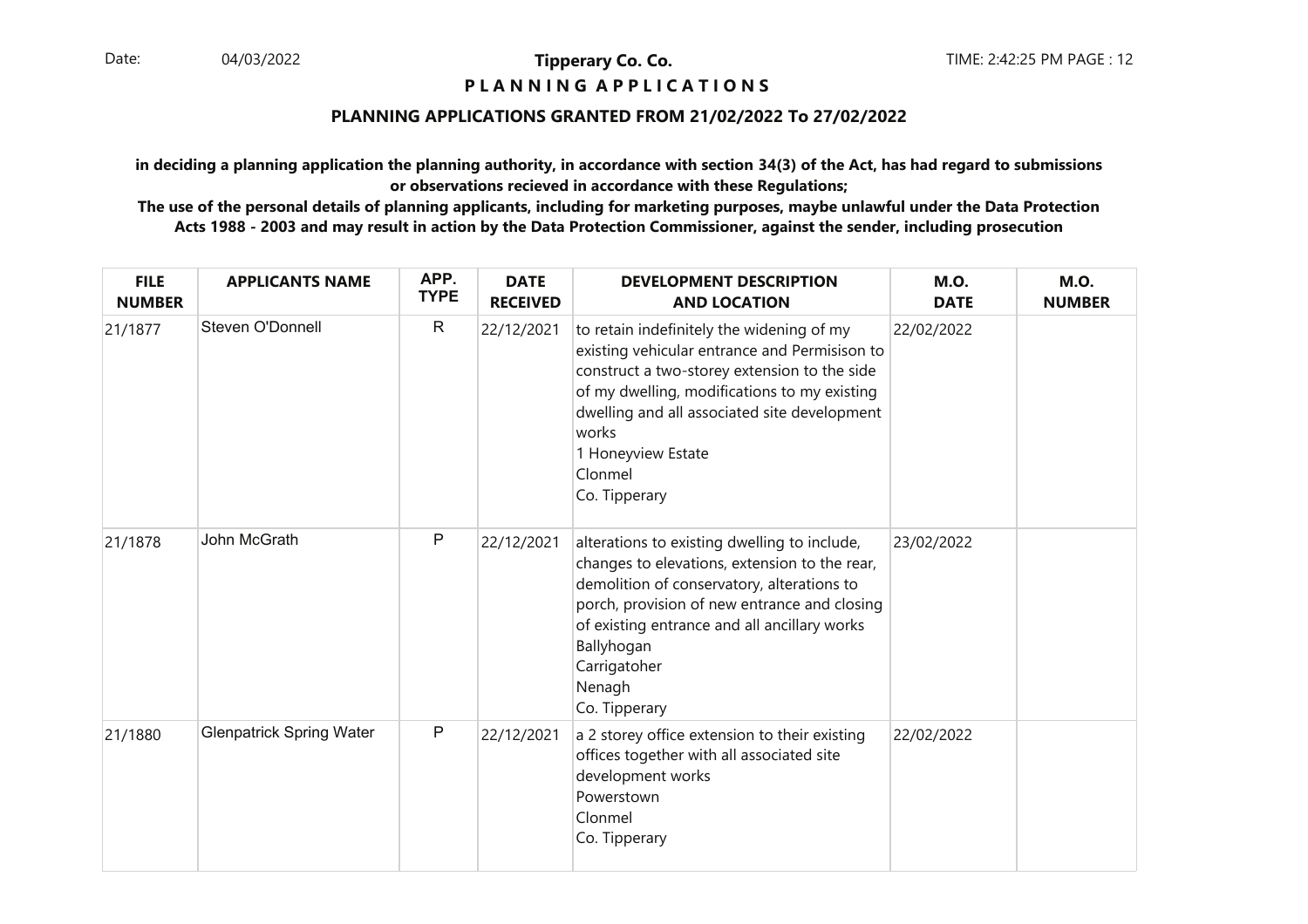#### **P L A N N I N G A P P L I C A T I O N S**

#### **PLANNING APPLICATIONS GRANTED FROM 21/02/2022 To 27/02/2022**

**in deciding a planning application the planning authority, in accordance with section 34(3) of the Act, has had regard to submissionsor observations recieved in accordance with these Regulations;**

| <b>FILE</b>   | <b>APPLICANTS NAME</b>  | APP.        | <b>DATE</b>     | <b>DEVELOPMENT DESCRIPTION</b>                                                                                                                                                                                                                                                                             | M.O.        | <b>M.O.</b>   |
|---------------|-------------------------|-------------|-----------------|------------------------------------------------------------------------------------------------------------------------------------------------------------------------------------------------------------------------------------------------------------------------------------------------------------|-------------|---------------|
| <b>NUMBER</b> |                         | <b>TYPE</b> | <b>RECEIVED</b> | <b>AND LOCATION</b>                                                                                                                                                                                                                                                                                        | <b>DATE</b> | <b>NUMBER</b> |
| 21/1882       | Laurence & Ciara Rooney | P           | 22/12/2021      | alterations to existing dwelling to include 1.<br>Changes to elevations 2. Extension to the<br>rear 3. New entrance and closing of existing<br>entrance 4. Provision of new treatment plant<br>and percolation area 5. and all ancillary<br>works<br>Cunnahurt East & Rathurles<br>Nenagh<br>Co. Tipperary | 21/02/2022  |               |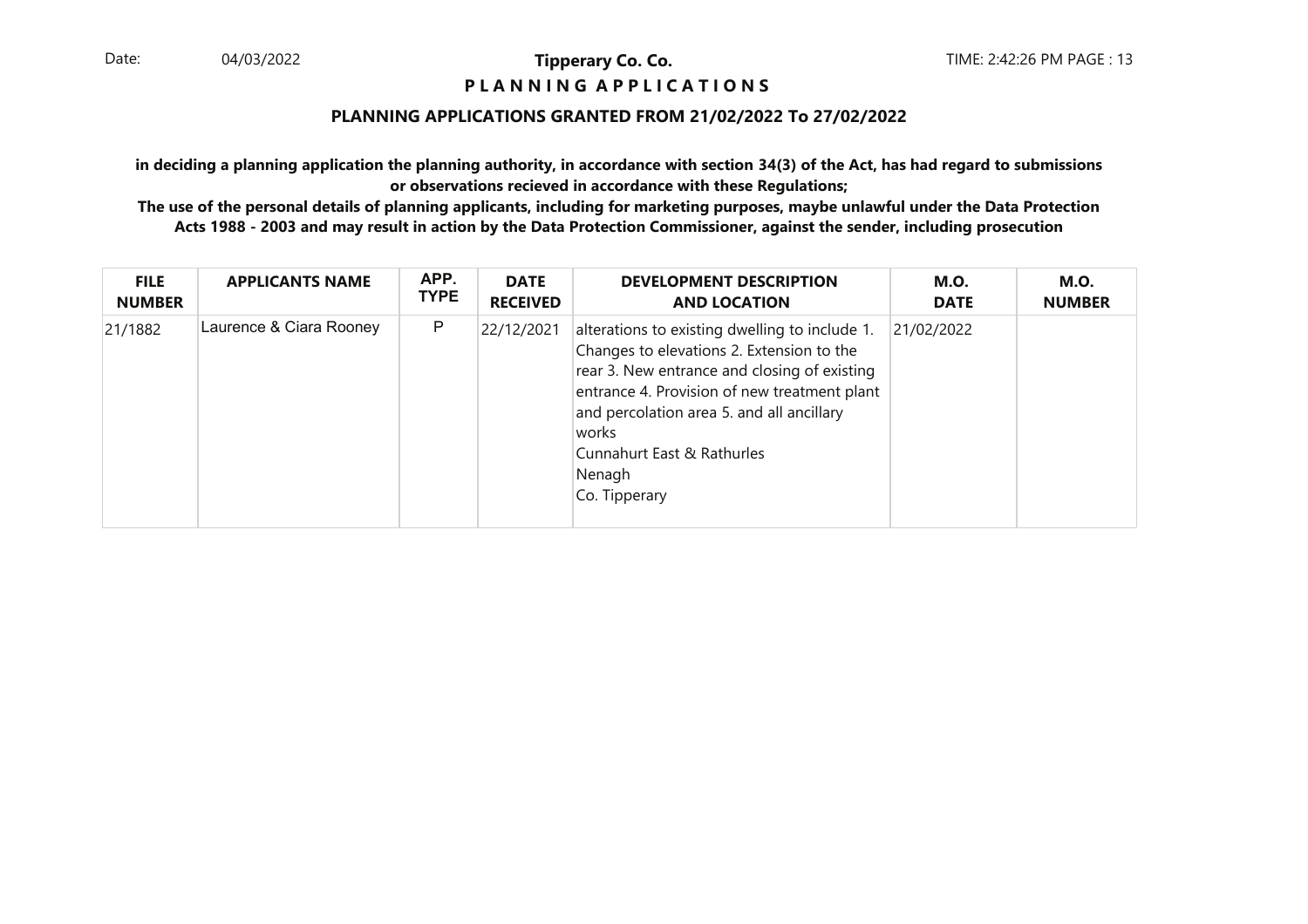#### **P L A N N I N G A P P L I C A T I O N S**

#### **PLANNING APPLICATIONS GRANTED FROM 21/02/2022 To 27/02/2022**

**in deciding a planning application the planning authority, in accordance with section 34(3) of the Act, has had regard to submissionsor observations recieved in accordance with these Regulations;**

| <b>FILE</b>   | <b>APPLICANTS NAME</b>     | APP.        | <b>DATE</b>     | <b>DEVELOPMENT DESCRIPTION</b>                                                                                                                                                                                                                                                                                                                                                                                                                                                                                                                                                                                                                                                                                                                                                                                                                                                                                                         | <b>M.O.</b> | <b>M.O.</b>   |
|---------------|----------------------------|-------------|-----------------|----------------------------------------------------------------------------------------------------------------------------------------------------------------------------------------------------------------------------------------------------------------------------------------------------------------------------------------------------------------------------------------------------------------------------------------------------------------------------------------------------------------------------------------------------------------------------------------------------------------------------------------------------------------------------------------------------------------------------------------------------------------------------------------------------------------------------------------------------------------------------------------------------------------------------------------|-------------|---------------|
| <b>NUMBER</b> |                            | <b>TYPE</b> | <b>RECEIVED</b> | <b>AND LOCATION</b>                                                                                                                                                                                                                                                                                                                                                                                                                                                                                                                                                                                                                                                                                                                                                                                                                                                                                                                    | <b>DATE</b> | <b>NUMBER</b> |
| 21/1885       | Rosderra Irish Meats Group | $\mathsf E$ | 23/12/2021      | (a) indefinite retention of a bike shelter, a<br>control panel shelter, an emergency<br>response base, alterations to the forklift<br>charging building, an extension of the<br>Lairage, the enclosure of an external loading<br>dock, 2 no plant rooms, 3 no prefabricated<br>offices, a smoking shelter & a sow shed, (b)<br>permission to erect extension to the existing<br>factory to accommodate a replacement pre-<br>slaughter pig stunning installation, a new<br>value-added product chill, a new returnable<br>packaging store, relocation of existing<br>Loading Dock, & new general materials store<br>and (c) extend existing car park together with<br>associated site development works at its<br>existing pig slaughtering & processing plant.<br>The existing activities at the site are licensed<br>by Environmental Protection Agency,<br>Industrial Emissions Licence Reg No P0181-<br> 01<br>Parkmore<br>Roscrea | 23/02/2022  |               |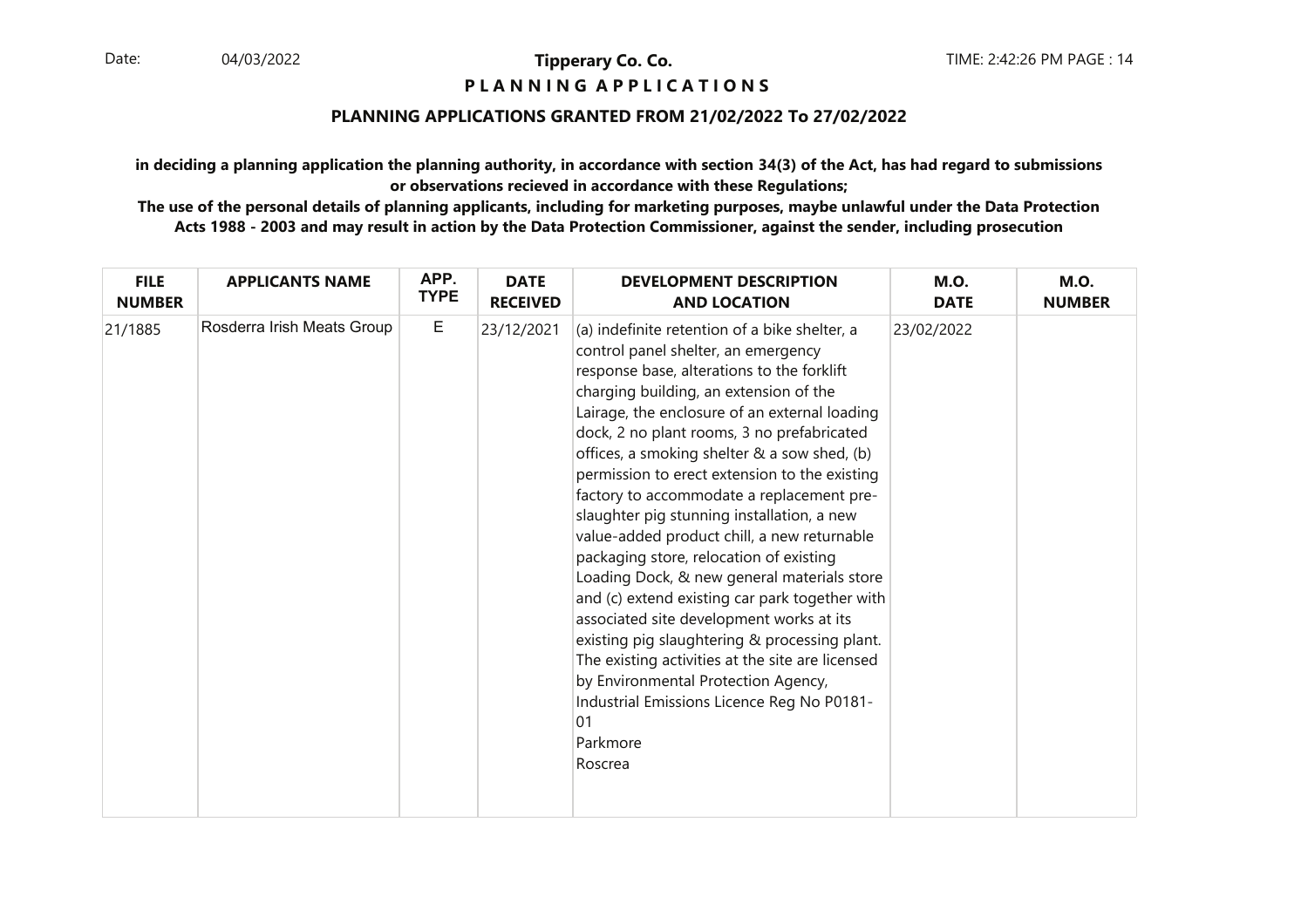#### **P L A N N I N G A P P L I C A T I O N S**

#### **PLANNING APPLICATIONS GRANTED FROM 21/02/2022 To 27/02/2022**

**in deciding a planning application the planning authority, in accordance with section 34(3) of the Act, has had regard to submissionsor observations recieved in accordance with these Regulations;**

| <b>FILE</b><br><b>NUMBER</b> | <b>APPLICANTS NAME</b> | APP.<br><b>TYPE</b> | <b>DATE</b><br><b>RECEIVED</b> | <b>DEVELOPMENT DESCRIPTION</b><br><b>AND LOCATION</b>                                                                                                                                                                 | <b>M.O.</b><br><b>DATE</b> | <b>M.O.</b><br><b>NUMBER</b> |
|------------------------------|------------------------|---------------------|--------------------------------|-----------------------------------------------------------------------------------------------------------------------------------------------------------------------------------------------------------------------|----------------------------|------------------------------|
| 21/1886                      | Yvonne & Alex Arrault  | P                   | 23/12/2021                     | to change the location of Domestic Garage<br>to a location which is contrary to that<br>granted under planning file reference<br>18600917<br>Philipston<br>Cappawhite<br>Co Tipperary                                 | 22/02/2022                 |                              |
| 21/1888                      | William Condon         | P                   | 23/12/2021                     | extension and renovate existing dwelling and 23/02/2022<br>Permission to install waste water treatment<br>system and soil polishing filter and<br>associated site works<br>Shronell Beg<br>Tipperary<br>Co. Tipperary |                            |                              |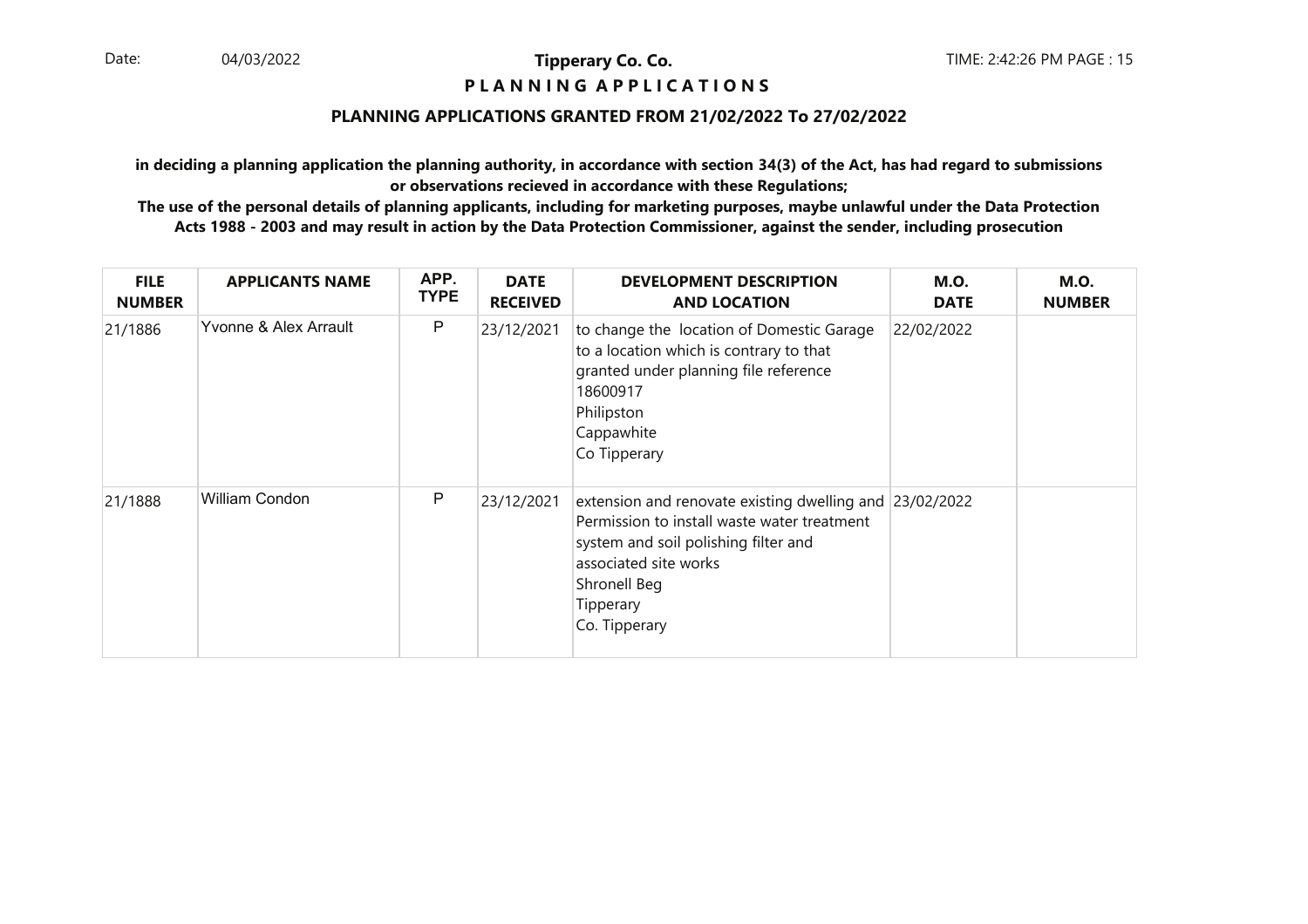#### **P L A N N I N G A P P L I C A T I O N S**

#### **PLANNING APPLICATIONS GRANTED FROM 21/02/2022 To 27/02/2022**

**in deciding a planning application the planning authority, in accordance with section 34(3) of the Act, has had regard to submissionsor observations recieved in accordance with these Regulations;**

| <b>FILE</b>   | <b>APPLICANTS NAME</b> | APP.        | <b>DATE</b>     | <b>DEVELOPMENT DESCRIPTION</b>                                                                                                                                                                                                                                                                                                                                                                                                                                                                                                                                                                                  | <b>M.O.</b> | <b>M.O.</b>   |
|---------------|------------------------|-------------|-----------------|-----------------------------------------------------------------------------------------------------------------------------------------------------------------------------------------------------------------------------------------------------------------------------------------------------------------------------------------------------------------------------------------------------------------------------------------------------------------------------------------------------------------------------------------------------------------------------------------------------------------|-------------|---------------|
| <b>NUMBER</b> |                        | <b>TYPE</b> | <b>RECEIVED</b> | <b>AND LOCATION</b>                                                                                                                                                                                                                                                                                                                                                                                                                                                                                                                                                                                             | <b>DATE</b> | <b>NUMBER</b> |
| 21/1893       | Michael Madden         | R           | 23/12/2021      | (a) the change of use from shop to<br>restaurant on the ground floor of the<br>building and the construction of a single<br>storey extension to the rear all with ancillary<br>site<br>works and the development will consist of (b)<br>Permission for the completion of the<br>following-construction of the same single<br>storey extension to the rear, formation of<br>rear yards/amenity spaces and new<br>boundary wall along Madden's Lane all with<br>ancillary site works, the building is listed on<br>the Register of Protected Structures<br>(Number RC019)<br>1 Main St<br>Roscrea<br>Co Tipperary | 24/02/2022  |               |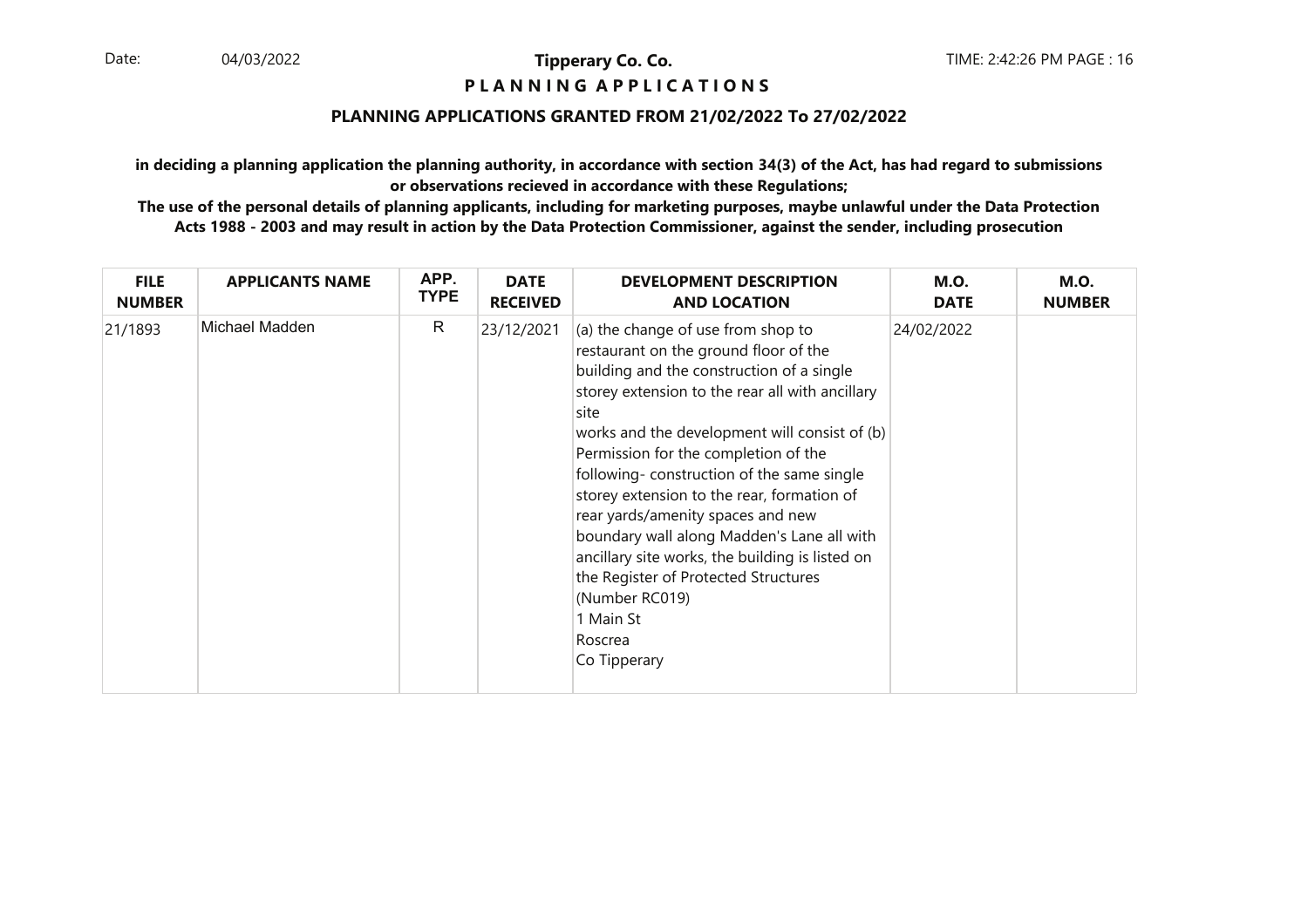### **P L A N N I N G A P P L I C A T I O N S**

#### **PLANNING APPLICATIONS GRANTED FROM 21/02/2022 To 27/02/2022**

**in deciding a planning application the planning authority, in accordance with section 34(3) of the Act, has had regard to submissionsor observations recieved in accordance with these Regulations;**

| <b>FILE</b><br><b>NUMBER</b> | <b>APPLICANTS NAME</b>                 | APP.<br><b>TYPE</b> | <b>DATE</b><br><b>RECEIVED</b> | <b>DEVELOPMENT DESCRIPTION</b><br><b>AND LOCATION</b>                                                                                                                                                                                                                     | <b>M.O.</b><br><b>DATE</b> | <b>M.O.</b><br><b>NUMBER</b> |
|------------------------------|----------------------------------------|---------------------|--------------------------------|---------------------------------------------------------------------------------------------------------------------------------------------------------------------------------------------------------------------------------------------------------------------------|----------------------------|------------------------------|
| 21/1894                      | Stephanie Fitzgerald                   | $\mathsf{P}$        | 23/12/2021                     | to construction a storey and a half split level<br>dwelling with garage, new site entrance and<br>associated boundary realignment. and all site<br>development works including new effluent<br>treatment plant and percolation area<br>Newtown<br>Fethard<br>Co Tipperary | 23/02/2022                 |                              |
| 21/1897                      | Rory Mounsey and Martyna<br>Miedzinska | $\sf P$             | 23/12/2021                     | changes to previously granted house design,<br>ref 21/299 (the proposed development<br>concerns the Recorded Protected Structure<br>S548)<br>The Pike<br>Ballynahinch<br>Ballingarry, Roscrea, Co. Tipperary                                                              | 23/02/2022                 |                              |
| 21/1900                      | Thomas Ryan                            | $\mathsf{P}$        | 30/12/2021                     | to construct (i) cubicle shed with<br>underground effluent tank and loose area<br>and all associated site works. Permission for<br>the retention for cubicle shed extension is<br>also required.<br>Garranmore<br>Ballycahill<br>Thurles<br>Co Tipperary                  | 24/02/2022                 |                              |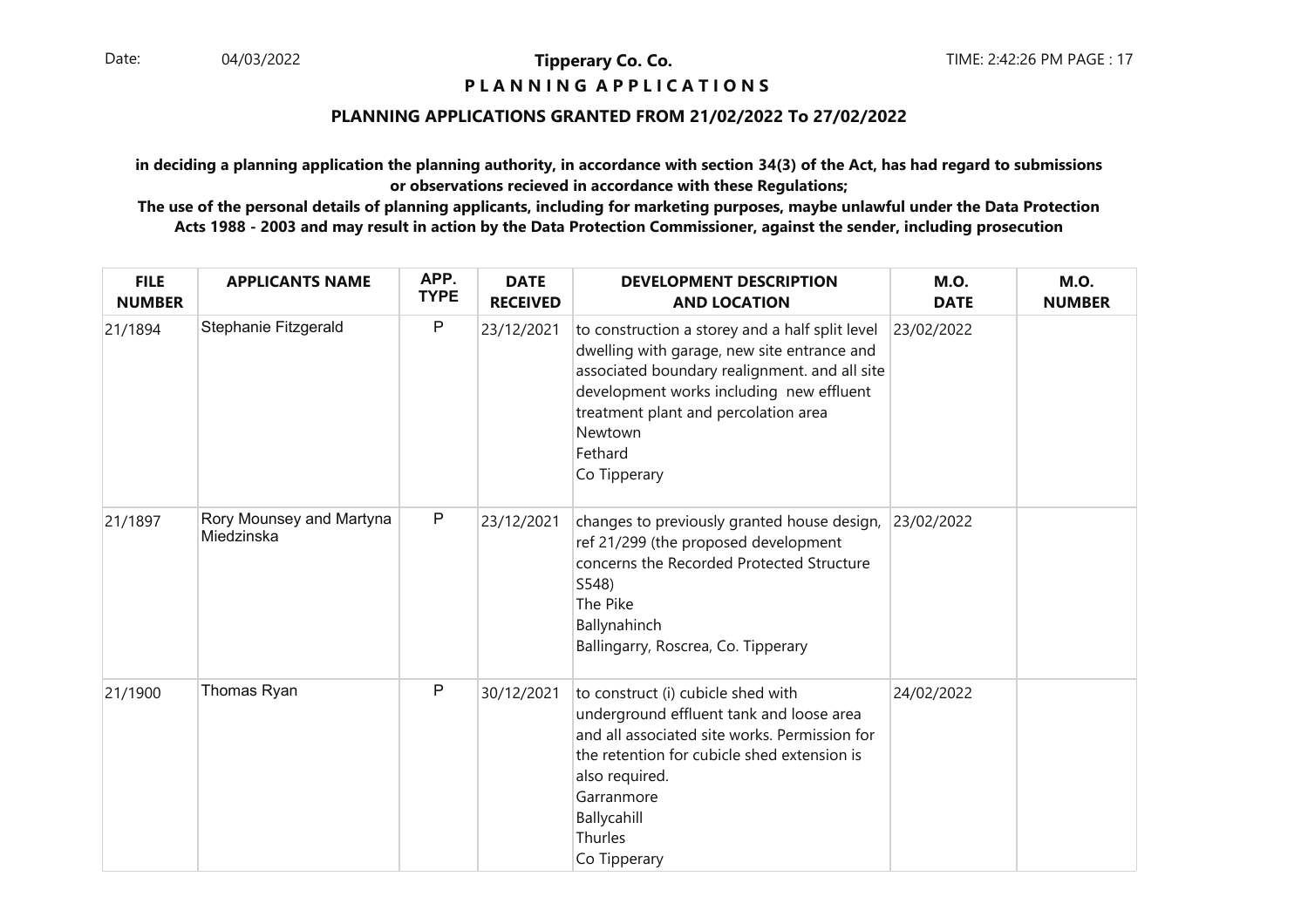#### **P L A N N I N G A P P L I C A T I O N S**

#### **PLANNING APPLICATIONS GRANTED FROM 21/02/2022 To 27/02/2022**

**in deciding a planning application the planning authority, in accordance with section 34(3) of the Act, has had regard to submissionsor observations recieved in accordance with these Regulations;**

 **The use of the personal details of planning applicants, including for marketing purposes, maybe unlawful under the Data ProtectionActs 1988 - 2003 and may result in action by the Data Protection Commissioner, against the sender, including prosecution**

| <b>FILE</b><br><b>NUMBER</b> | <b>APPLICANTS NAME</b>         | APP.<br><b>TYPE</b> | <b>DATE</b><br><b>RECEIVED</b> | <b>DEVELOPMENT DESCRIPTION</b><br><b>AND LOCATION</b>                                                                                                                                                      | <b>M.O.</b><br><b>DATE</b> | <b>M.O.</b><br><b>NUMBER</b> |
|------------------------------|--------------------------------|---------------------|--------------------------------|------------------------------------------------------------------------------------------------------------------------------------------------------------------------------------------------------------|----------------------------|------------------------------|
| 21/60005                     | Nicholas Malcomson             | R                   | 22/12/2021                     | To retain roof light fitted to front of existing<br>dwelling & storage shed as constructed to<br>the side of house<br>109 Springfort Meadows<br>(T.L.D) Sheshraghkeale<br>Nenagh, Co Tipperary<br>E45 DX61 | 23/02/2022                 |                              |
| 21/60006                     | <b>MORGAN &amp; GILL NOLAN</b> | P                   | 23/12/2021                     | NEW DWELLING, ATTACHED GARAGE,<br>SEPTIC TANK, PERCOLATION AREA,<br><b>ENTRANCE &amp; ASSOCIATED WORKS.</b><br><b>BAURNADOMEENY</b><br><b>REARCROSS, NEWPORT</b><br><b>CO. TIPPERARY</b>                   | 24/02/2022                 |                              |

**38Total:**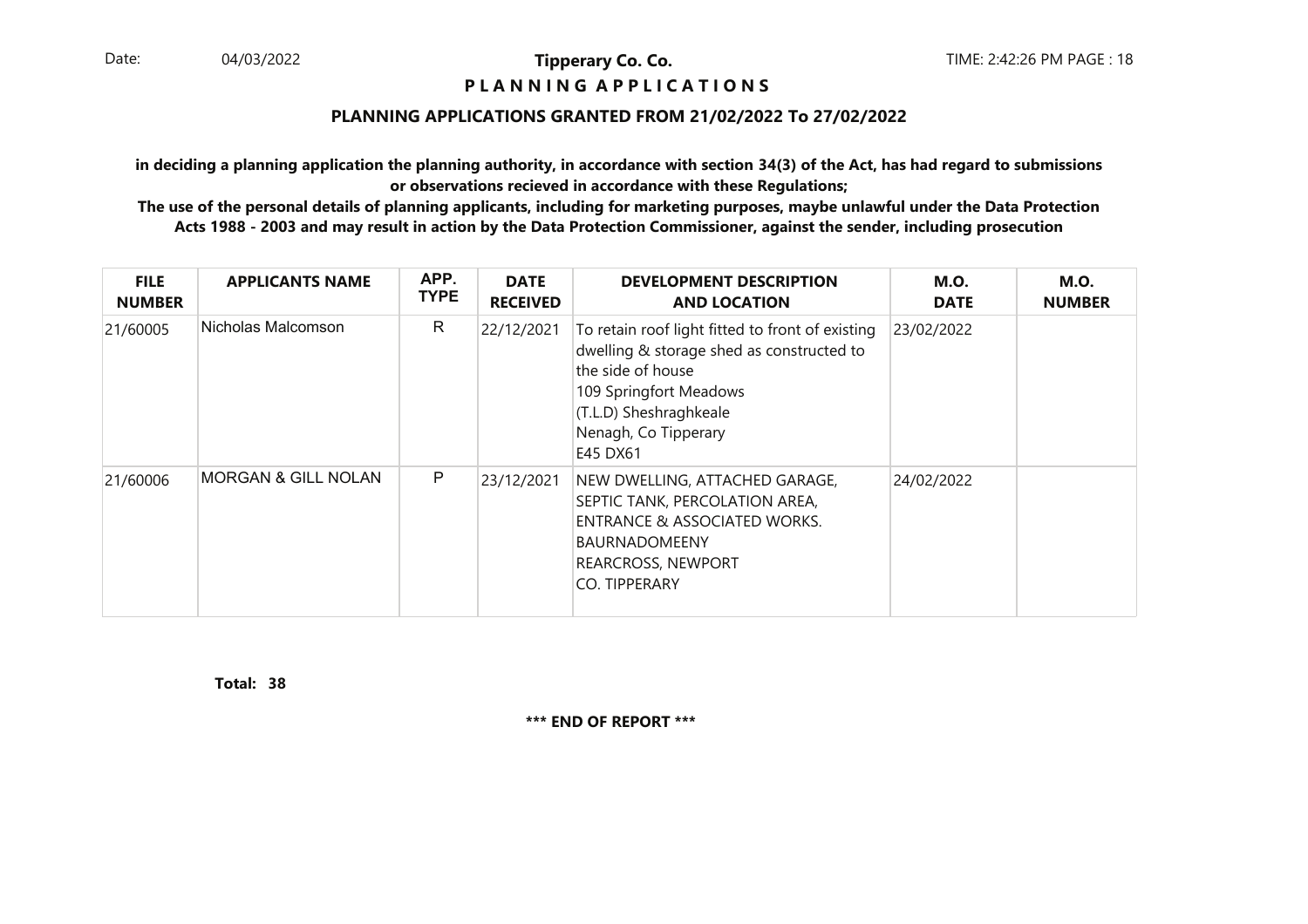#### **P L A N N I N G A P P L I C A T I O N S**

#### **PLANNING APPLICATIONS REFUSED FROM 21/02/2022 To 27/02/2022**

**in deciding a planning application the planning authority, in accordance with section 34(3) of the Act, has had regard to submissionsor observations recieved in accordance with these Regulations;**

 **The use of the personal details of planning applicants, including for marketing purposes, maybe unlawful under the Data ProtectionActs 1988 - 2003 and may result in action by the Data Protection Commissioner, against the sender, including prosecution**

| <b>FILE</b><br><b>NUMBER</b> | <b>APPLICANTS NAME</b> | APP.<br><b>TYPE</b> | <b>DATE</b><br><b>RECEIVED</b> | DEVELOPMENT DESCRIPTION AND LOCATION                                                                                                                                                                                | <b>M.O.</b><br><b>DATE</b> | <b>M.O.</b><br><b>NUMBER</b> |
|------------------------------|------------------------|---------------------|--------------------------------|---------------------------------------------------------------------------------------------------------------------------------------------------------------------------------------------------------------------|----------------------------|------------------------------|
| 21/1691                      | Benny Forte            | P                   | 19/11/2021                     | $\vert$ (a) partial demolition of existing shed and (b)<br>construction of a dwelling house, garage,<br>entrance and all associated site development<br> works <br><b>Albert Street</b><br>Clonmel<br>Co. Tipperary | 24/02/2022                 |                              |

**1Total:**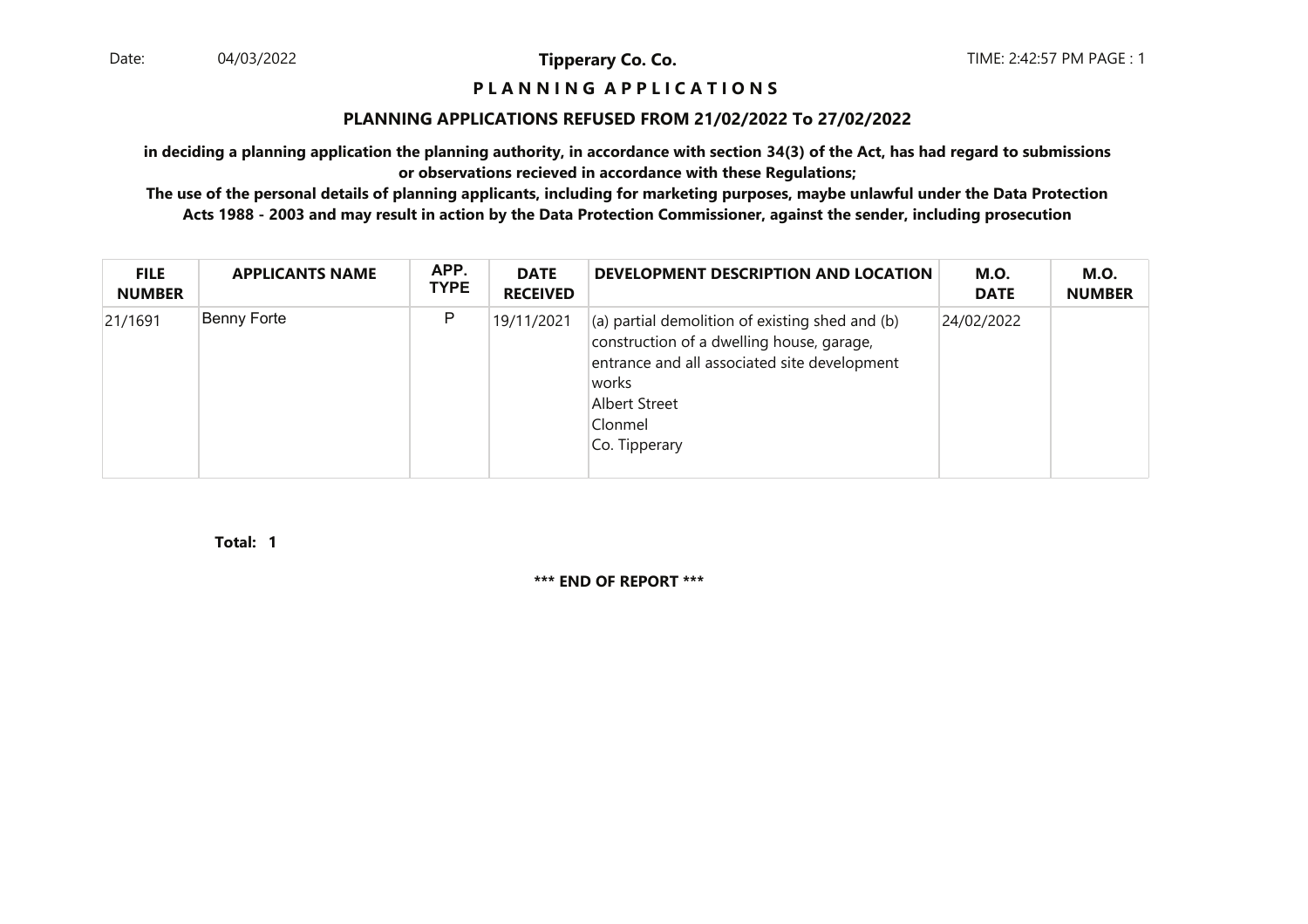#### **P L A N N I N G A P P L I C A T I O N S**

#### **PLANNING APPLICATIONS REFUSED FROM 21/02/2022 To 27/02/2022**

**in deciding a planning application the planning authority, in accordance with section 34(3) of the Act, has had regard to submissionsor observations recieved in accordance with these Regulations;**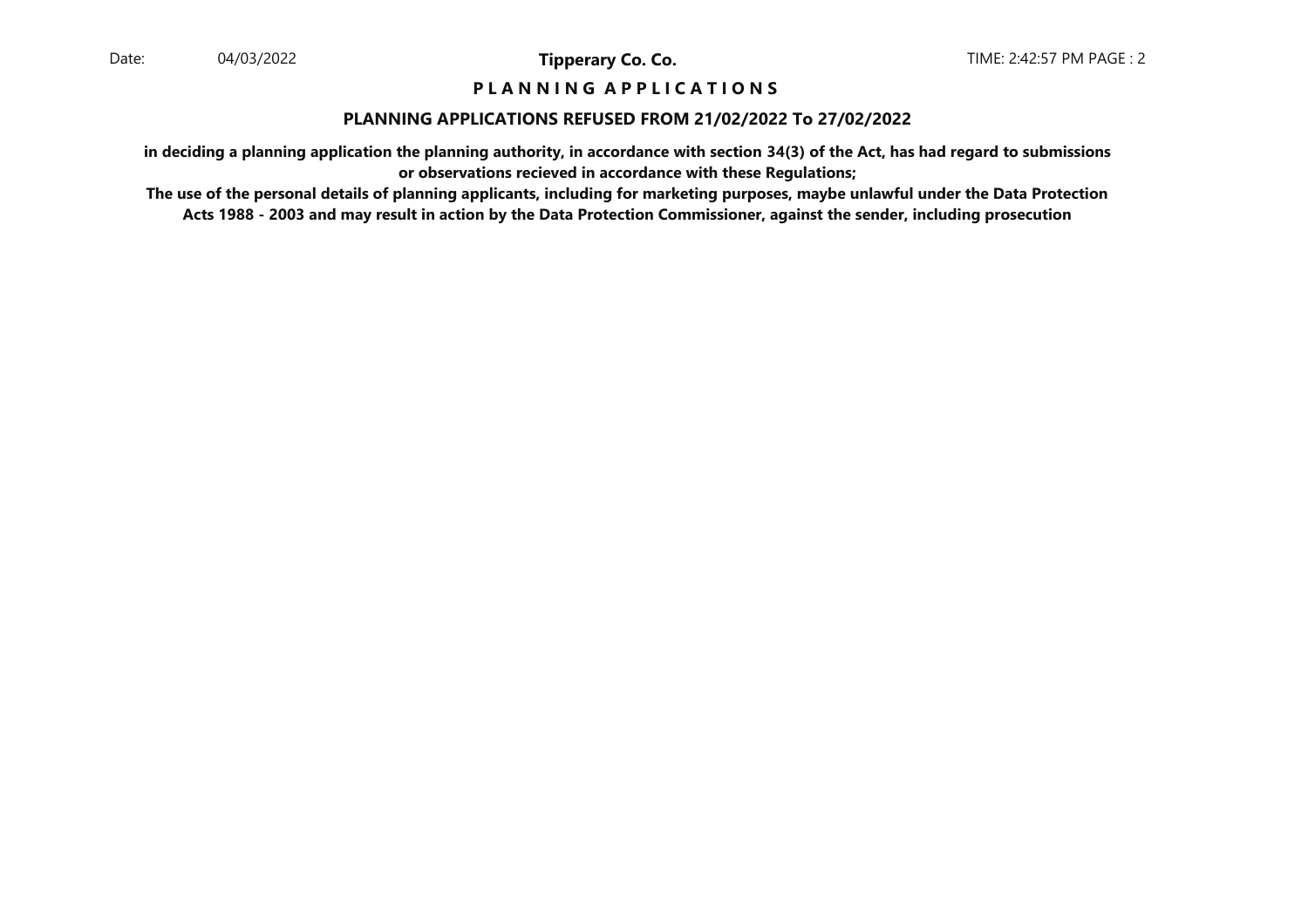Date: 04/03/2022 **Tipperary Co. Co. The Co. Co.** TIME: 2:41:54 PM PAGE : 1 04/03/2022

**Tipperary Co. Co.**

#### **P L A N N I N G A P P L I C A T I O N S**

#### **FURTHER INFORMATION RECEIVED/VALIDATED APPLICATIONS FROM 21/02/2022 To 27/02/2022**

| <b>FILE</b><br><b>NUMBER</b> | <b>APPLICANTS NAME</b>      | APP.<br><b>TYPE</b> | <b>DATE</b><br><b>INVALID</b> | <b>DATE</b><br><b>RECEIVED</b> |    | <b>DEVELOPMENT DESCRIPTION</b><br><b>AND LOCATION</b>                                                                                                                                    |
|------------------------------|-----------------------------|---------------------|-------------------------------|--------------------------------|----|------------------------------------------------------------------------------------------------------------------------------------------------------------------------------------------|
| 21/854                       | Martin Hogan                | P                   |                               | 23/02/2022                     | F. | construction of a new dwelling house, waste-water<br>treatment system and percolation area, entrance and<br>all ancillary site works<br>Cushmona<br>Ballycommon<br>Co. Tipperary         |
| 21/999                       | <b>Lilburn Valley Farms</b> | $\mathsf{R}$        |                               | 24/02/2022                     | F. | existing bridge over the Nenagh river, existing farm<br>roadway and all associated site works<br>Currahaha and Gurteen<br>Latteragh<br>Nenagh, Co. Tipperary                             |
| 21/1060                      | Natasha and Rody Kennedy    | $\mathsf{R}$        |                               | 21/02/2022                     | F. | layout of land for horse training arena with associated<br>flood lighting and dressage mirrors and all other<br>associated ancillary site works<br>Incha More<br>Ballina<br>Co Tipperary |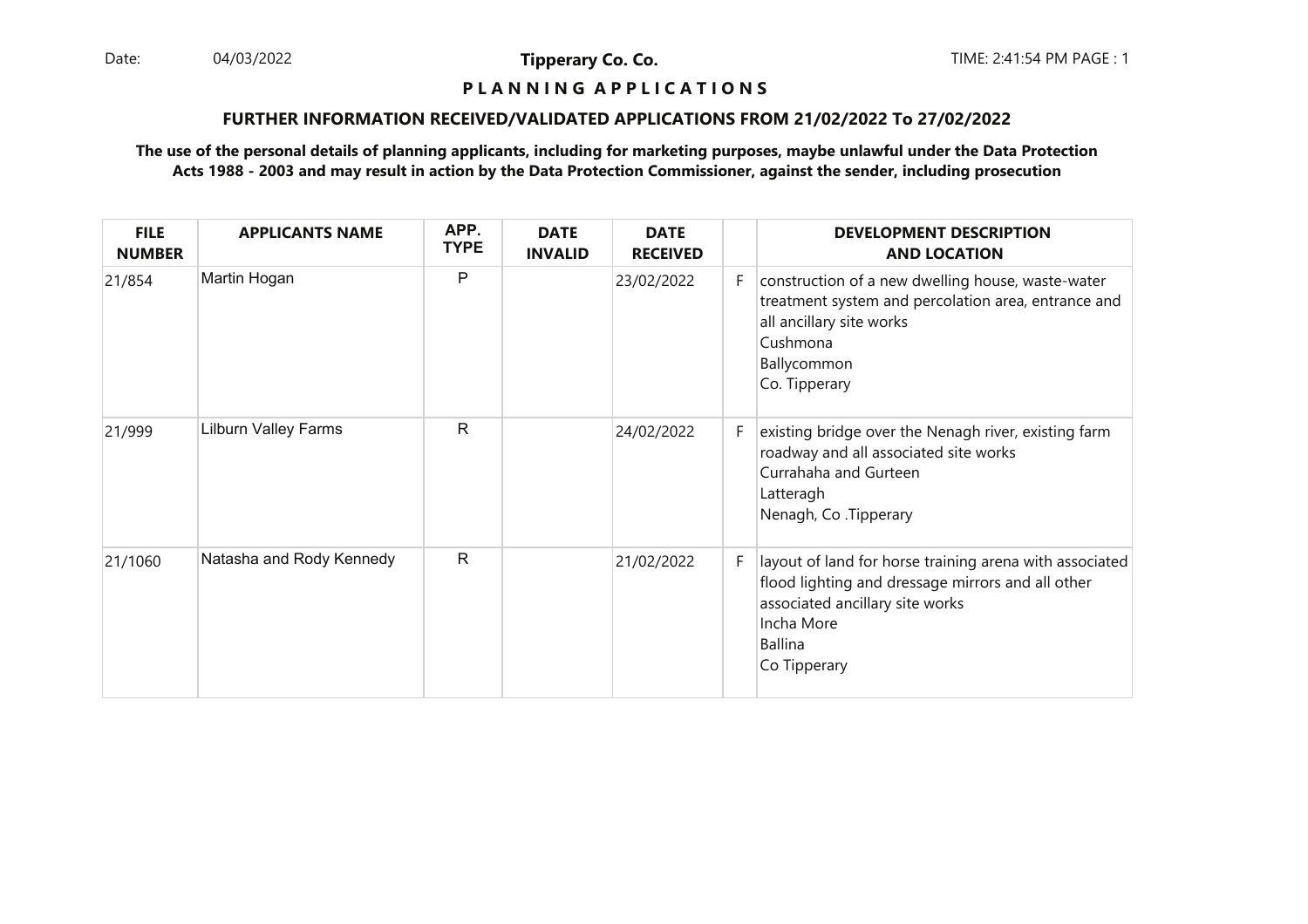Date: 04/03/2022 **Tipperary Co. Co. The Co. Co.** TIME: 2:41:54 PM PAGE : 2 04/03/2022

**Tipperary Co. Co.**

## **P L A N N I N G A P P L I C A T I O N S**

#### **FURTHER INFORMATION RECEIVED/VALIDATED APPLICATIONS FROM 21/02/2022 To 27/02/2022**

| <b>FILE</b><br><b>NUMBER</b> | <b>APPLICANTS NAME</b>        | APP.<br><b>TYPE</b> | <b>DATE</b><br><b>INVALID</b> | <b>DATE</b><br><b>RECEIVED</b> |    | <b>DEVELOPMENT DESCRIPTION</b><br><b>AND LOCATION</b>                                                                                                                                                                                                                                                                                                               |
|------------------------------|-------------------------------|---------------------|-------------------------------|--------------------------------|----|---------------------------------------------------------------------------------------------------------------------------------------------------------------------------------------------------------------------------------------------------------------------------------------------------------------------------------------------------------------------|
| 21/1135                      | <b>Trevor Austin</b>          | $\mathsf{R}$        |                               | 25/02/2022                     | F. | of existing agricultural related structures, 1) Mobile<br>home 2) General purpose shed 3) Canopy to stable<br>area 4) Livestock handling area 5) Livestock shed<br>with underground effluent tank, including all<br>associated works and Permission to construct a silage<br>base and associated site works<br>Bonagortbaun<br>Clonakenny<br>Roscrea, Co. Tipperary |
| 21/1248                      | Ruth Kennedy                  | P                   |                               | 24/02/2022                     | F. | construction of a new dwelling, new site entrance and<br>all associated site works including a new septic tank<br>system and percolation area<br>Glassdrum Upper<br>Cappawhite<br>Co. Tipperary                                                                                                                                                                     |
| 21/1249                      | Deirdre White and Ian Furlong | P                   |                               | 24/02/2022                     | F. | construction of a new dwelling, new site entrance and<br>all associated site works including a new septic tank<br>system and percolation area<br>Glassdrum Upper<br>Cappawhite<br>Co. Tipperary                                                                                                                                                                     |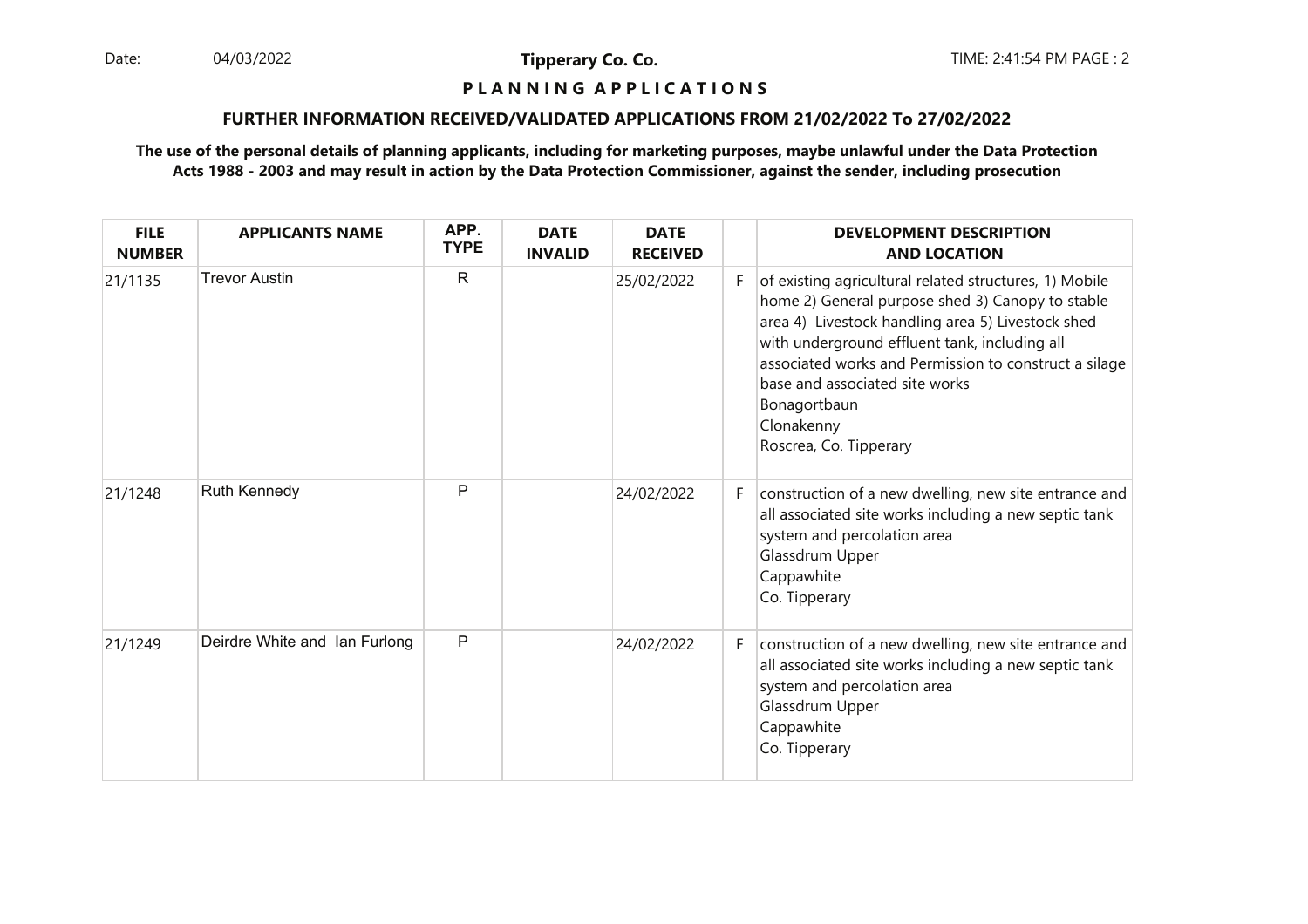Date: 04/03/2022 **Tipperary Co. Co. The Co. Co.** TIME: 2:41:54 PM PAGE : 3 04/03/2022

**Tipperary Co. Co.**

## **P L A N N I N G A P P L I C A T I O N S**

#### **FURTHER INFORMATION RECEIVED/VALIDATED APPLICATIONS FROM 21/02/2022 To 27/02/2022**

| <b>FILE</b><br><b>NUMBER</b> | <b>APPLICANTS NAME</b>        | APP.<br><b>TYPE</b> | <b>DATE</b><br><b>INVALID</b> | <b>DATE</b><br><b>RECEIVED</b> |    | <b>DEVELOPMENT DESCRIPTION</b><br><b>AND LOCATION</b>                                                                                                                                                                                    |
|------------------------------|-------------------------------|---------------------|-------------------------------|--------------------------------|----|------------------------------------------------------------------------------------------------------------------------------------------------------------------------------------------------------------------------------------------|
| 21/1250                      | <b>Martin and Ciara Bowes</b> | P                   |                               | 21/02/2022                     | F. | (1) extend the ridge line of existing roof and construct<br>a first floor extension within the attic space (2) carry<br>out alterations to the existing entrance<br>Whitethorn Cottage<br>Roesborough<br>Emly Road<br>Tipperary E34 RY61 |
| 21/1498                      | Thomas and Nuala Gleeson      | P                   |                               | 22/02/2022                     | F. | erect a single-story granny flat extension to the side<br>of our dwelling<br>Corrogemore<br>Cashel Road<br>Tipperary Town E34 W135<br>Co. Tipperary                                                                                      |
| 21/1590                      | Margaret Gallagher            | R                   |                               | 25/02/2022                     | F. | extension to side and rear of existing dwelling house<br>Gotinstown<br>Ballykisteen<br>Co. Tipperary                                                                                                                                     |
| 21/1644                      | Darren Gayson                 | P                   |                               | 25/02/2022                     | F. | erect a two storey extension to the rear of my existing<br>dwelling house and all associated site works and<br>services<br>Windmill<br>Cashel<br>Co. Tipperary                                                                           |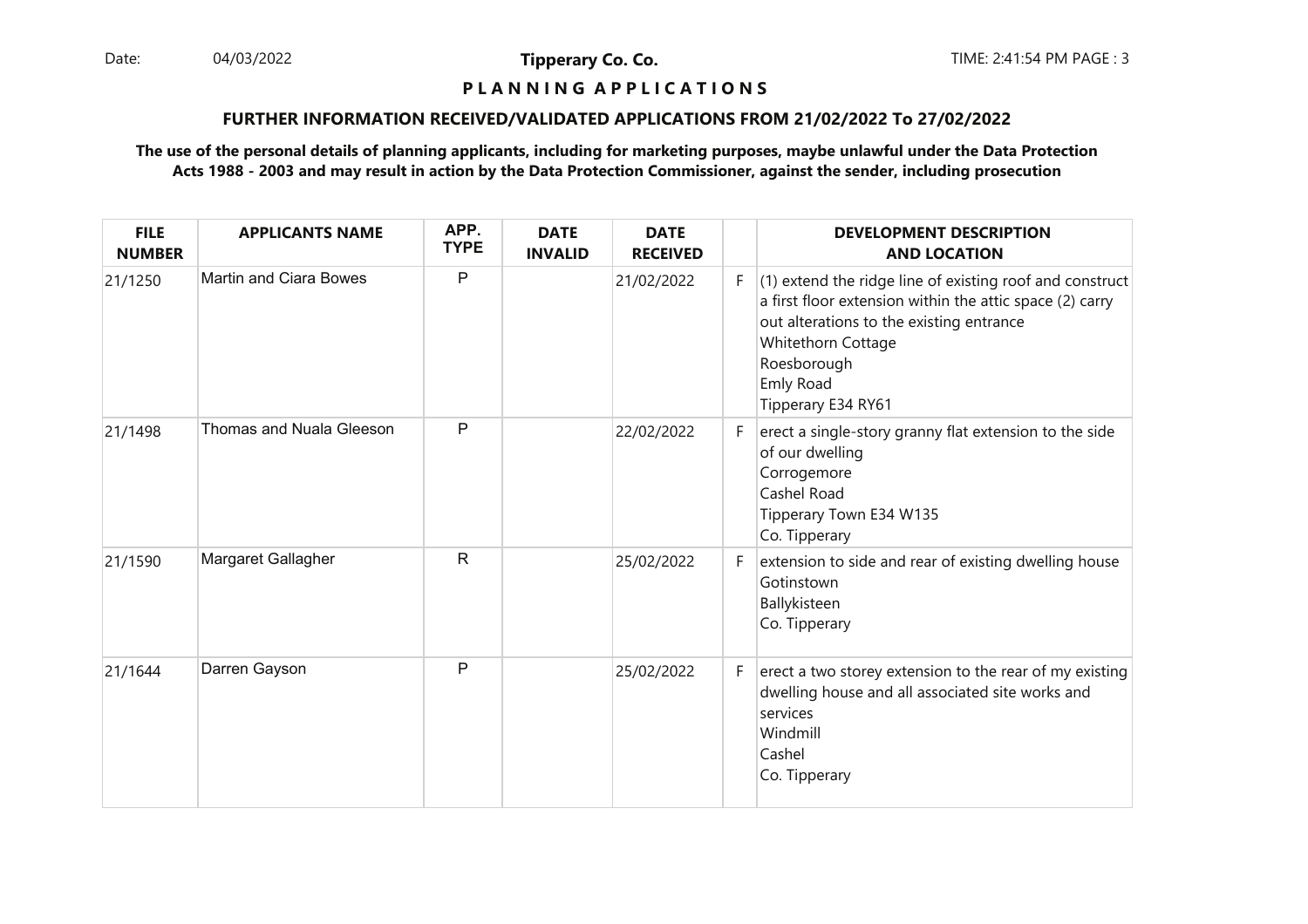Date: 04/03/2022 **Tipperary Co. Co. The Co. Co.** TIME: 2:41:55 PM PAGE : 4 04/03/2022

**Tipperary Co. Co.**

## **P L A N N I N G A P P L I C A T I O N S**

#### **FURTHER INFORMATION RECEIVED/VALIDATED APPLICATIONS FROM 21/02/2022 To 27/02/2022**

| <b>FILE</b><br><b>NUMBER</b> | <b>APPLICANTS NAME</b> | APP.<br><b>TYPE</b> | <b>DATE</b><br><b>INVALID</b> | <b>DATE</b><br><b>RECEIVED</b> |    | <b>DEVELOPMENT DESCRIPTION</b><br><b>AND LOCATION</b>                                                                                                                                              |
|------------------------------|------------------------|---------------------|-------------------------------|--------------------------------|----|----------------------------------------------------------------------------------------------------------------------------------------------------------------------------------------------------|
| 21/1672                      | Seamus and Joan Ryan   | P                   |                               | 25/02/2022                     | F. | alterations to existing dwelling to include; changes to<br>elevations and extensions to the rear and side and all<br>ancillary works<br>Ballybeg<br>Toomevara<br>Co Tipperary                      |
| 21/1729                      | lan Edinborough        | $\mathsf{R}$        |                               | 22/02/2022                     | F. | to retain an existing rear extension, as built, a garden<br>shed, as built and all ancillary works associated with<br>same<br>Kilshenane<br>Cashel<br>Co. Tipperary E25 HH04                       |
| 21/1734                      | <b>Cillian Porter</b>  | $\mathsf{P}$        |                               | 22/02/2022                     | F. | a new single storey house complete with a domestic<br>garage, effluent treatment system and a new site<br>entrance<br>Ballymackeogh<br>Newport<br>Co Tipperary                                     |
| 21/1767                      | <b>Martin Delaney</b>  | $\mathsf{P}$        |                               | 22/02/2022                     | F  | to construct a storey and a half dwelling house, waste<br>water treatment and disposal system, entrance and all<br>associated site works<br>Dromard Beg<br>Clonmore<br>Templemore<br>Co. Tipperary |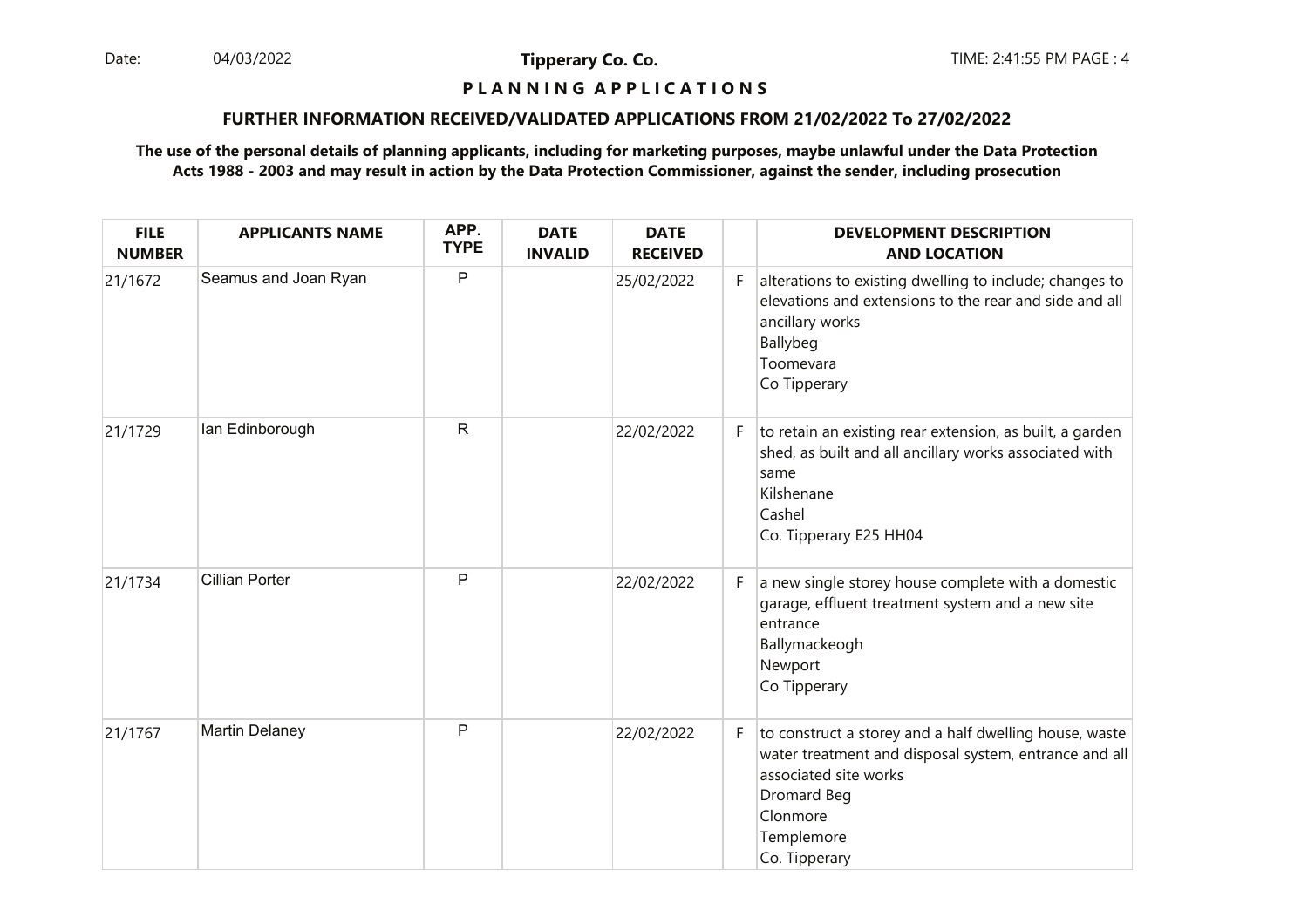Date: 04/03/2022 **Tipperary Co. Co. The Co. Co.** TIME: 2:41:55 PM PAGE : 5 04/03/2022

**Tipperary Co. Co.**

## **P L A N N I N G A P P L I C A T I O N S**

#### **FURTHER INFORMATION RECEIVED/VALIDATED APPLICATIONS FROM 21/02/2022 To 27/02/2022**

| <b>FILE</b><br><b>NUMBER</b> | <b>APPLICANTS NAME</b> | APP.<br><b>TYPE</b> | <b>DATE</b><br><b>INVALID</b> | <b>DATE</b><br><b>RECEIVED</b> |    | <b>DEVELOPMENT DESCRIPTION</b><br><b>AND LOCATION</b>                                                                                                                                                                                                                                                           |
|------------------------------|------------------------|---------------------|-------------------------------|--------------------------------|----|-----------------------------------------------------------------------------------------------------------------------------------------------------------------------------------------------------------------------------------------------------------------------------------------------------------------|
| 21/1879                      | Tara O'Sullivan        | $\mathsf{R}$        |                               | 23/02/2022                     | F. | change of use of units 15 & 16 (currently registered<br>as office use) and unit 17 (currently registered as<br>retail use) to use as dance studio, along with<br>associated internal works to refit to suit the change of<br>luse<br>Units 15, 16 & 17<br><b>Quintins Way</b><br><b>Pearse Street</b><br>Nenagh |
| 21/60001                     | Garry Corcoran         | P                   |                               | 22/02/2022                     | F. | To construct dwelling house, garage, waste water<br>treatment system, entrance, driveway along with all<br>ancillary site works<br>Ballyhogan<br>Ballycommon<br>Nenagh<br>Co. Tipperary                                                                                                                         |
| 22/112                       | Jim and Lorraine Egan  | P                   |                               | 22/02/2022                     | F. | construction of a single storey dwelling, detached<br>domestic garage, septic tank and percolation area,<br>new site entrance and all associated site development<br>works<br>Ballydrinan<br>Ballycommon<br>Nenagh<br>Co Tipperary                                                                              |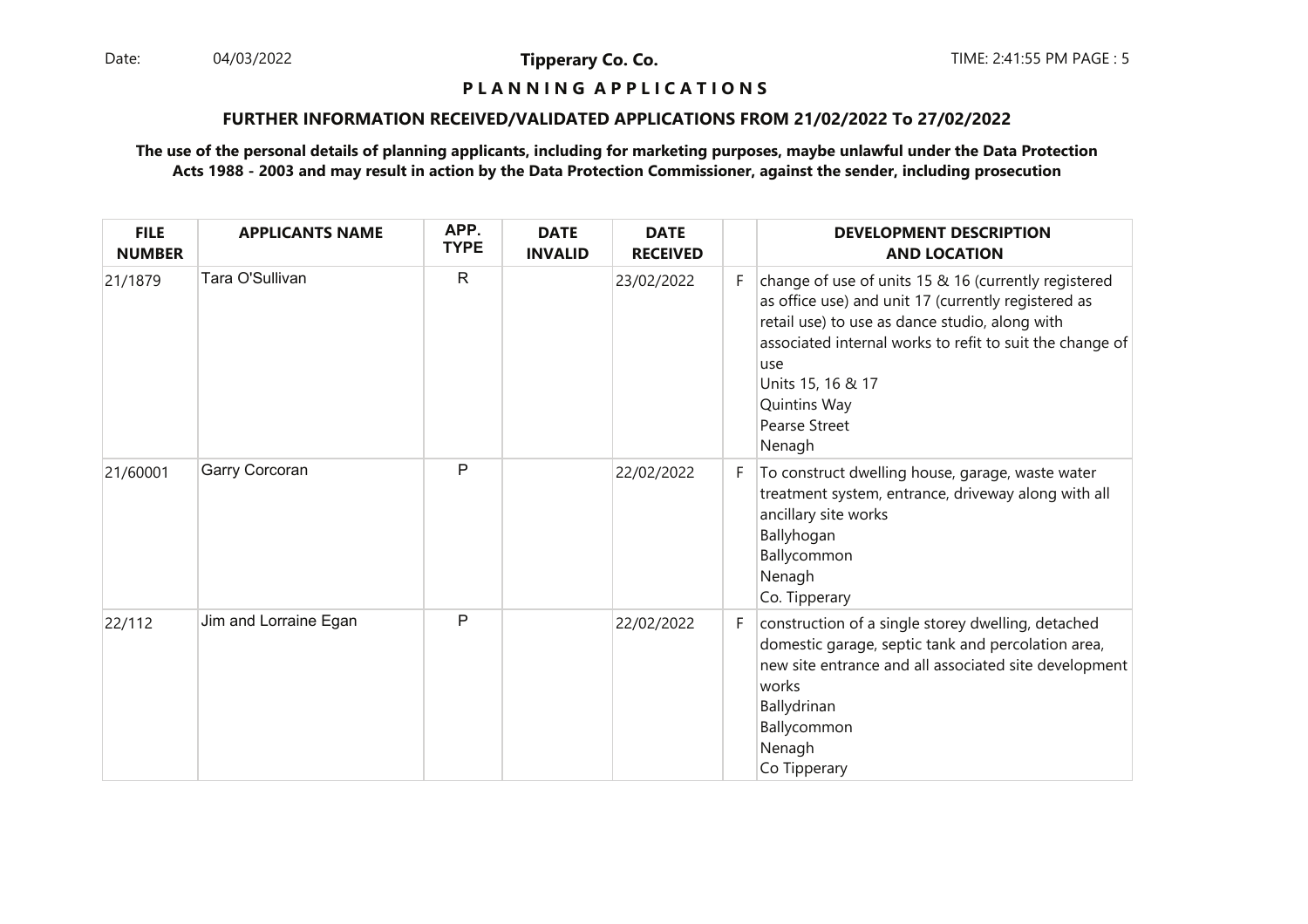Date: 04/03/2022 **Tipperary Co. Co. The Co. Co.** TIME: 2:41:55 PM PAGE : 6 04/03/2022

**Tipperary Co. Co.**

#### **P L A N N I N G A P P L I C A T I O N S**

#### **FURTHER INFORMATION RECEIVED/VALIDATED APPLICATIONS FROM 21/02/2022 To 27/02/2022**

**The use of the personal details of planning applicants, including for marketing purposes, maybe unlawful under the Data ProtectionActs 1988 - 2003 and may result in action by the Data Protection Commissioner, against the sender, including prosecution**

| <b>FILE</b><br><b>NUMBER</b> | <b>APPLICANTS NAME</b> | APP.<br><b>TYPE</b> | <b>DATE</b><br><b>INVALID</b> | <b>DATE</b><br><b>RECEIVED</b> |    | <b>DEVELOPMENT DESCRIPTION</b><br><b>AND LOCATION</b>                                                                                                                                                                                                |
|------------------------------|------------------------|---------------------|-------------------------------|--------------------------------|----|------------------------------------------------------------------------------------------------------------------------------------------------------------------------------------------------------------------------------------------------------|
| 22/60049                     | Kieran Dooley          | P                   |                               | 24/02/2022                     | F. | To block up existing combined agricultural /<br>residential entrance and replace with a new<br>combined agricultural / residential entrance along<br>with all ancillary site works<br>Lisnageenly<br>Silvermines<br>Nenagh, Co Tipperary<br>E45 ND99 |

**18Total:**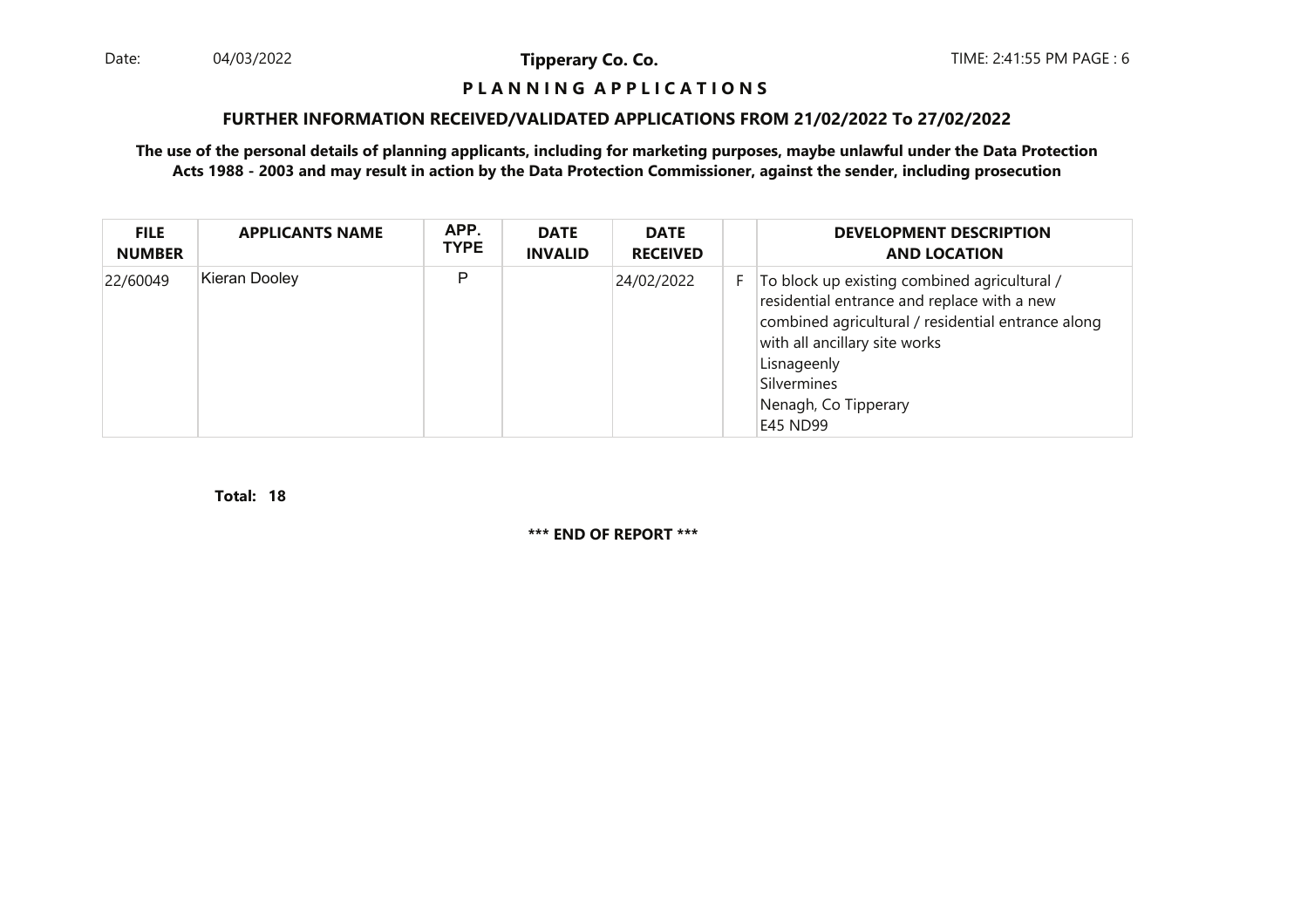### **P L A N N I N G A P P L I C A T I O N S**

#### **INVALID APPLICATIONS FROM 21/02/2022 To 27/02/2022**

| <b>FILE</b><br><b>NUMBER</b> | <b>APPLICANTS NAME</b>                | APP.<br><b>TYPE</b> | <b>DATE</b><br><b>INVALID</b> | DEVELOPMENT DESCRIPTION AND LOCATION                                                                                                                                                                                                                                                                                                                                                                                                                                                                                                                                                                                                                                                                                                                                                                                                                                                                         |
|------------------------------|---------------------------------------|---------------------|-------------------------------|--------------------------------------------------------------------------------------------------------------------------------------------------------------------------------------------------------------------------------------------------------------------------------------------------------------------------------------------------------------------------------------------------------------------------------------------------------------------------------------------------------------------------------------------------------------------------------------------------------------------------------------------------------------------------------------------------------------------------------------------------------------------------------------------------------------------------------------------------------------------------------------------------------------|
| 22/84                        | South Eastern Cattle Breeding Society | $\mathsf{P}$        | 23/02/2022                    | demolition of existing sheds and construction of a bovine semen<br>collection facility building (within the curtilage of a protected<br>structure NIAH Reg No 22403503) and including all associated<br>site works<br>Dovea Lower<br>Dovea<br>Thurles, Co. Tipperary                                                                                                                                                                                                                                                                                                                                                                                                                                                                                                                                                                                                                                         |
| 22/131                       | <b>Summit Solar Ltd</b>               | P                   | 22/02/2022                    | The development will consist of the construction of Solar PV<br>development comprising photovoltaic panels laid out in arrays<br>over a total development site area of ca. 54.5 ha, the<br>construction of a 38KV substation (ca. 114.4m2 x 4.75m tall), a<br>transformer unit (ca. 18m2 x 4m tall) and associated bund (ca.<br>55m2) along with ancillary development including: 17 no. Power<br>Hubs (ca. 15.25m2 x 2.4) which incorporate at inverter and a<br>transformer, 1. No. single storey communications building<br>(11.1m2 x 2.5m), 1 no. single storey client side sub-station<br>building (15.25m2 x 2.9) 1. No. single storey equipment storage<br>building (7.5m2 x 2.7m), 7 no. CCTV cameras mounted on 4m<br>high poles, perimeter security fencing and all ancillary works.<br>NIS will be submitted with the planning application<br>Kyleagarry, Ballyryan East and Gortdrum<br>Donohill |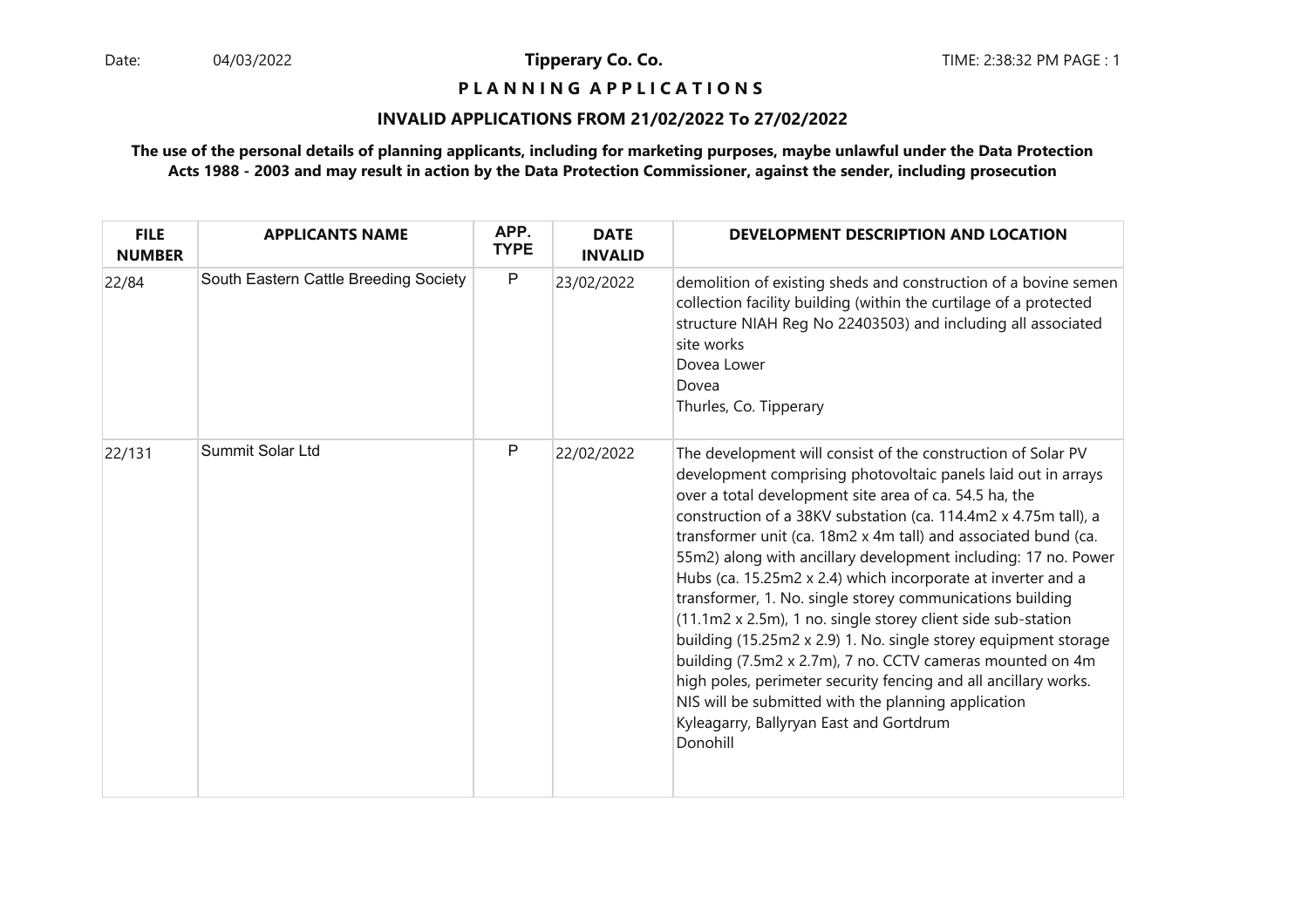### **P L A N N I N G A P P L I C A T I O N S**

#### **INVALID APPLICATIONS FROM 21/02/2022 To 27/02/2022**

| <b>FILE</b><br><b>NUMBER</b> | <b>APPLICANTS NAME</b>              | APP.<br><b>TYPE</b> | <b>DATE</b><br><b>INVALID</b> | DEVELOPMENT DESCRIPTION AND LOCATION                                                                                                                                                                                                                                                                                                                                                                                |
|------------------------------|-------------------------------------|---------------------|-------------------------------|---------------------------------------------------------------------------------------------------------------------------------------------------------------------------------------------------------------------------------------------------------------------------------------------------------------------------------------------------------------------------------------------------------------------|
| 22/133                       | Kilsaran Concrete Unlimited Company | P                   | 23/02/2022                    | For (a) construction of a steel framed lime storage shed (11.96m)<br>high with a gross floor area of 400m2); (b) new single storey rear<br>and side extension to existing site office building (new additional<br>gross floor area of 88.9m2, total combined gross floor area of<br>131.5m2) consisting of office and welfare facilities; (c) all ancillary<br>works<br>Deerpark & Kilfeacle Townlands<br>Kilfeacle |
| 22/135                       | John Mullany                        | P                   | 21/02/2022                    | construct a machinery storage shed, demolish existing Lean To<br>structure and to construct a slatted cattle unit with animal<br>handling facilities and underground effluent tank and to carry<br>out all associated site works<br>Ballygorteen<br>Bansha<br>Co Tipperary                                                                                                                                          |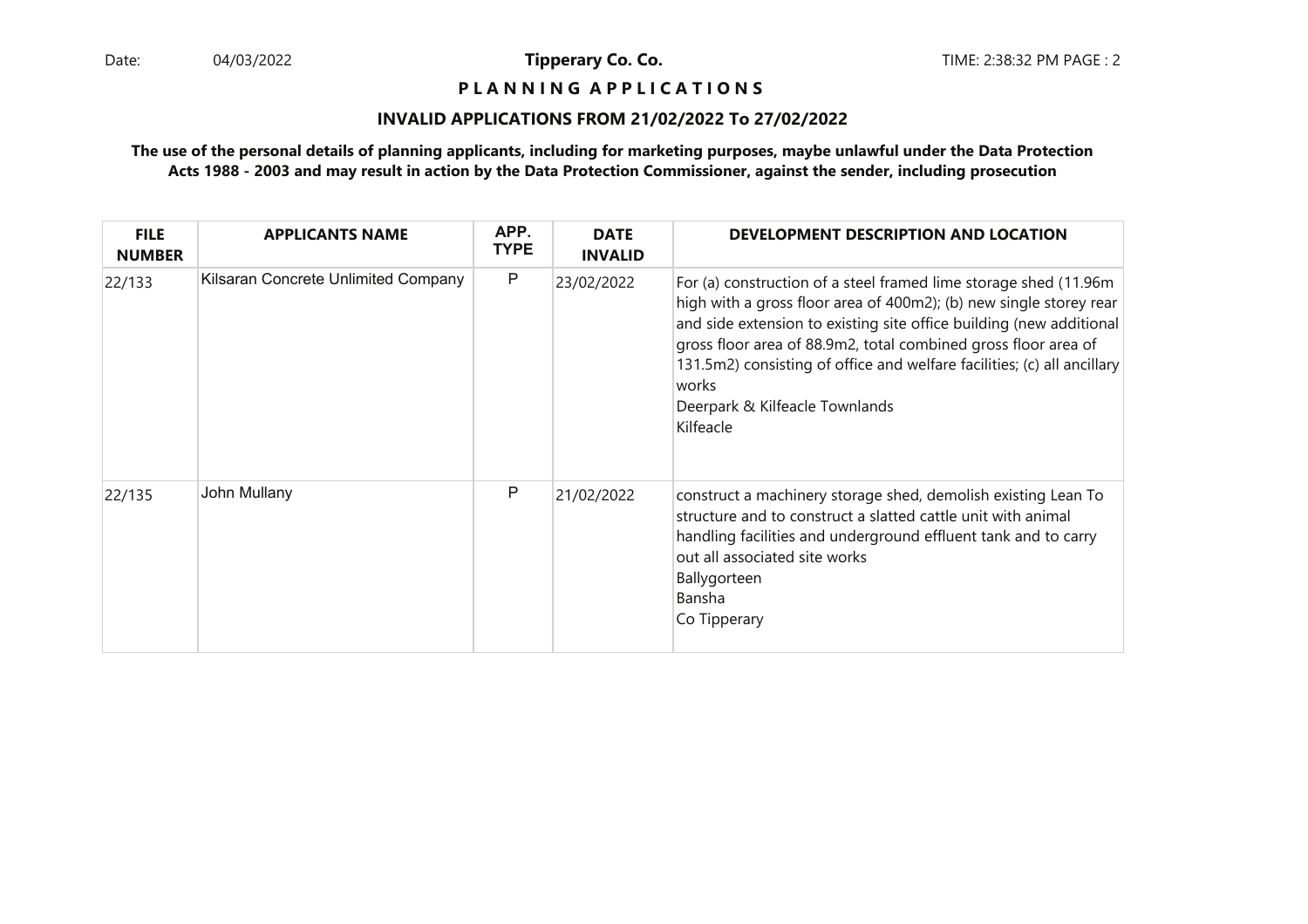**P L A N N I N G A P P L I C A T I O N S** 

#### **INVALID APPLICATIONS FROM 21/02/2022 To 27/02/2022**

| <b>FILE</b><br><b>NUMBER</b> | <b>APPLICANTS NAME</b>    | APP.<br><b>TYPE</b> | <b>DATE</b><br><b>INVALID</b> | DEVELOPMENT DESCRIPTION AND LOCATION                                                                                                                                                                                                                                                                                                                                                                                                                                                                        |
|------------------------------|---------------------------|---------------------|-------------------------------|-------------------------------------------------------------------------------------------------------------------------------------------------------------------------------------------------------------------------------------------------------------------------------------------------------------------------------------------------------------------------------------------------------------------------------------------------------------------------------------------------------------|
| 22/138                       | <b>Flamewell Limited</b>  | P                   | 22/02/2022                    | the proposed development will consist of the construction of 3<br>no. warehousing/light industrial units (with a floor area of<br>1029sqm for building 1, a floor area of 1430 sqm for building 2<br>and a floor area of 1430 sqm for building 3, parking spaces and<br>all associated services. In addition, Flamewell Limited intend to<br>apply for a change of use for the existing cottage on the<br>development from domestic to office use<br>Ard Gaoithe<br>Lawlesstown<br>Clonmel<br>Co. Tipperary |
| 22/140                       | Doon farm enterprises Ltd | R                   | 21/02/2022                    | Retention (i) Second stage house extension (ii) Loose dry sow<br>house extension and all associated site works<br>Doon<br>Araglin                                                                                                                                                                                                                                                                                                                                                                           |
| 22/143                       | Mark and Clodagh Ely      | P                   | 23/02/2022                    | construction of a new dwelling, domestic garage, entrance and<br>waste water treatment system with all associated site works<br>Cooleeny<br>Moyne<br>Thurles<br>Co. Tipperary                                                                                                                                                                                                                                                                                                                               |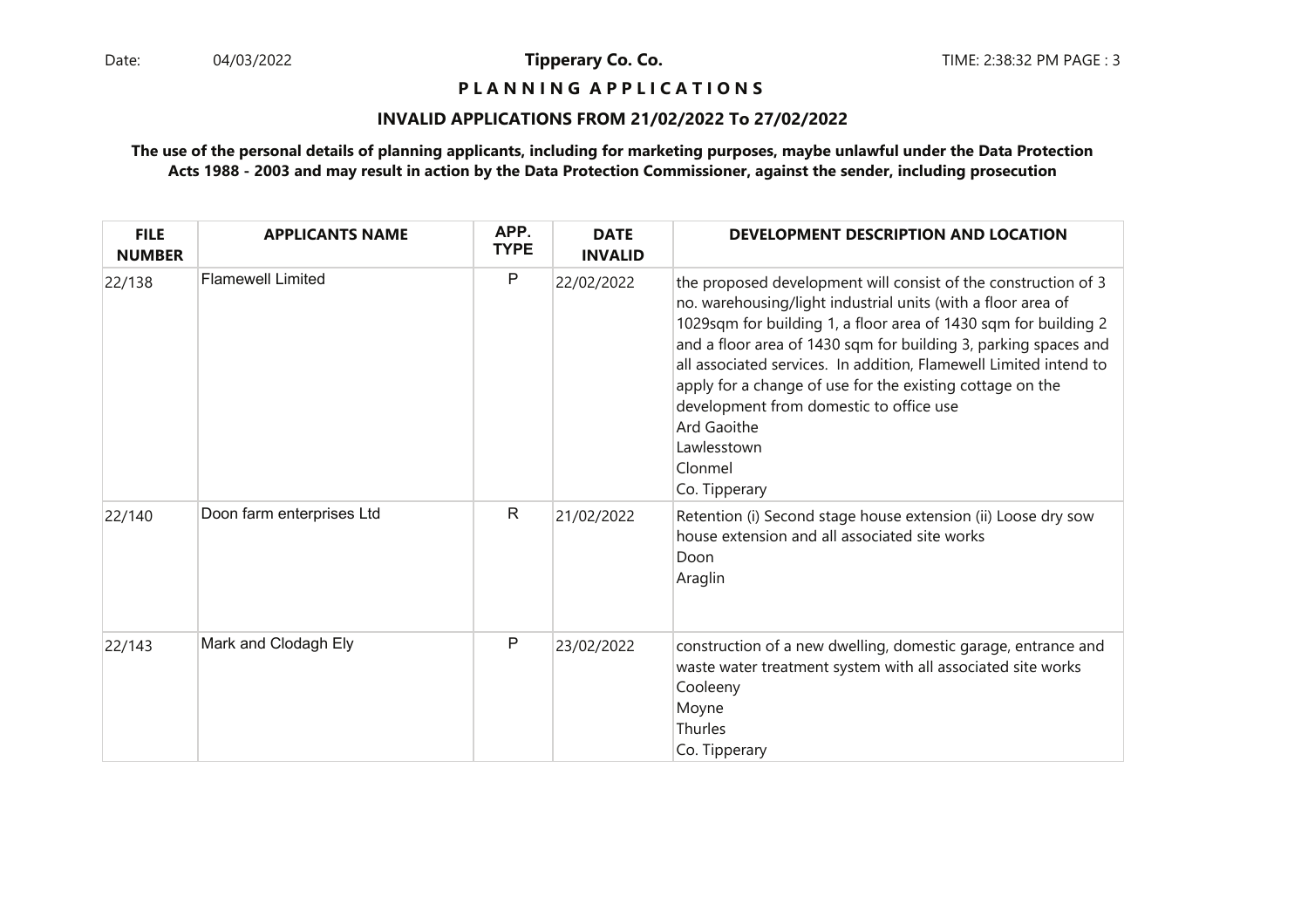### **P L A N N I N G A P P L I C A T I O N S**

#### **INVALID APPLICATIONS FROM 21/02/2022 To 27/02/2022**

| <b>FILE</b><br><b>NUMBER</b> | <b>APPLICANTS NAME</b> | APP.<br><b>TYPE</b> | <b>DATE</b><br><b>INVALID</b> | DEVELOPMENT DESCRIPTION AND LOCATION                                                                                                                                                                                                 |
|------------------------------|------------------------|---------------------|-------------------------------|--------------------------------------------------------------------------------------------------------------------------------------------------------------------------------------------------------------------------------------|
| 22/144                       | Sean O'Grady           | P                   | 23/02/2022                    | dwelling house and semi-detached garage, entrance from<br>existing private access road which is connected to the public<br>road, waste water treatment system and ancillary site works<br>Roolagh<br><b>Ballina</b><br>Co. Tipperary |
| 22/145                       | Ajit Thakker           | $\mathsf{R}$        | 23/02/2022                    | conservatory to existing dwelling<br>Rose Cottage<br>Scriboge<br>Coolbawn<br>Nenagh                                                                                                                                                  |
| 22/148                       | <b>Gary Costelloe</b>  | P                   | 23/02/2022                    | The development will consist of a house extension to the rear of<br>the property, energy efficiency upgrade and associated site<br>works.<br>15 St Patricks Terrace<br>Abraham's Lane<br>Clonmel                                     |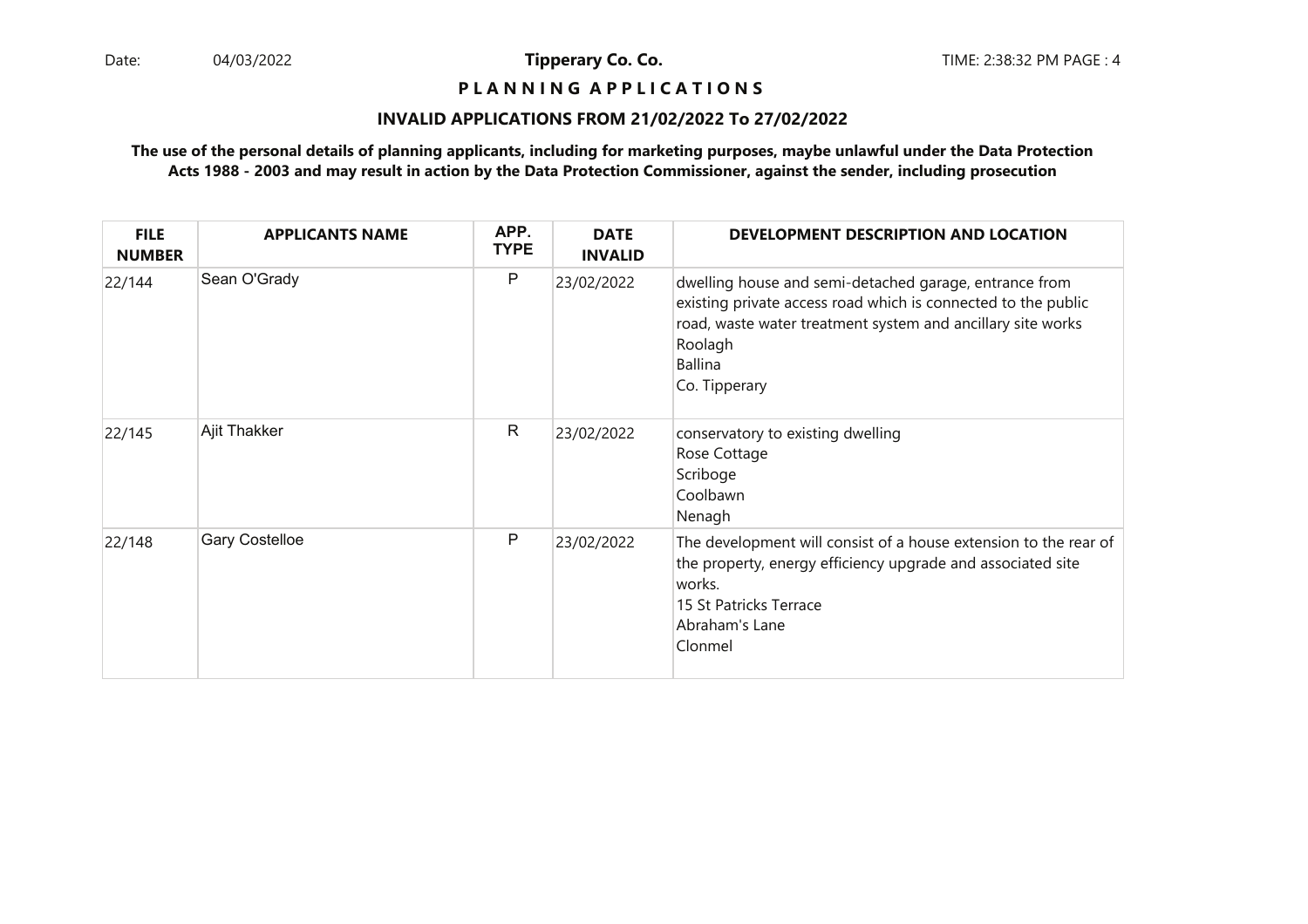**P L A N N I N G A P P L I C A T I O N S** 

#### **INVALID APPLICATIONS FROM 21/02/2022 To 27/02/2022**

| <b>FILE</b><br><b>NUMBER</b> | <b>APPLICANTS NAME</b>         | APP.<br><b>TYPE</b> | <b>DATE</b><br><b>INVALID</b> | DEVELOPMENT DESCRIPTION AND LOCATION                                                                                                                                                                                                                                                                                                                                                                                                                                                                                                                                                          |
|------------------------------|--------------------------------|---------------------|-------------------------------|-----------------------------------------------------------------------------------------------------------------------------------------------------------------------------------------------------------------------------------------------------------------------------------------------------------------------------------------------------------------------------------------------------------------------------------------------------------------------------------------------------------------------------------------------------------------------------------------------|
| 22/155                       | Mr. Robert & Ms. Caira Tierney | $\mathsf{P}$        | 25/02/2022                    | To construct a new domestic dwelling house and garage.<br>Permission is further sought to relocate the existing site<br>entrance and to alter part of existing southern boundary.<br>Permission is further sought to construct new vehicular access<br>gates, walls and pillars, a new access road serving the<br>development; the installation of a new wastewater treatment<br>system consisting of a septic tank and percolation area; and all<br>associated ancillary site developments including landscaping<br>and boundary treatment.<br><b>Brickendown</b><br>Cashel<br>Co. Tipperary |
| 22/60074                     | Tom & Nicola Quinn & Carey     | P                   | 22/02/2022                    | The relocation of existing vehicular entrance, new 2 storey 4<br>bedroom detached dwelling house, car port, waste water<br>treatment system, soil polishing filter and associated site works<br>including renovation of walled garden previously part of<br>Bloomfield House which is a protected structure<br>lands adjacent to Bloomfield House<br>Foxhall<br>Newport, Co.Tipperary                                                                                                                                                                                                         |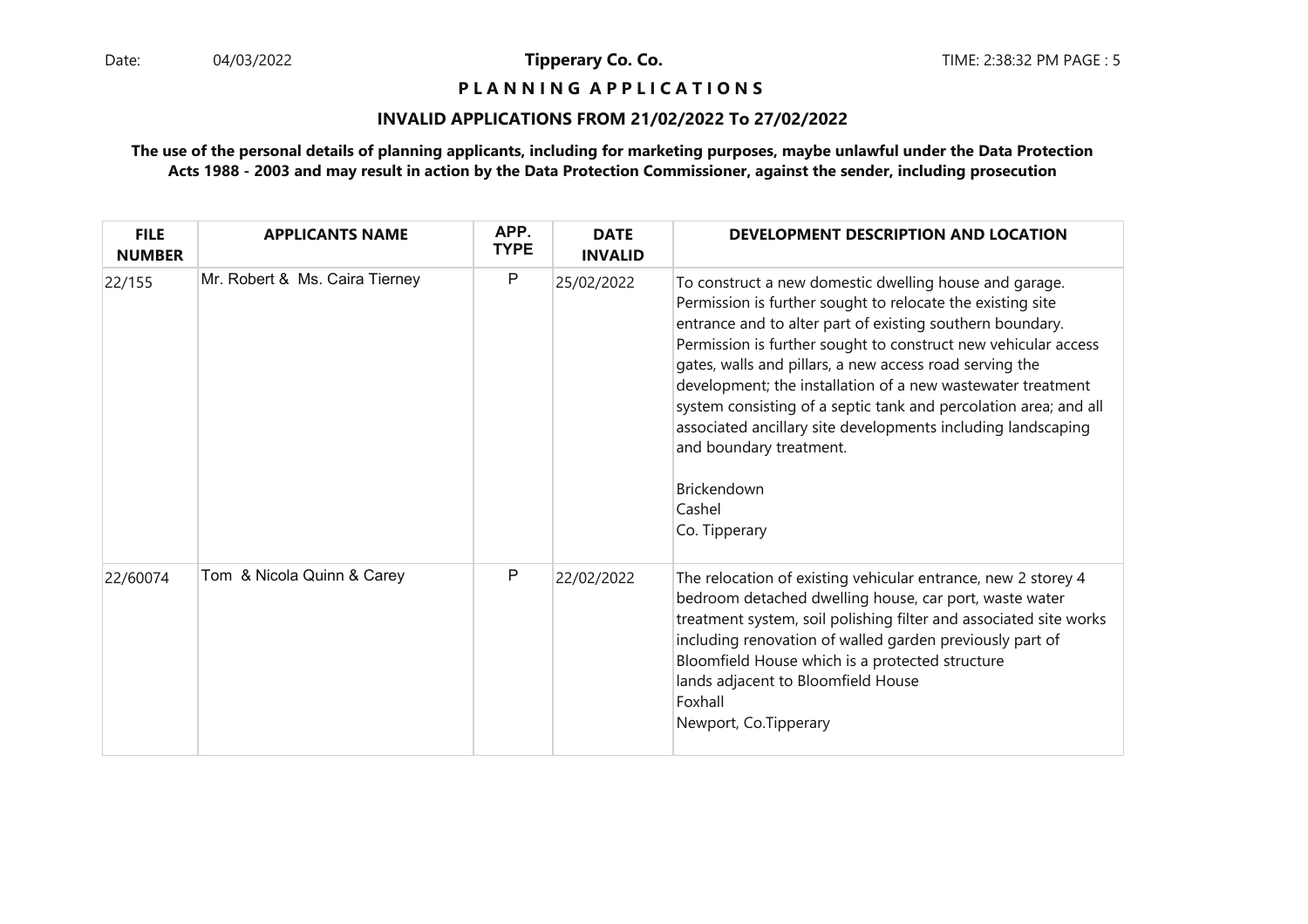## **P L A N N I N G A P P L I C A T I O N S**

#### **INVALID APPLICATIONS FROM 21/02/2022 To 27/02/2022**

**The use of the personal details of planning applicants, including for marketing purposes, maybe unlawful under the Data ProtectionActs 1988 - 2003 and may result in action by the Data Protection Commissioner, against the sender, including prosecution**

| <b>FILE</b><br><b>NUMBER</b> | <b>APPLICANTS NAME</b> | APP.<br><b>TYPE</b> | <b>DATE</b><br><b>INVALID</b> | DEVELOPMENT DESCRIPTION AND LOCATION                                                                                                               |
|------------------------------|------------------------|---------------------|-------------------------------|----------------------------------------------------------------------------------------------------------------------------------------------------|
| 22/60075                     | Mary O'Malley          | P                   | 22/02/2022                    | a dwellinghouse and garage, install a septic tank and<br>percolation area and carry out associated site works<br>Fanit<br>Newport<br>Co. Tipperary |

**13Total:**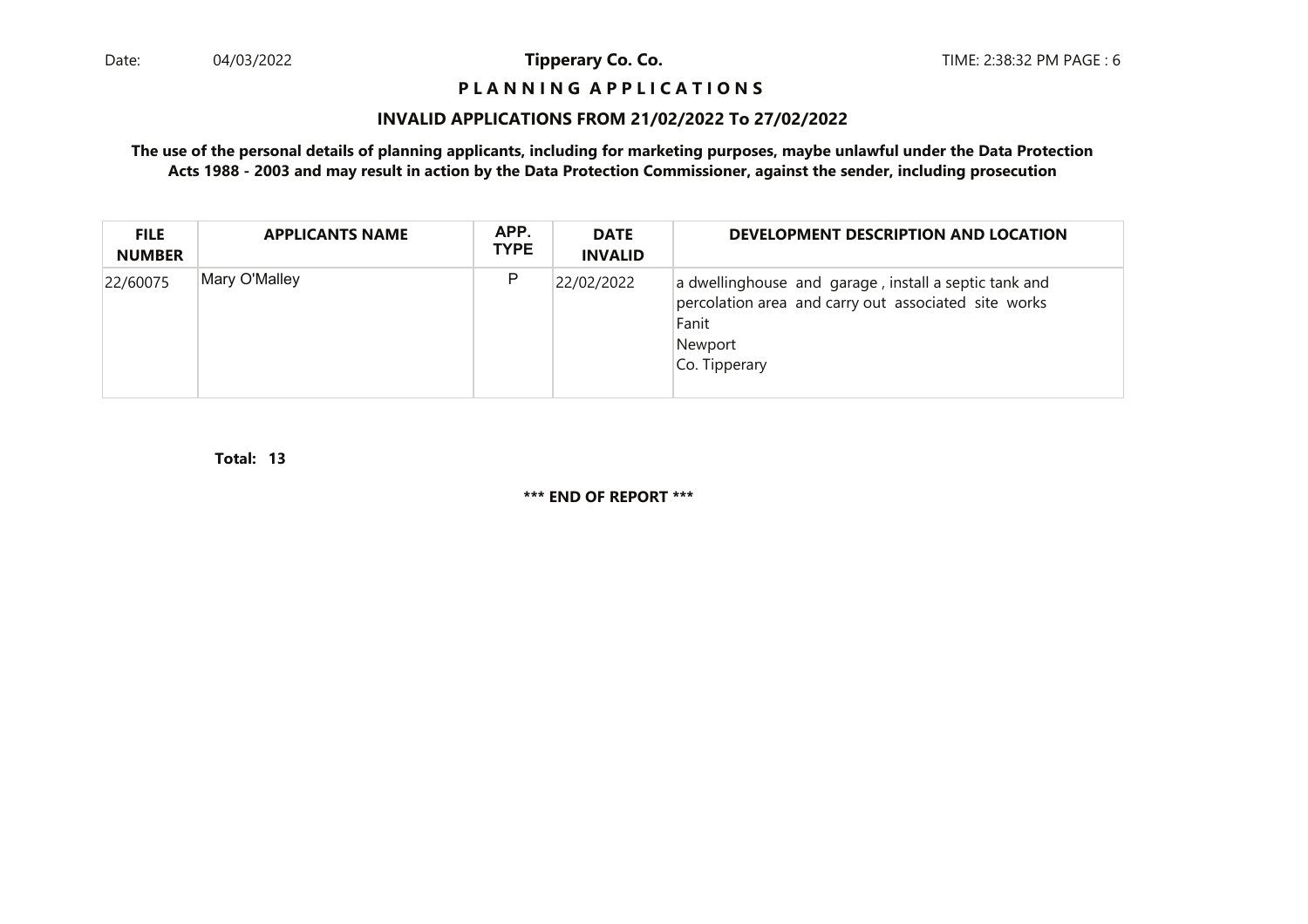## PLANNING APPLICATIONS

## **EIAR - NIS REPORTS REQUESTED FROM 21/02/2022 To 27/02/2022**

| <b>FILE</b><br><b>NUMBER</b> | <b>APPLICANTS NAME</b> | APP.<br><b>TYPE</b> | <b>Request</b><br>Date | <b>Article</b><br><b>Number</b> | DEVELOPMENT DESCRIPTION AND LOCATION                                                                                                                                                                                                                                                                                                     |
|------------------------------|------------------------|---------------------|------------------------|---------------------------------|------------------------------------------------------------------------------------------------------------------------------------------------------------------------------------------------------------------------------------------------------------------------------------------------------------------------------------------|
| 22/5                         | Thomas Duggan          | P                   | 25/02/2022             | 177                             | $\vert$ (a) Demolition of existing building, construction of a new two-storey<br>building to accommodate 8 no. self-contained apartments, and<br>connection to public services, (b) Alterations to provision of external<br>works including car and bicycle parking, refuse<br>Barrack Lane<br>Carrick-on-Suir<br>Co. Tipperary E32 RX73 |

**1Total:**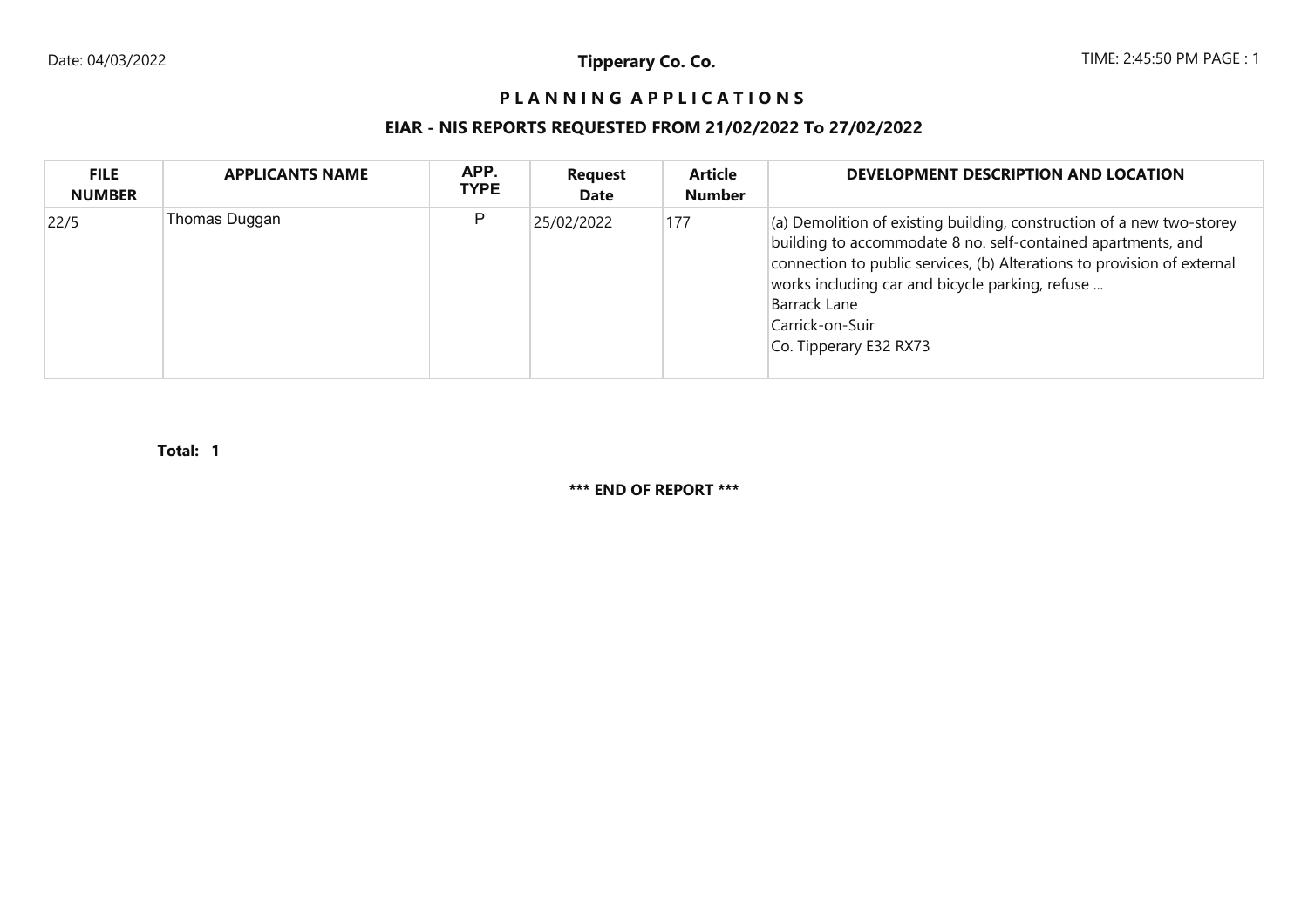## PLANNING APPLICATIONS

## **EIAR - NIS REPORTS RECEIVED FROM 21/02/2022 To 27/02/2022**

| <b>FILE</b><br><b>NUMBER</b> | <b>APPLICANTS NAME</b> | APP.<br><b>TYPE</b> | <b>Received</b><br>Date | <b>Article Number</b> | DEVELOPMENT DESCRIPTION AND LOCATION                                                                                                                                                                                                                                                                                                      |
|------------------------------|------------------------|---------------------|-------------------------|-----------------------|-------------------------------------------------------------------------------------------------------------------------------------------------------------------------------------------------------------------------------------------------------------------------------------------------------------------------------------------|
| 21/854                       | Martin Hogan           | P                   | 23/02/2022              | 177                   | construction of a new dwelling house, waste-water treatment system and<br>percolation area, entrance and all ancillary site works<br>Cushmona<br>Ballycommon<br>Co. Tipperary                                                                                                                                                             |
| 22/165                       | Summit Solar Ltd       | P                   | 25/02/2022              | 177                   | The development will consist of the construction of Solar PV development<br>comprising photovoltaic panels laid out in arrays over a total development<br>site area of ca. 54.5 ha, the construction of a 38KV substation (ca. 114.4m2)<br>$\vert x\vert 4.75$ m tall), a transfor<br>Kyleagarry, Ballyryan East and Gortdrum<br>Donohill |

**2Total:**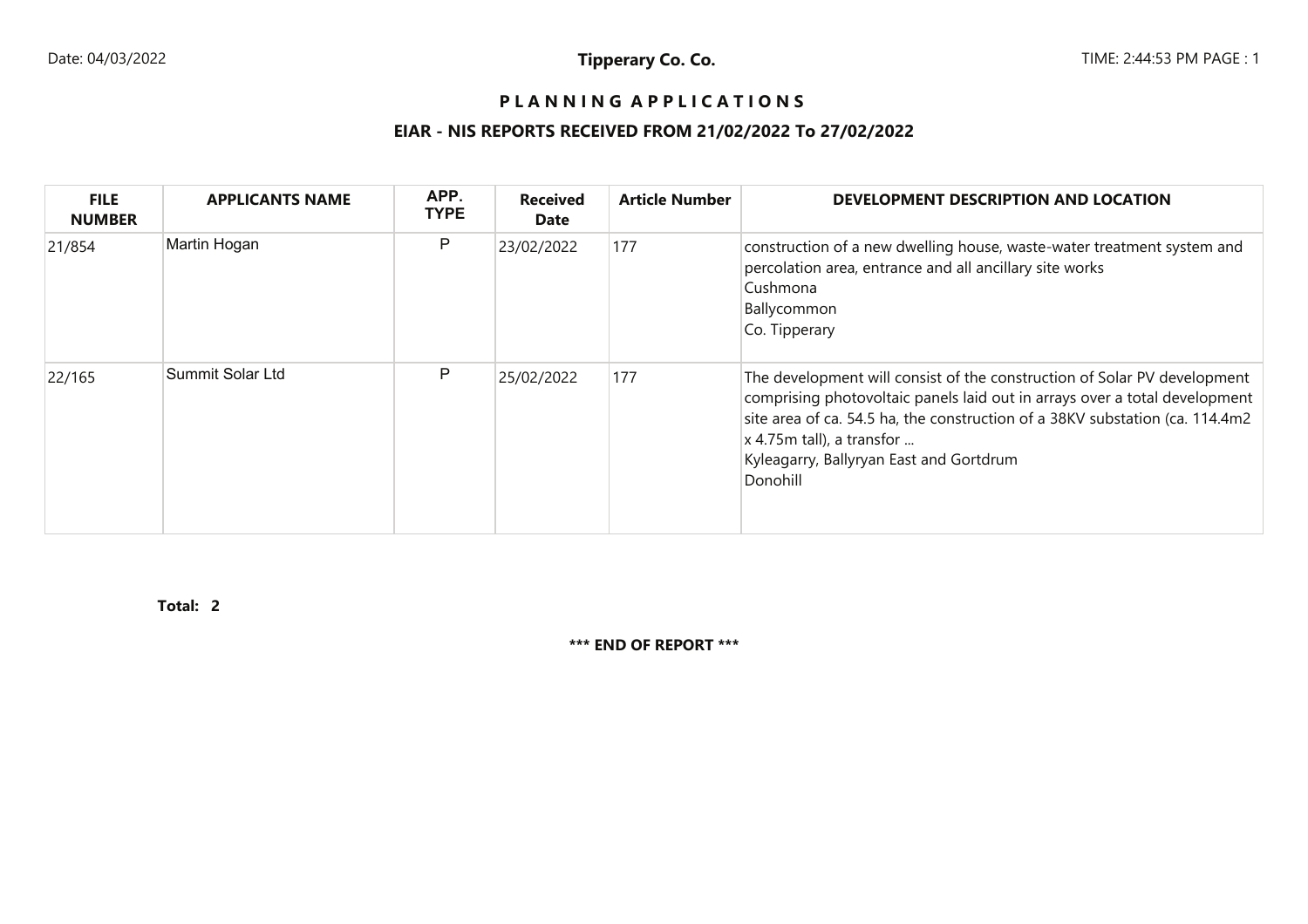# **A N B O R D P L E A N Á L A**

## **APPEALS NOTIFIED FROM 21/02/2022 To 27/02/2022**

| <b>FILE</b><br><b>NUMBER</b> | <b>APPLICANTS NAME</b><br><b>AND ADDRESS</b>                                                            | APP.<br><b>TYPE</b> | <b>DECISION</b><br><b>DATE</b> | L.A.<br>DEC. | <b>DEVELOPMENT DESCRIPTION</b><br><b>AND LOCATION</b>                                                                                                                                                                                                                                                                                                                                                                                                                                                                                                                                                                                                                                                                                                                                                                                                                                                                                                                                                                                                                                                                                                                                                                   | <b>B.P. DATE</b> |
|------------------------------|---------------------------------------------------------------------------------------------------------|---------------------|--------------------------------|--------------|-------------------------------------------------------------------------------------------------------------------------------------------------------------------------------------------------------------------------------------------------------------------------------------------------------------------------------------------------------------------------------------------------------------------------------------------------------------------------------------------------------------------------------------------------------------------------------------------------------------------------------------------------------------------------------------------------------------------------------------------------------------------------------------------------------------------------------------------------------------------------------------------------------------------------------------------------------------------------------------------------------------------------------------------------------------------------------------------------------------------------------------------------------------------------------------------------------------------------|------------------|
| 21/1033                      | <b>Skyline Scaffolding Ltd</b><br>c/o Kevin Walsh<br><b>Ballymacadam West</b><br>Cahir<br>Co. Tipperary | $\mathsf{R}$        | 24/01/2022                     | $\mathsf{C}$ | (1) General signage on the existing building (2) Alterations to the<br>existing building to that which was granted under PI Ref No.<br>19600740 including metal shutters, exterior lighting, extended<br>length, width and height of the building, the omission of parapet<br>walls to the sides and rear of the existing building as well as the<br>existing blue trim around cladding throughout the existing<br>building as well as the use of vertical trapezoidal metal cladding<br>to the sides of rear of the existing building instead of horizontal<br>flat metal cladding as permitted and (3) elements of the existing<br>site layout including existing concrete yard, some existing<br>kerbing, some existing perimeter fencing and existing internal<br>fencing and gates and existing entrance gates - and all associated<br>site development works as well as Planning Permission to (4)<br>complete the car park and driveway (5) widen driveway into car<br>park and (6) create a yellow hatched buffer zone on the existing<br>concrete yard on the western side of the site and all associated<br>site development works<br><b>Clonmel Business Park</b><br>Cashel Road<br>Clonmel<br>Co. Tipperary | 25/02/2022       |
| 21/1768                      | Vantage Towers Ltd<br>Mountainview<br>Leopardstown<br>Dublin 18                                         | P                   | 04/02/2022                     | R            | to erect a 30m high lattice telecommunications support structure<br>together with antennas, dishes and associated<br>telecommunications equipment all enclosed in security fencing<br>with an extension to an existing access track<br>Monroe West (Td)<br>Ardfinnan<br>Co. Tipperary                                                                                                                                                                                                                                                                                                                                                                                                                                                                                                                                                                                                                                                                                                                                                                                                                                                                                                                                   | 24/02/2022       |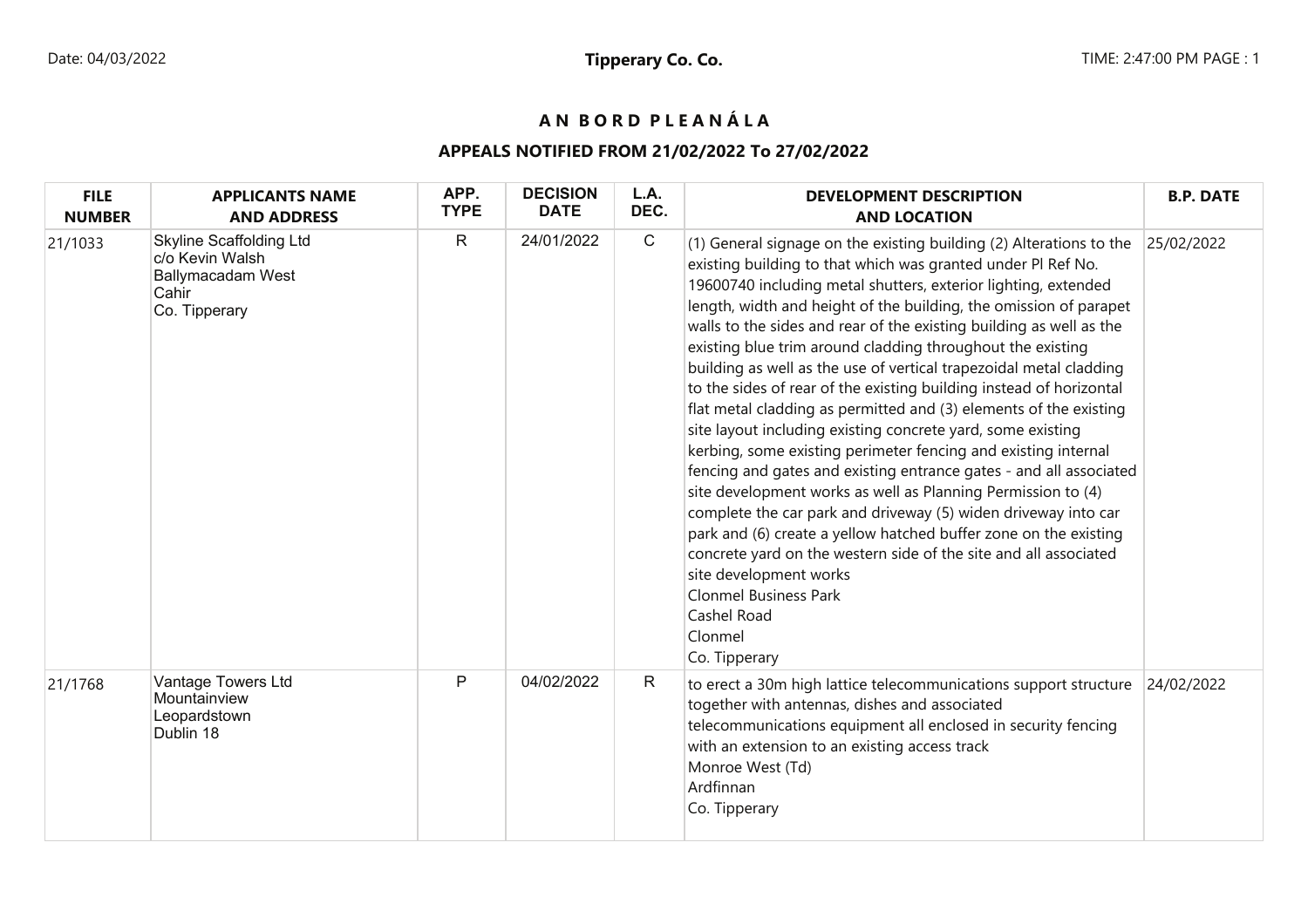# **A N B O R D P L E A N Á L A**

# **APPEALS NOTIFIED FROM 21/02/2022 To 27/02/2022**

**Total: 2**